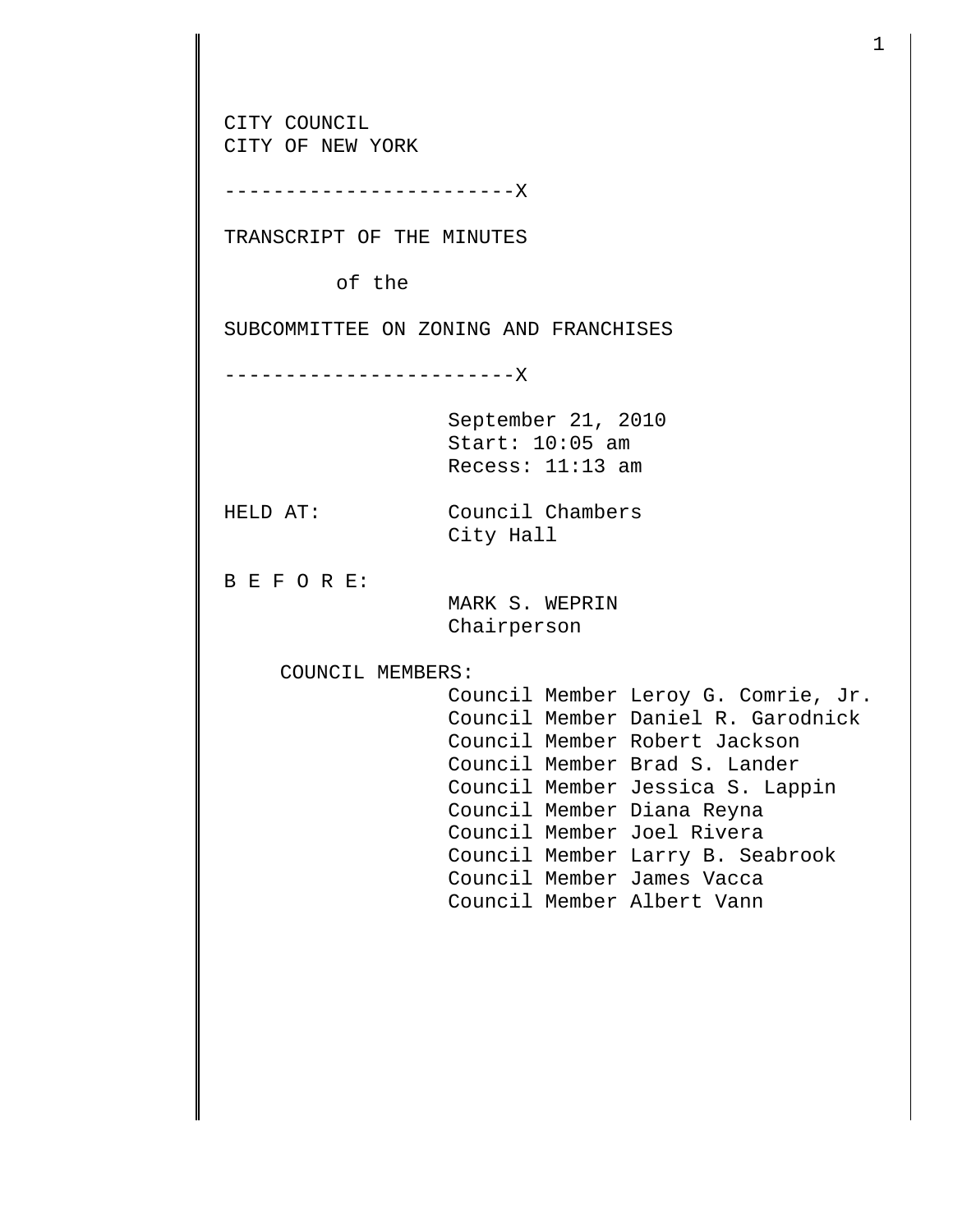## A P P E A R A N C E S [CONTINUED]

Mark S. Weprin Opening Statement Chairperson Subcommittee on Zoning and Franchises

Christian Hilton Counsel Subcommittee on Zoning and Franchises

Winston Von Engle Deputy Director Brooklyn Office Department of City Planning

David Parrish Brooklyn Office Department of City Planning

Jack Hammer Compliance Office Department of Housing Preservation and Development

Brad S. Lander Speaking on Culver El Rezoning New York City Council Member

Jerry Staffieri Sergeant at Arms Subcommittee on Zoning and Franchises

Gail Benjamin Policy Analyst Subcommittee on Zoning and Franchises

Jill Carliner Speaking in opposing to Culver El rezoning Kensington resident

Lawrence Levy Attorney at Law Representing Al Figliola Owner of Lot where Bergament Department Store is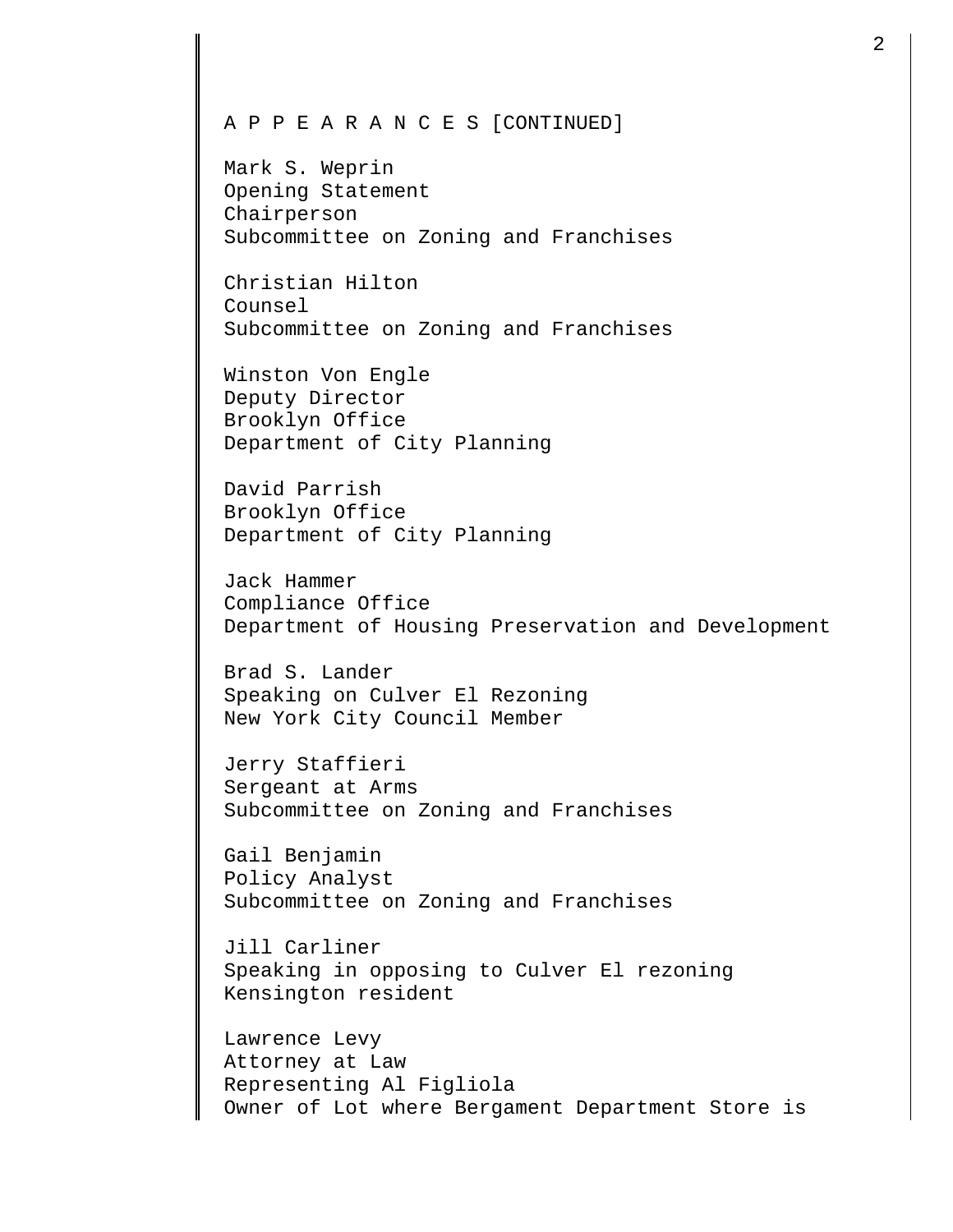## A P P E A R A N C E S [CONTINUED]

Adam Rothkrug Attorney at Law Southern Brooklyn Community Organization

Chaim Israel Housing Director Southern Brooklyn Community Organization

Rabbi Yeruchim Silber Vice Chair Zoning and Variance Committee Community Board 12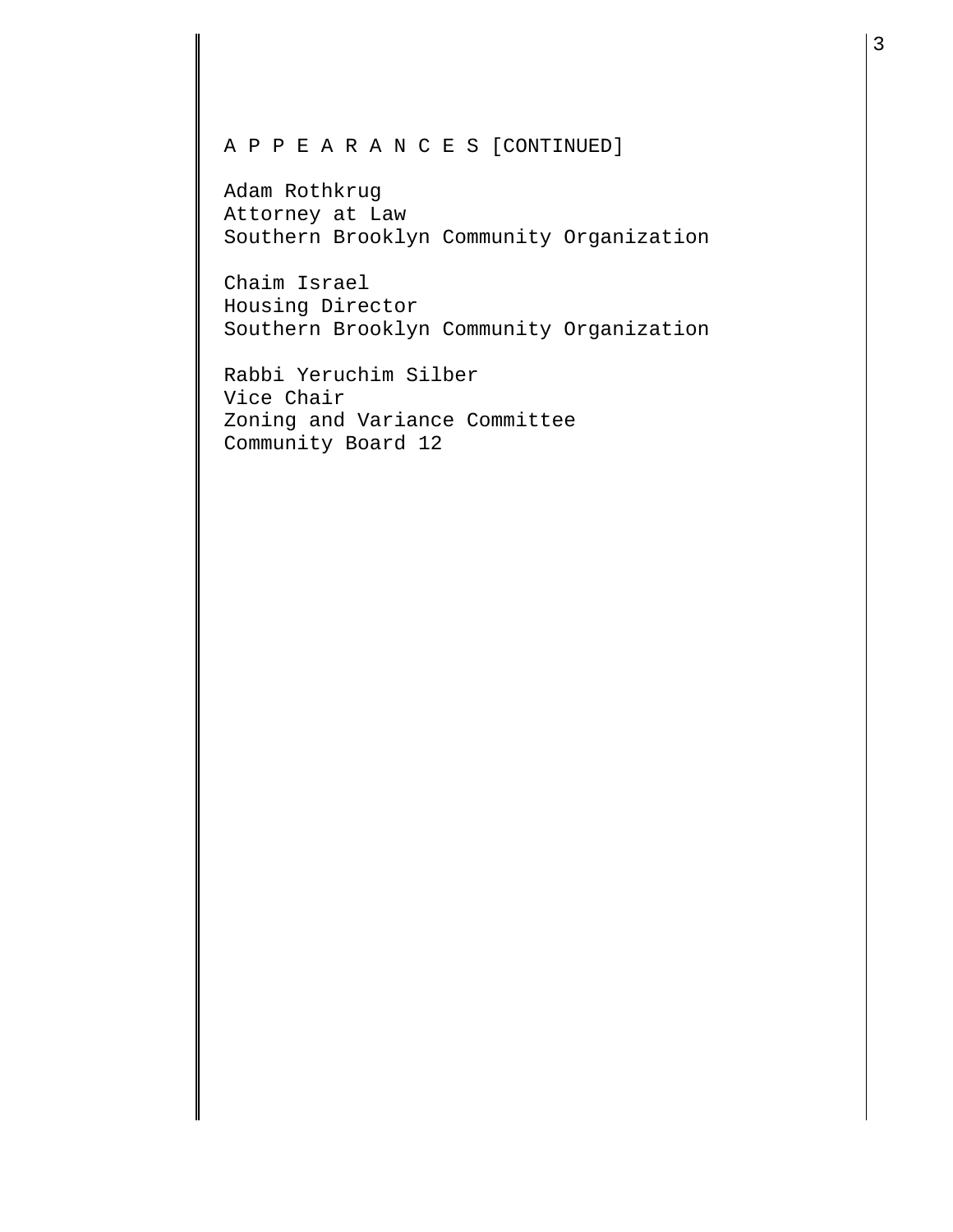| $\mathbf 1$ | SUBCOMMITTEE ON ZONING AND FRANCHISES<br>4         |
|-------------|----------------------------------------------------|
| 2           | CHAIRPERSON WEPRIN: Good morning                   |
| 3           | everyone. My name is Mark Weprin. I'm the Chair    |
| 4           | of the Zoning and Franchises Subcommittee of the   |
| 5           | City Council. And I'm joined today by my Council   |
| 6           | colleagues Al Vann, Larry Seabrook, Joel Rivera,   |
| 7           | Counsel Christian Hilton, Brad Lander who is here  |
| 8           | visiting on an important item, Dan Garodnick and   |
| 9           | Diana Reyna.                                       |
| 10          | I want you all to know that this                   |
| 11          | room has been deemed a fire safe room so in the    |
| 12          | event that there is a fire drill, you can take my  |
| 13          | word for it or you can leave the room. But they    |
| 14          | have said that during the fire drill this room can |
| 15          | continue to do our business. So whatever that's    |
| 16          | worth. They told me they would tell us if a real   |
| 17          | fire does break out at the time of the fire drill  |
| 18          | so hopefully at that point we would change plans.  |
| 19          | But right now you can stay here if that does       |
| 20          | happen.                                            |
| 21          | We are now going to--before we get                 |
| 22          | started on the Culver El, we did a hearing the     |
| 23          | other day on Land Use number 199, the car-sharing  |
| 24          | zoning text amendment which we had a hearing on    |
| 25          | allowing cars like Zip Car and other companies     |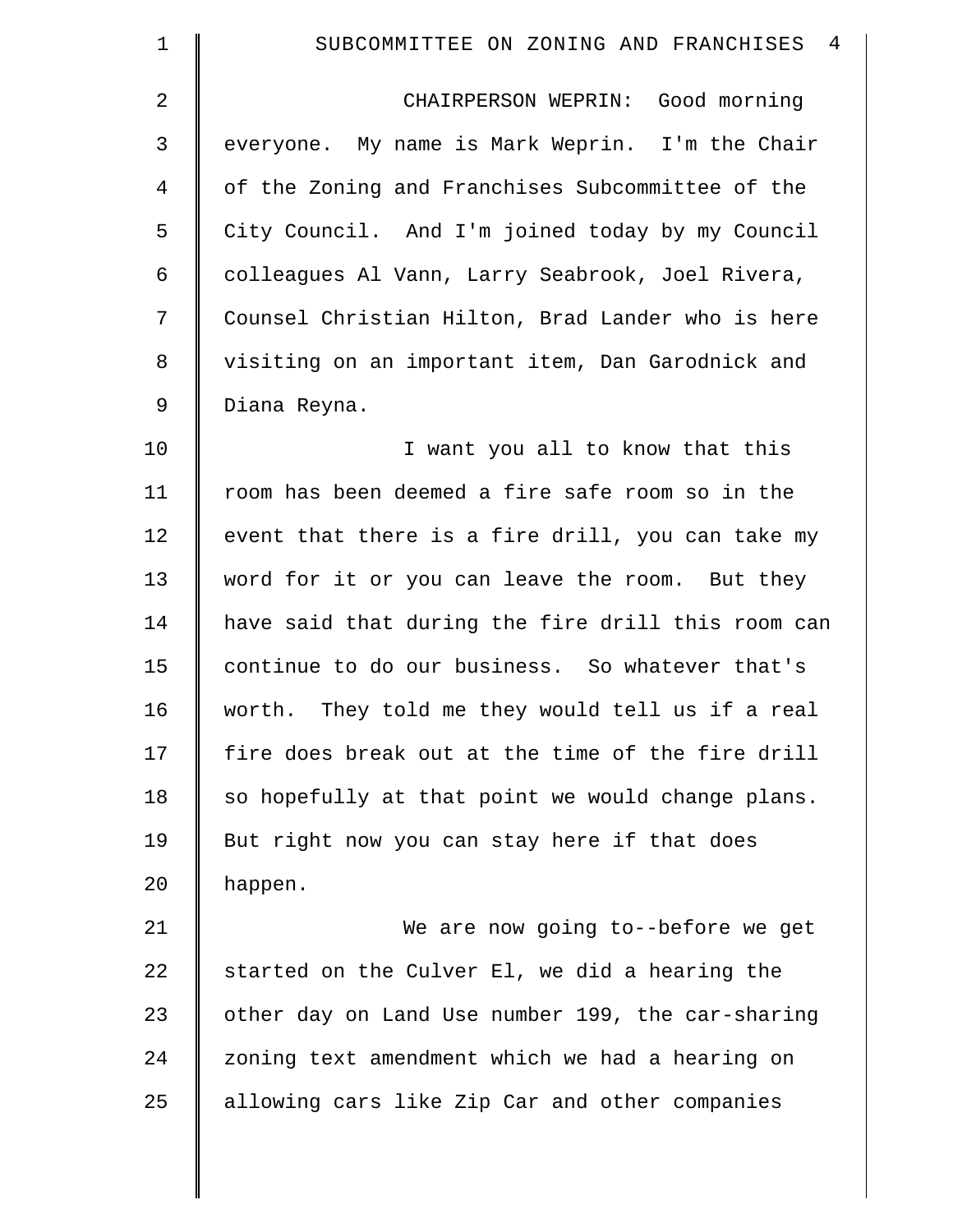| 1  | SUBCOMMITTEE ON ZONING AND FRANCHISES 5            |
|----|----------------------------------------------------|
| 2  | around the City to have places to park their       |
| 3  | vehicles to help this service exist. We finished   |
| 4  | the hearing. We closed the hearing. We didn't      |
| 5  | vote on the bill on the 199. I'm going to move to  |
| 6  | do that now. We'll leave the vote open for the     |
| 7  | rest of the meeting, if someone does come in later |
| 8  | and wants to vote then. So I'm going to ask        |
| 9  | Christian to please call the roll.                 |
| 10 | MR. CHRISTIAN HILTON: Chair                        |
| 11 | Weprin.                                            |
| 12 | CHAIRPERSON WEPRIN: Aye.                           |
| 13 | MR. HILTON: Council Member Reyna.                  |
| 14 | COUNCIL MEMBER REYNA: Pass.                        |
| 15 | MR. HILTON: Sorry, Council Member                  |
| 16 | Rivera.                                            |
| 17 | COUNCIL MEMBER RIVERA: I vote aye.                 |
| 18 | MR. HILTON: Council Member                         |
| 19 | Seabrook.                                          |
| 20 | COUNCIL MEMBER SEABROOK: Aye.                      |
| 21 | MR. HILTON: Council Member Vann.                   |
| 22 | COUNCIL MEMBER VANN: Aye.                          |
| 23 | MR. HILTON: Council Member                         |
| 24 | Garodnick.                                         |
| 25 | COUNCIL MEMBER GARODNICK: Aye.                     |
|    |                                                    |
|    |                                                    |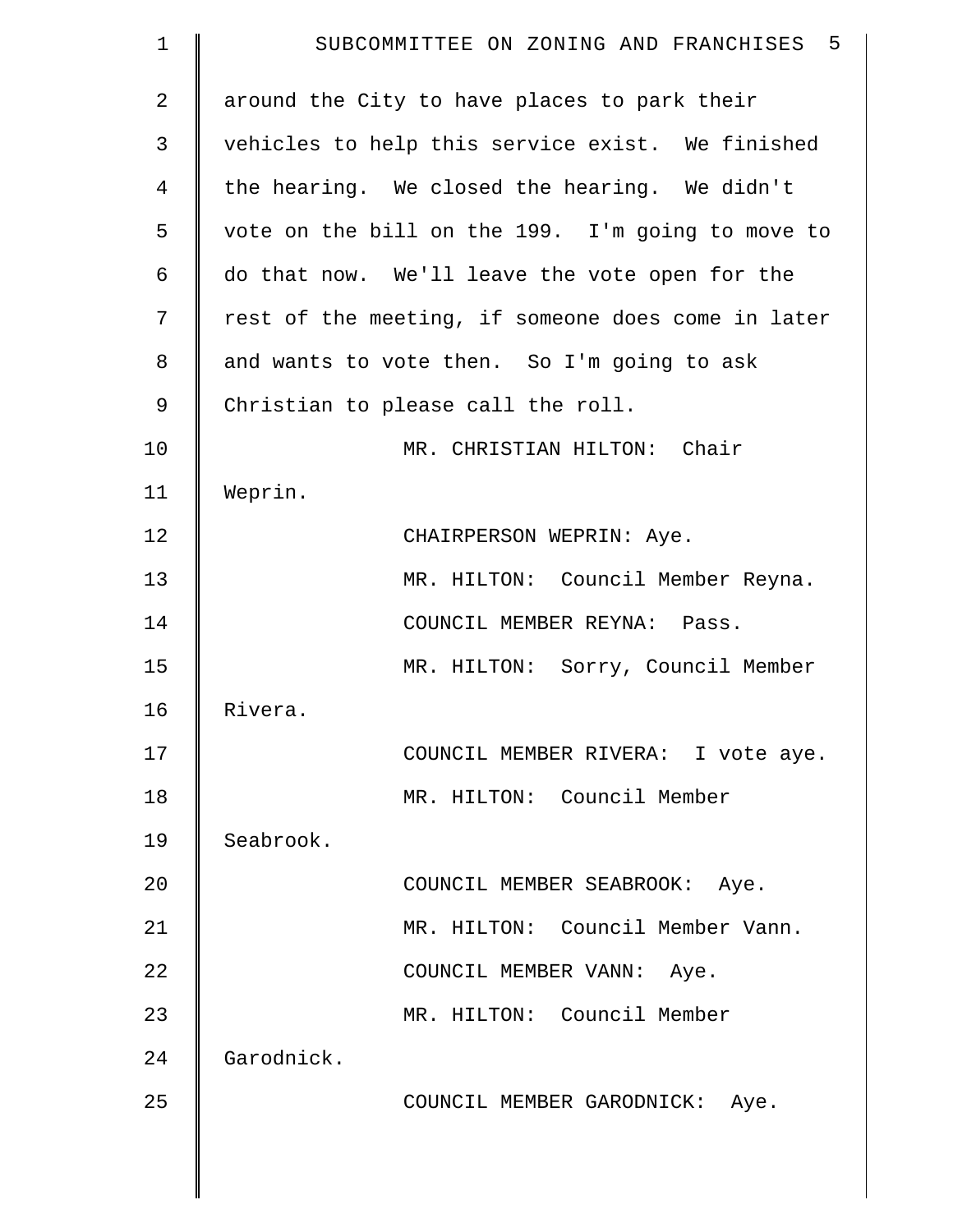| $\mathbf 1$    | - 6<br>SUBCOMMITTEE ON ZONING AND FRANCHISES       |
|----------------|----------------------------------------------------|
| $\overline{2}$ | MR. HILTON: Council Member Reyna.                  |
| 3              | [Pause]                                            |
| $\overline{4}$ | COUNCIL MEMBER REYNA: I apologize,                 |
| 5              | thank you, I vote aye.                             |
| 6              | MR. HILTON: By a vote of six in                    |
| 7              | the affirmative, none in the negative, no          |
| 8              | abstentions, LU 199 is approved and referred to    |
| 9              | the full Land Use Committee.                       |
| 10             | CHAIRPERSON WEPRIN: Thank you Mr.                  |
| 11             | Hilton. We are now going to call up the Culver     |
| 12             | El, it is Land Use numbers 177 through 193,        |
| 13             | inclusive. So without reading off each one, 177    |
| 14             | through 193 inclusive, Winston Von Engle from the  |
| 15             | City Planning, David Parrish from City Planning    |
| 16             | and Jack Hammer from HPD, would you please come on |
| 17             | down.                                              |
| 18             | [Pause]                                            |
| 19             | CHAIRPERSON WEPRIN: Yes. In the                    |
| 20             | meantime while you're setting up Councilman        |
| 21             | Jackson's here, you want to vote on the car        |
| 22             | sharing?                                           |
| 23             | MR. HILTON: Council Member                         |
| 24             | Jackson.                                           |
| 25             | SERGEANT AT ARMS: Quiet please.                    |
|                |                                                    |
|                |                                                    |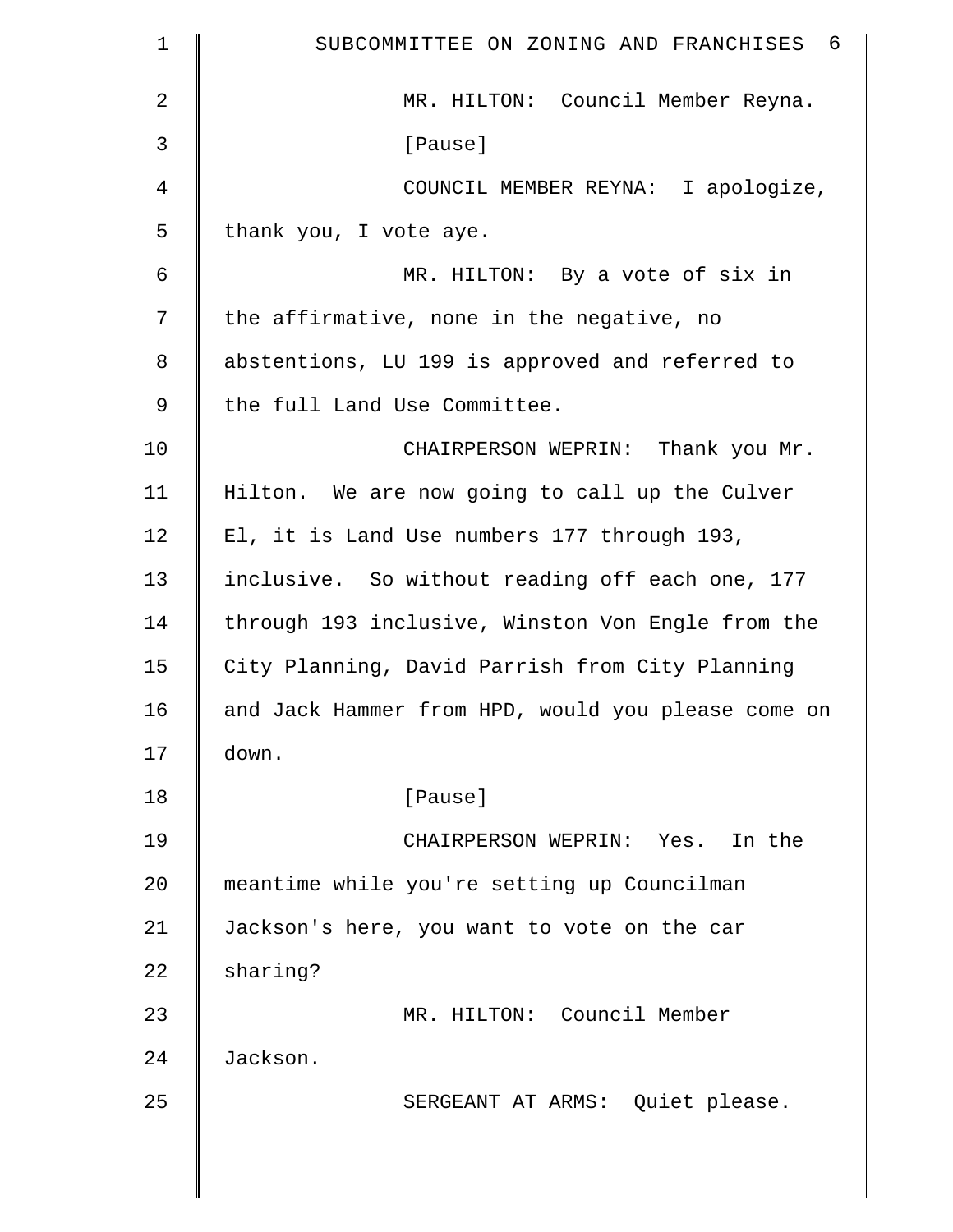| $\mathbf 1$    | SUBCOMMITTEE ON ZONING AND FRANCHISES 7           |
|----------------|---------------------------------------------------|
| $\overline{2}$ | COUNCIL MEMBER JACKSON: On the                    |
| 3              | issue of car sharing I vote aye.                  |
| 4              | MR. HILTON: Vote now stands seven                 |
| 5              | in the affirmative, none in the negative, no      |
| 6              | abstentions.                                      |
| 7              | CHAIRPERSON WEPRIN: Thank you.                    |
| 8              | And that was Council Member Robert Jackson who    |
| $\mathsf 9$    | joined us. And whenever you're ready, please      |
| 10             | state your name again for the record and you can  |
| 11             | make your presentation. Thank you very much.      |
| 12             | MR. WINSTON VON ENGLE: Okay. Good                 |
| 13             | morning Council Members. My name is Winston Von   |
| 14             | Engle. I'm the Deputy Director of the Brooklyn    |
| 15             | Office of the Department of City Planning. I'm    |
| 16             | joined here by our colleagues from HPD and the    |
| 17             | colleagues from my office to present to you the   |
| 18             | Culver El rezoning proposal as well as the        |
| 19             | disposition of City-owned property to facilitate  |
| 20             | affordable housing in Community District 12, Boro |
| 21             | Park, Brooklyn.                                   |
| 22             | As I was sitting here I was                       |
| 23             | thinking back to 2005, a cold wintry day when     |
| 24             | Mayor Bloomberg and former Council Member Bill de |
| 25             | Blasio together with Council Member Simcha Felder |
|                |                                                   |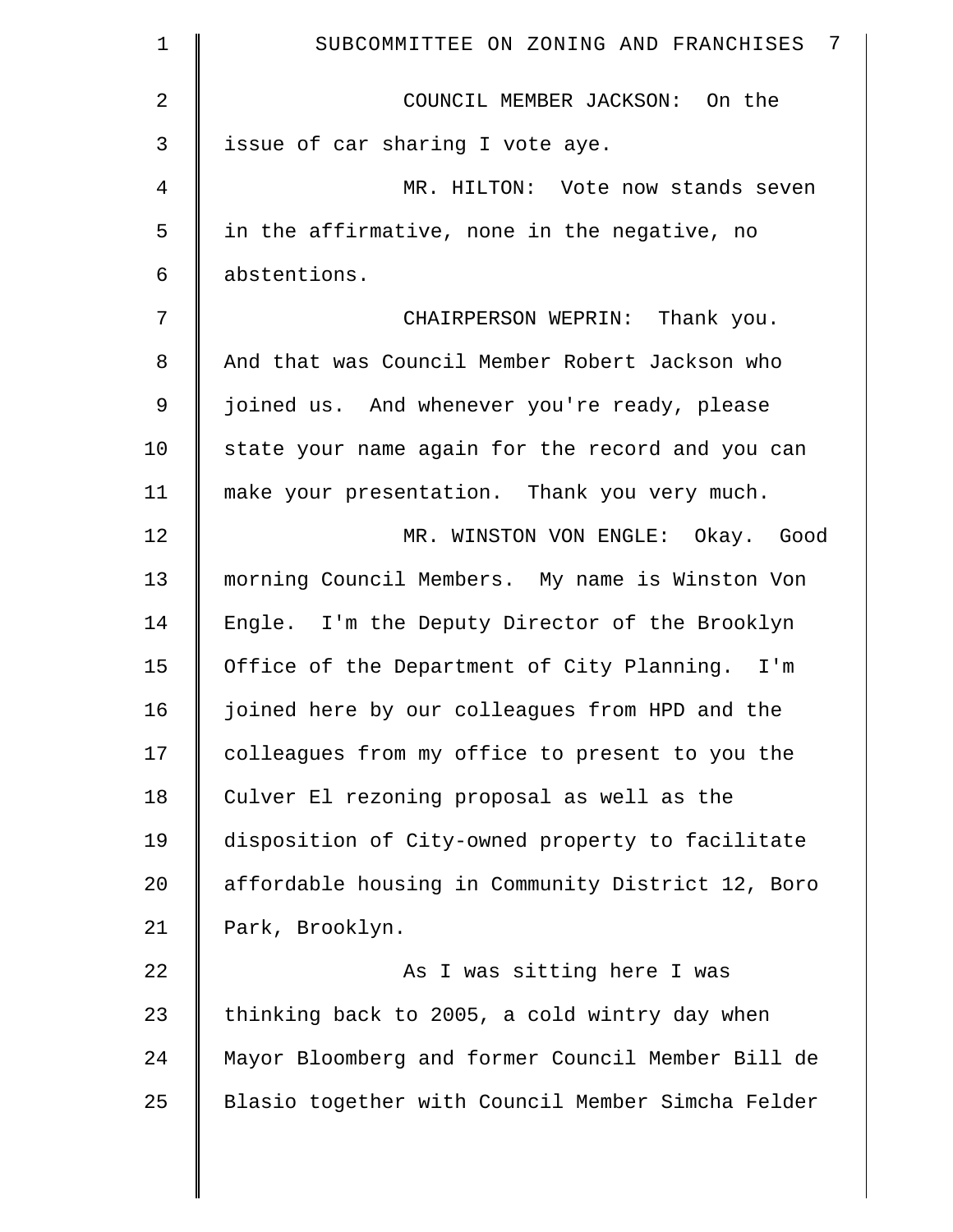| - 8<br>SUBCOMMITTEE ON ZONING AND FRANCHISES      |
|---------------------------------------------------|
| announced the commitment, the Mayor's commitment  |
| to do this project, to sell off, to rezone the    |
| Culver El parcel and to create affordable housing |
| in Boro Park. This is a long-standing commitment  |
| obviously by the Mayor and the Council Members to |
| provide for affordable housing and we're very     |
| proud to be here today.                           |
| As you will hear from my office                   |
| about the proposal and from HPD, we received      |
| strong support from Community Board 12 who voted  |
| almost unanimously in support of this proposal as |
| well as the Borough President and of course the   |
| City Planning Commission voted to approve this    |
| project as well.                                  |
| I'm now going to go hand this over                |
| to David Parrish who is a Senior Planner in our   |
| office, who brought this project. The other       |
| planners who brought this project finally to the  |
| end and he will walk you through the entire       |
| proposal. Thank you.                              |
| MR. DAVID PARRISH: Good morning.                  |
| As Winston mentioned this project is a joint      |
| application between the Department of City        |
| Planning and the Department of Housing,           |
|                                                   |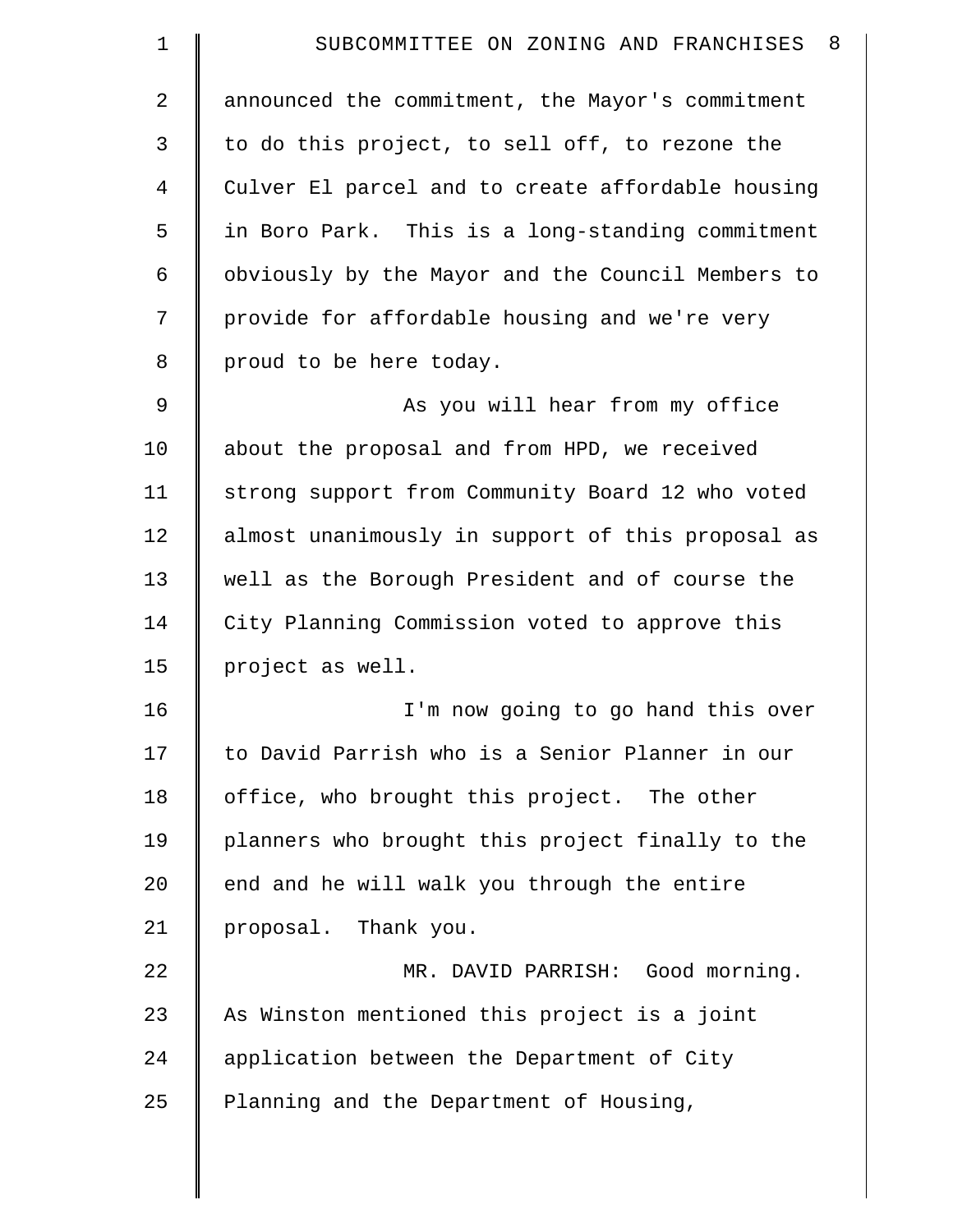| $\mathbf 1$    | 9<br>SUBCOMMITTEE ON ZONING AND FRANCHISES                   |
|----------------|--------------------------------------------------------------|
| $\overline{2}$ | Preservation and Development. It seeks to                    |
| 3              | accomplish two main things: to provide new zoning            |
| $\overline{4}$ | in this area that reflects the existing mix of               |
| 5              | uses, the existing density and the existing scale            |
| 6              | or building heights in this unique area; and it              |
| 7              | also seeks to provide much needed affordable                 |
| 8              | housing on two parcels of vacant and underutilized           |
| 9              | City-owned land.                                             |
| 10             | The project area is located in                               |
| 11             | Community District 12 in Brooklyn. It's to the               |
| 12             | southeast of Greenwood Cemetery and is bounded on            |
| 13             | the north by 36 <sup>th</sup> Street, on the east by Old New |
| 14             | Utrecht Road and $14^{th}$ Avenue, on the south by $39^{th}$ |
| 15             | Street, and on the west by 12 <sup>th</sup> Avenue. It's     |
| 16             | located at the end of Church Avenue as well                  |
| 17             | between McDonald Avenue and Fort Hamilton Parkway.           |
| 18             | The project area and the area                                |
| 19             | around it is primarily developed with residential            |
| 20             | uses. To the north there are many detached and               |
| 21             | semi-detached homes interspersed with small                  |
| 22             | department stores and automotive uses in areas on            |
| 23             | streets such as Fort Hamilton Parkway and 36 <sup>th</sup>   |
| 24             | Street.                                                      |
| 25             | To the south it's a bit more dense                           |
|                |                                                              |
|                |                                                              |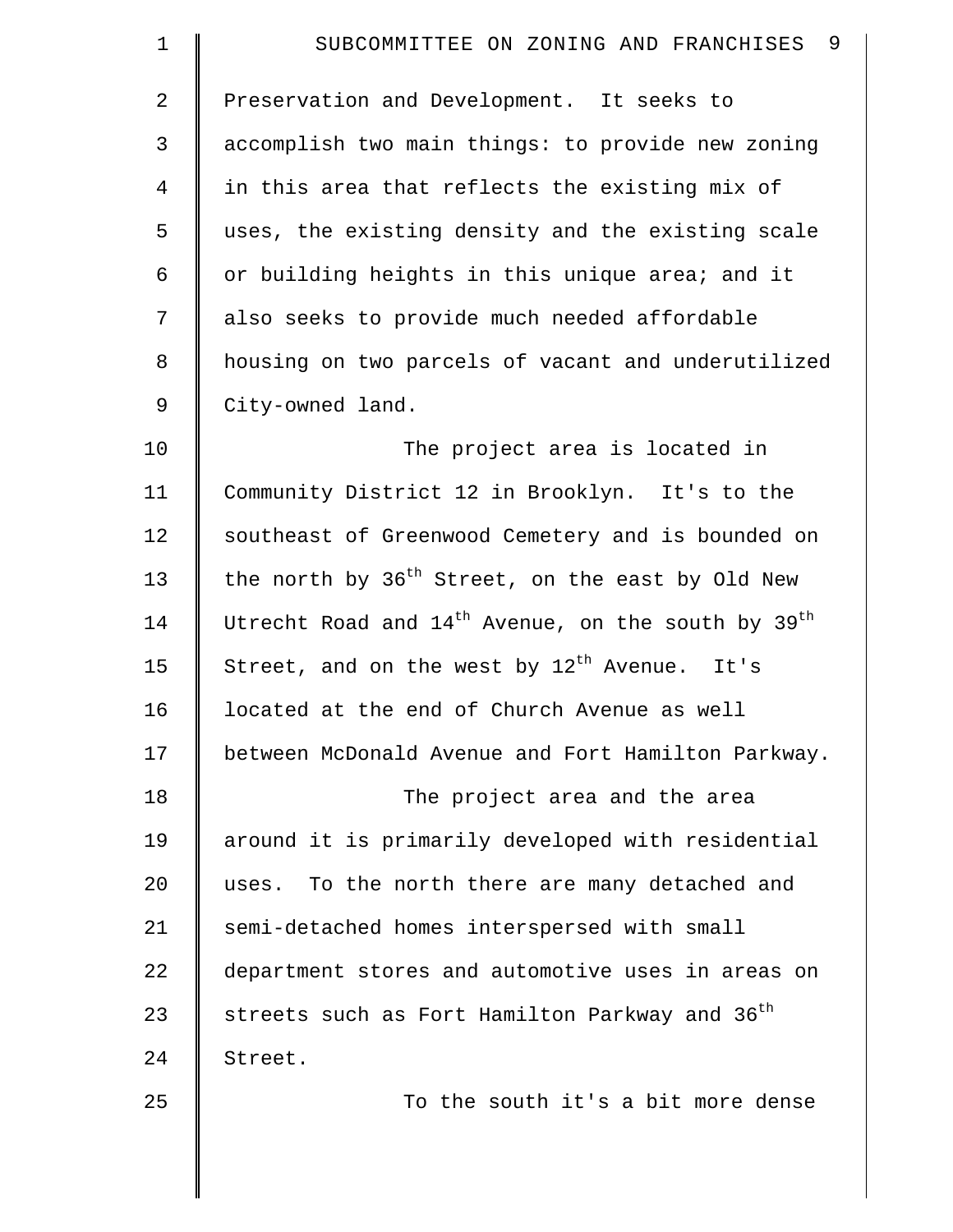| $\mathbf 1$    | SUBCOMMITTEE ON ZONING AND FRANCHISES 10                                     |
|----------------|------------------------------------------------------------------------------|
| $\overline{a}$ | where there are detached homes and small apartment                           |
| 3              | buildings. I want to point out 13 <sup>th</sup> Avenue which                 |
| 4              | runs through the middle of the project area is a                             |
| 5              | mixed use corridor and it becomes a major                                    |
| 6              | commercial corridor further south in the center of                           |
| 7              | the Boro Park neighborhood. The rezoning area is                             |
| 8              | also primarily residential with a mix of detached                            |
| 9              | and semi-detached homes and some row houses.                                 |
| 10             | There are a number, also, of                                                 |
| 11             | manufacturing and automotive related uses. These                             |
| 12             | are typically clustered on 39 <sup>th</sup> Street and there's               |
| 13             | a large warehouse on 38 <sup>th</sup> Street between 12 <sup>th</sup> and    |
| 14             | 13 <sup>th</sup> Avenue. Along 38 <sup>th</sup> Street on large parcels of   |
| 15             | what was previously vacant land, a number of                                 |
| 16             | community facilities have been developed pursuant                            |
| 17             | to special permits through the Board of Standards                            |
| 18             | and Appeals. There's a large department store                                |
| 19             | which is a nonconforming use in the M-1-2 district                           |
| 20             | which we'll talk about, between 36 <sup>th</sup> and 37 <sup>th</sup> Street |
| 21             | and 13 <sup>th</sup> Avenue in Old New Utrecht Road.                         |
| 22             | The two parcels of City-owned land                                           |
| 23             | that we'll focus on are to the south of $37th$ Street                        |
| 24             | between 12 <sup>th</sup> Avenue and Old New Utrecht Road. I                  |
| 25             | just want to point out the department store use.                             |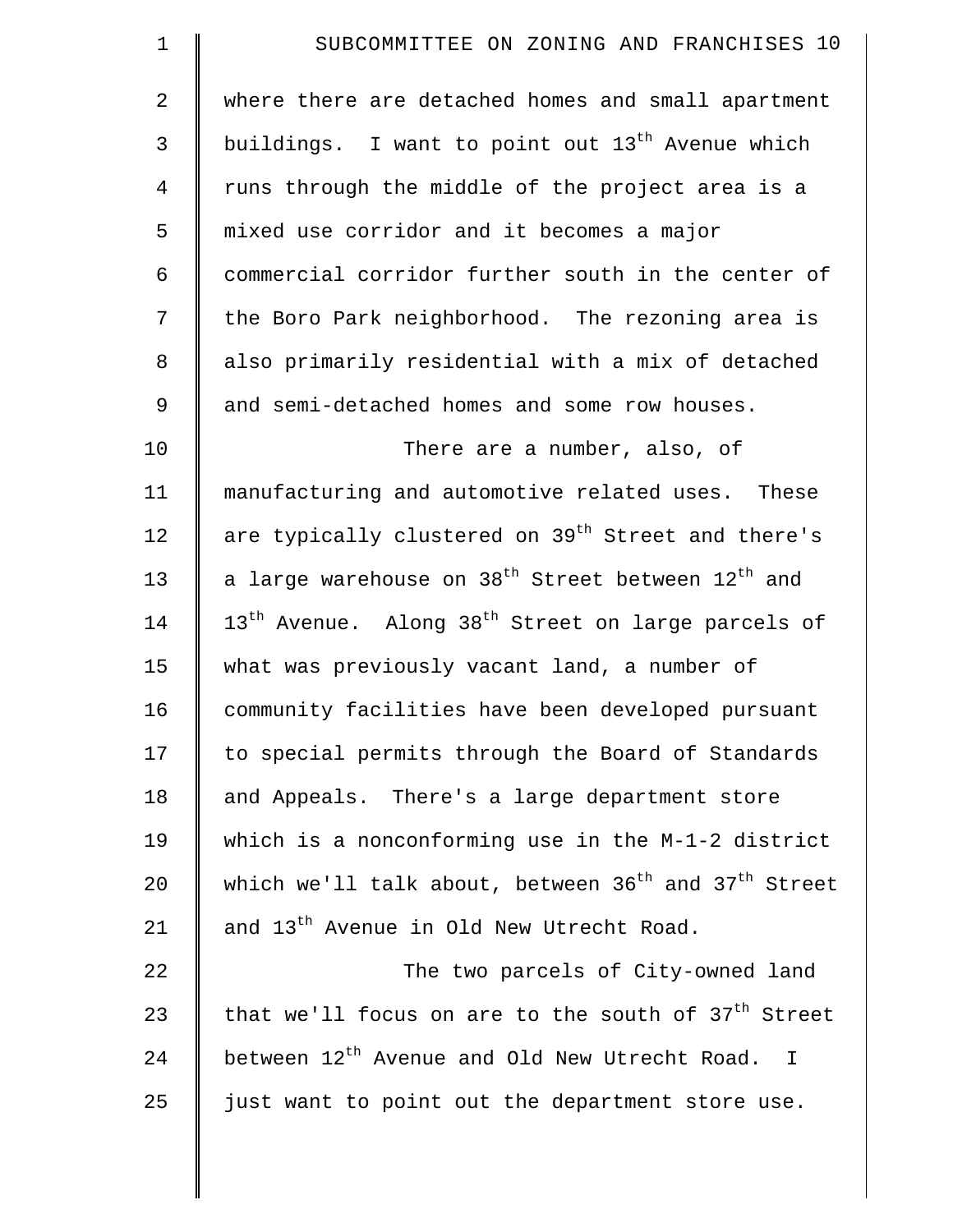| $\mathbf 1$ | SUBCOMMITTEE ON ZONING AND FRANCHISES 11             |
|-------------|------------------------------------------------------|
| 2           | Okay.                                                |
| 3           | As Winston mentioned these two                       |
| 4           | parcels were part of the former Culver El railroad   |
| 5           | right of way which ran between Fort Hamilton         |
| 6           | Parkway and McDonald Avenue. The zoning in this      |
| 7           | area reflects the past manufacturing character in    |
| 8           | the neighborhood. M-1-2 and M-2-1 districts allow    |
| 9           | manufacturing and commercial uses. They also         |
| 10          | allow certain community facility uses but do not     |
| 11          | allow new residential.                               |
| 12          | As you can see in the yellow color                   |
| 13          | and the orange color and the salmon color there      |
| 14          | are a number of residential and mixed use            |
| 15          | properties within this area. Truly it's a mixed      |
| 16          | use area with not a single character.                |
| 17          | Just some photos to show you the                     |
| 18          | character of the area. At the top right is           |
| 19          | Bergament's Department Store, adjacent to that on    |
| 20          | the left is the mixed use $13th$ Avenue. And you see |
| 21          | shots of residential on the left-hand side and       |
| 22          | some of the auto related uses on the bottom.         |
| 23          | To reflect this existing mix of                      |
| 24          | uses the Department of City Planning has proposed    |
| 25          | several zoning changes as well as a zoning text      |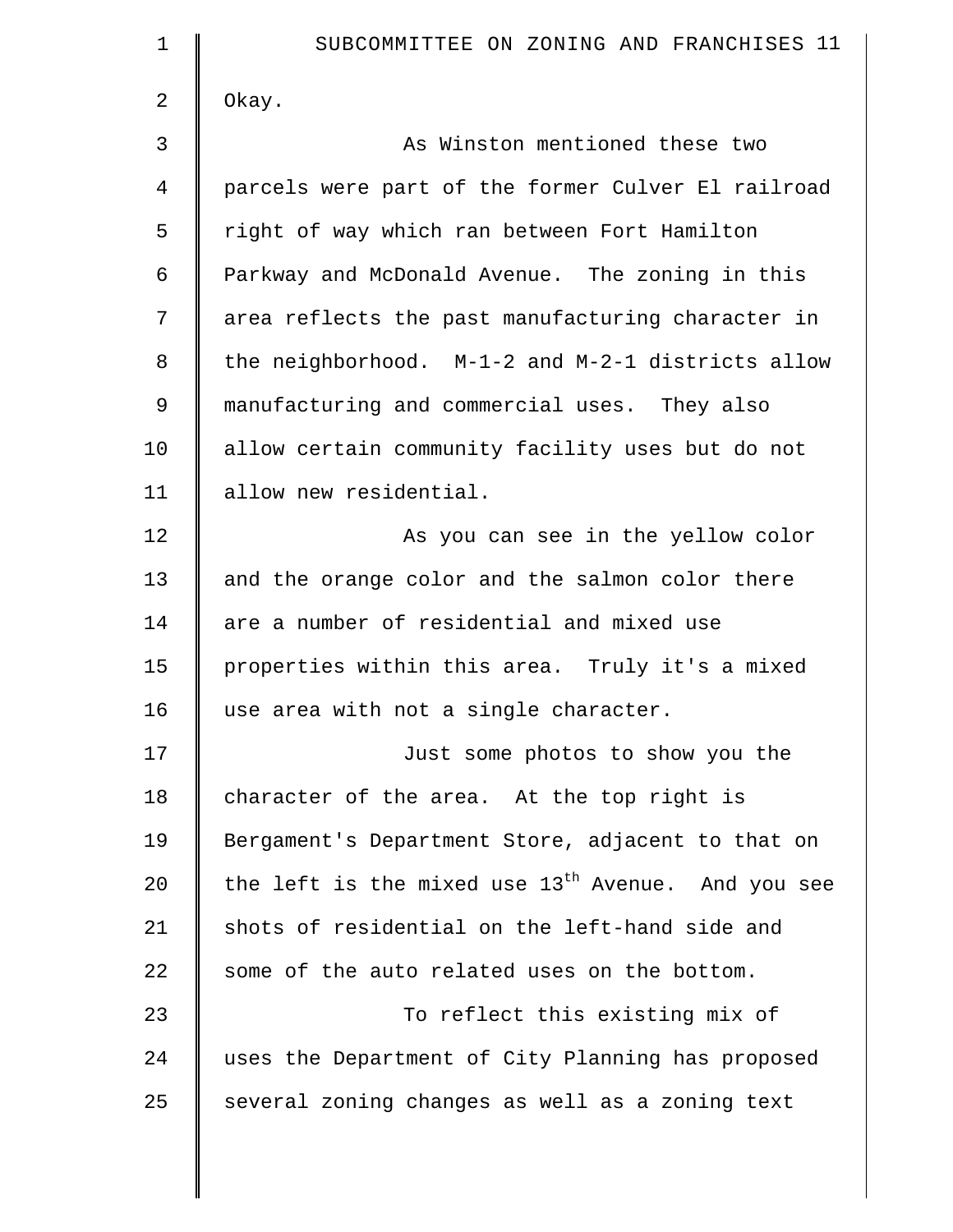| $\mathbf 1$    | SUBCOMMITTEE ON ZONING AND FRANCHISES 12                                   |
|----------------|----------------------------------------------------------------------------|
| $\overline{2}$ | amendment which would recognize the mixed use                              |
| 3              | character of this neighborhood and provide                                 |
| $\overline{4}$ | districts which are of similar density and scale                           |
| 5              | to what's built today for the most part.                                   |
| 6              | We're proposing to extent an R-5                                           |
| 7              | district from the north down around several                                |
| 8              | detached homes. We would also map a commercial                             |
| 9              | overlay at 12 <sup>th</sup> Avenue and 36 <sup>th</sup> Street. This would |
| 10             | allow for continued commercial use of this                                 |
| 11             | corridor, of this corner. Around the department                            |
| 12             | store this is where we're proposing a district                             |
| 13             | where there's potential for a little more density.                         |
| 14             | The Department is proposing a C-4-2A district                              |
| 15             | which would allow, which would make the existing                           |
| 16             | department store a conforming us. It would also                            |
| 17             | potentially allow for future housing development.                          |
| 18             | The rest of the study area, we are                                         |
| 19             | matching two zoning districts together by                                  |
| 20             | proposing a special mixed use district. The                                |
| 21             | special mixed use district has been done in places                         |
| 22             | like Greenpoint Williamsburg and Dumbo and allows                          |
| 23             | the pairing of a manufacturing and a residential                           |
| 24             | district together. Property owners would have the                          |
| 25             | option of developing an all residential building,                          |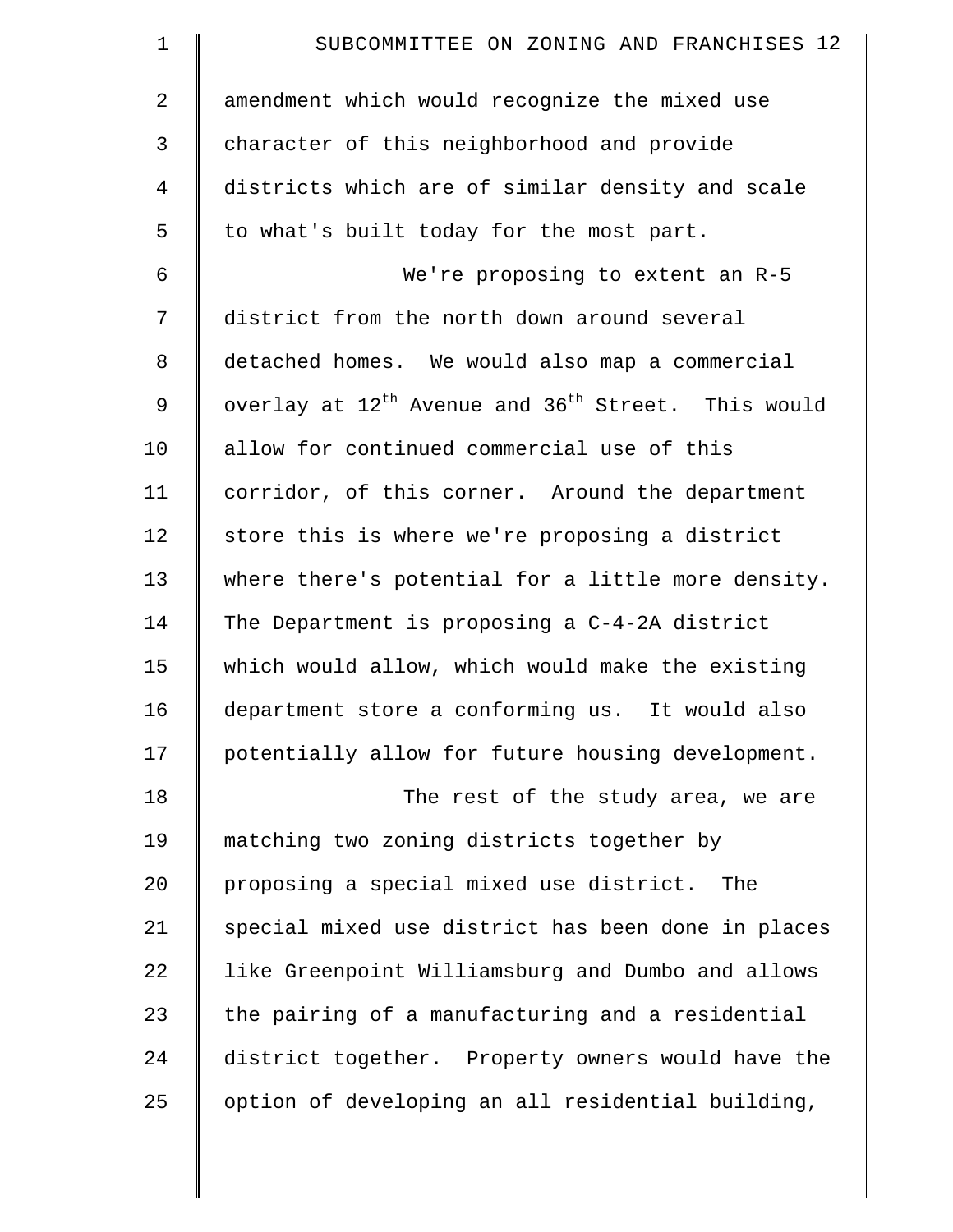| 1           | SUBCOMMITTEE ON ZONING AND FRANCHISES 13                                   |
|-------------|----------------------------------------------------------------------------|
| 2           | an all manufacturing or a commercial building, or                          |
| 3           | something that contains both.                                              |
| 4           | Now there are limits on the types                                          |
| 5           | of uses and there are environmental safeguards                             |
| 6           | within the special mixed use district. But the                             |
| 7           | genesis is to allow both a home owner to develop a                         |
| 8           | home or a business to develop a new or expanded                            |
| $\mathsf 9$ | warehouse or retail store.                                                 |
| 10          | Along the side streets between 12 <sup>th</sup>                            |
| 11          | Avenue and 13 <sup>th</sup> Avenue and between 13 <sup>th</sup> Avenue and |
| 12          | $14^{th}$ Avenue the Department is proposing an M-1-2,                     |
| 13          | R-6-B district. M-1-2 as we spoke about is a low                           |
| 14          | density manufacturing district. R-6-B is a row                             |
| 15          | house residential district. It allows building up                          |
| 16          | to 50 feet tall or approximately 5 stories and                             |
| 17          | approximately twice the size of the property.                              |
| 18          | On the avenues and along the Culver                                        |
| 19          | El right of way south of 37 <sup>th</sup> Street the Department            |
| 20          | is proposing an M-1-2, R-6-A district. This would                          |
| 21          | potentially allow buildings up to 7 stories tall                           |
| 22          | and it would allow property owners to develop to 3                         |
| 23          | times the size of the property.                                            |
| 24          | Along with these actions the                                               |
| 25          | Department and HPD are proposing several actions                           |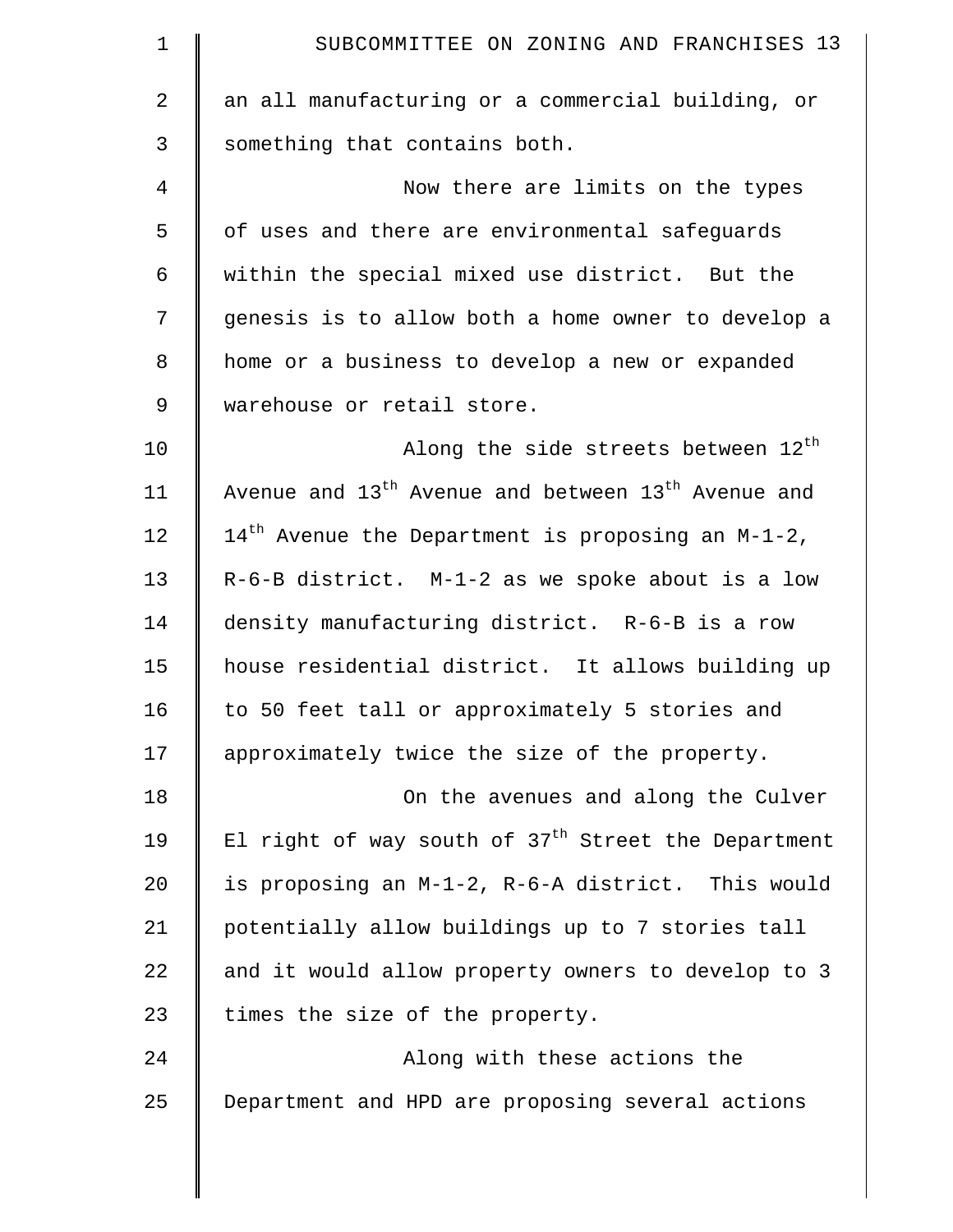| $\mathbf 1$    | SUBCOMMITTEE ON ZONING AND FRANCHISES 14               |
|----------------|--------------------------------------------------------|
| $\overline{2}$ | related to the proposed housing project. Because       |
| 3              | of the unique size and shape of this parcel, HPD       |
| $\overline{4}$ | is proposing to split these two parcels of City-       |
| 5              | owned land, once again on the left is Old New          |
| 6              | Utrecht Road, $37th$ Street is below the orange        |
| 7              | colored area and $12^{th}$ Avenue is on the far right. |
| 8              | It is proposing to split these parcels into 14         |
| 9              | separate zoning lots.                                  |
| 10             | MR. JACK HAMMER: Good morning.                         |
| 11             | Jack Hammer, HPD, Compliance Office. Just to pick      |
| 12             | up on the earlier comments, we have been working       |
| 13             | closely with the Department of City Planning and       |
| 14             | the Southern Brooklyn Community Organization over      |
| 15             | the last several years on the development of the       |
| 16             | Culver El strip, really the last City-owned parcel     |
| 17             | of planned under HPD jurisdiction in Community         |
| 18             | Board 12. So it's been a great area of focus of        |
| 19             | ours to move forward on this development project       |
| 20             | which we're very excited about.                        |
| 21             | The site consists of a strip of                        |
| 22             | land on two tax blocks which are, the way the site     |
| 23             | has been planned, entails a total of 17 4-story        |
| 24             | buildings, each with 4 units. These would be           |
| 25             | condominium units built on the assemblage of land,     |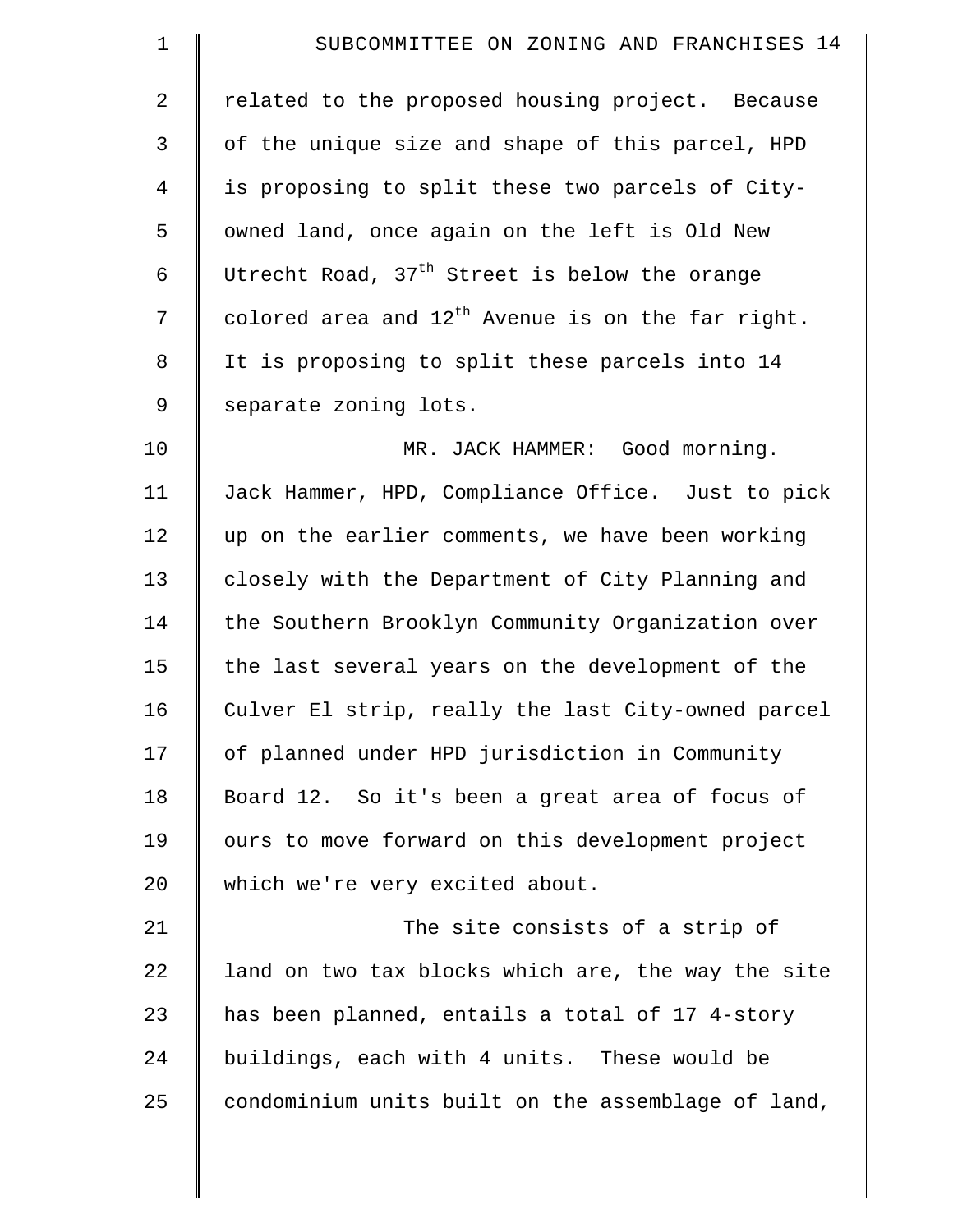| $\mathbf 1$    | SUBCOMMITTEE ON ZONING AND FRANCHISES 15          |
|----------------|---------------------------------------------------|
| $\overline{2}$ | the assemblage of City-owned land. The actions    |
| 3              | also at the same time in addition to the special  |
| $\overline{4}$ | permits that we're seeking which are required in  |
| 5              | order to build in a former railroad right of way  |
| 6              | as well as the zoning map amendment that will     |
| 7              | allow the residential housing, there's also a     |
| 8              | disposition and UDAAP action which will allow for |
| 9              | the sale of the site to the developer, Southern   |
| 10             | Brooklyn Community Organization, as well as 3     |
| 11             | assemblages as you can see on the site plan, if   |
| 12             | you can just show the community city parking lots |
| 13             | please.                                           |
| 14             | There are 3 parking lots that are                 |
| 15             | proposed to be disposed to adjacent community     |
| 16             | facilities as part of the overall UDAAP and       |
| 17             | disposition actions. At the time of the early     |
| 18             | planning process there was interest in            |
| 19             | effectuating a disposition for the housing        |
| 20             | development as well as community facility         |
| 21             | accessory parking. So the actions will also       |
| 22             | facilitate the later disposition for that purpose |
| 23             | as well.                                          |
| 24             | Working with Southern Brooklyn                    |
| 25             |                                                   |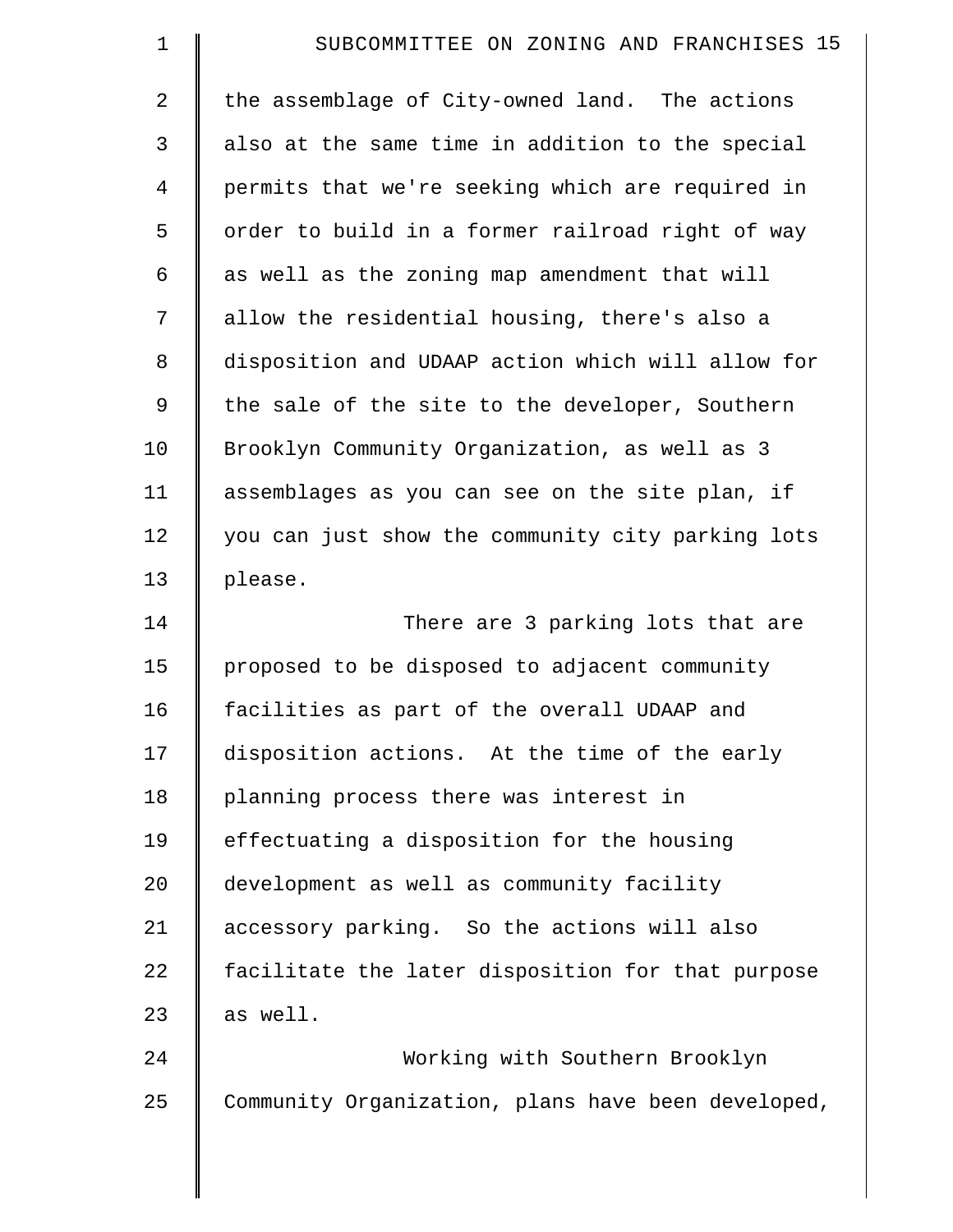| $\mathbf 1$    | SUBCOMMITTEE ON ZONING AND FRANCHISES 16          |
|----------------|---------------------------------------------------|
| $\overline{2}$ | gone through HPD's design and review process.     |
| 3              | It's a difficult site obviously with the 50-foot  |
| $\overline{4}$ | depth of the site. And we think given the site    |
| 5              | constraints and working through the whole process |
| 6              | we've developed a very, you know, attractive      |
| 7              | design that will provide affordable housing for   |
| $\,8\,$        | families. The proposed income range at this point |
| 9              | is 80% to 120% of AMI.                            |
| 10             | The site is being developed under                 |
| 11             | HPD's New Foundations program. New Foundations    |
| 12             | program has been in existence in HPD for a number |
| 13             | of years. It facilitates the development of sites |
| 14             | similar to these scattered in-fill type sites     |
| 15             | where home ownership housing is being programmed. |
| 16             | And under that initiative we will dispose of the  |
| 17             | sites to Southern Brooklyn following ULURP        |
| 18             | approval. Funding is being proposed through the   |
| 19             | State Affordable Housing Corporation as well as   |
| 20             | bank financing which Southern Brooklyn will be    |
| 21             | seeking.                                          |
| 22             | So that really sums up the housing                |
| 23             | and the HPD actions and we'd be happy to take any |
| 24             | questions. You want to continue?                  |
| 25             | MR. PARRISH: Also following the                   |
|                |                                                   |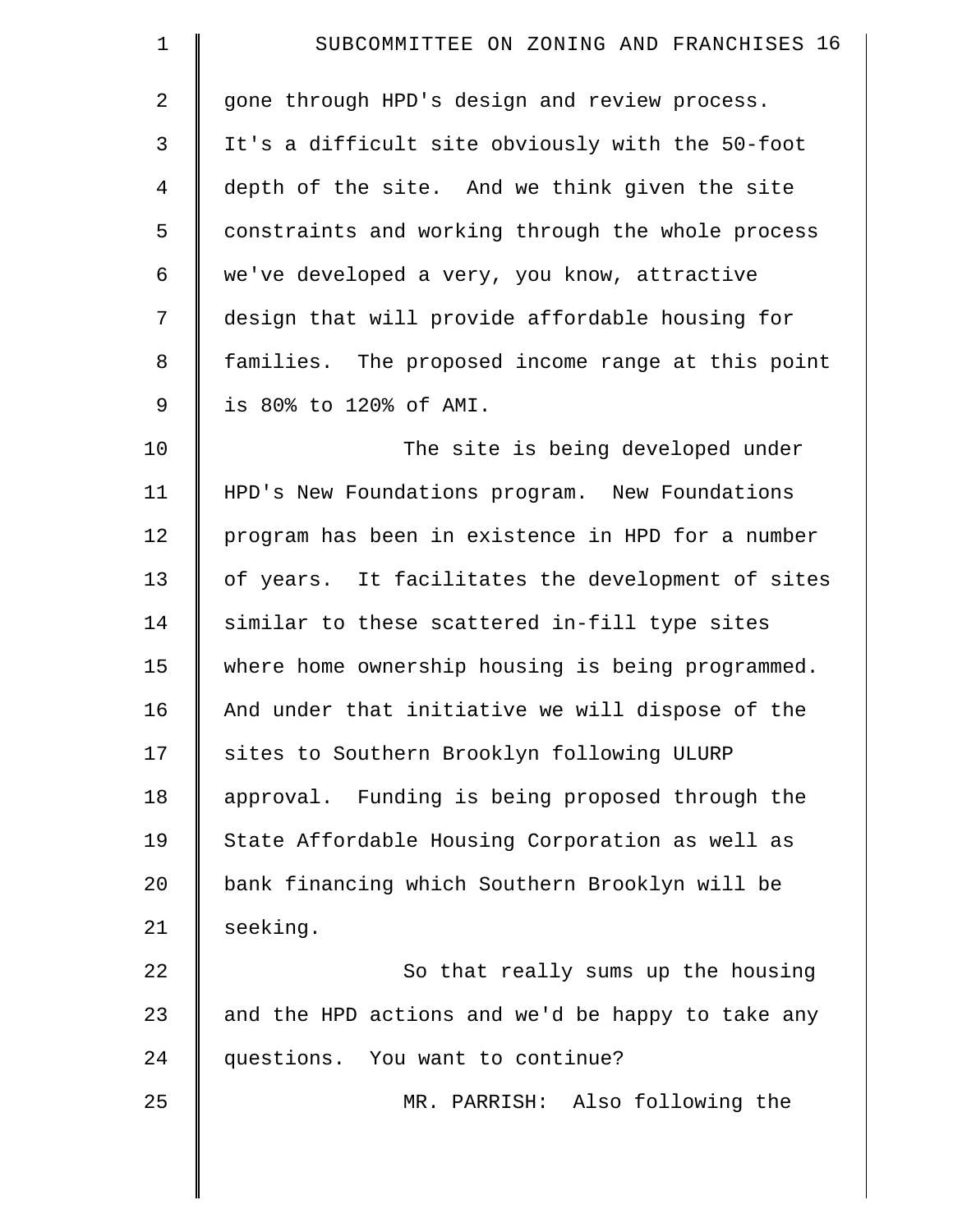| $\mathbf 1$    | SUBCOMMITTEE ON ZONING AND FRANCHISES 17           |
|----------------|----------------------------------------------------|
| $\overline{2}$ | approval of these applications the nonprofit       |
| 3              | developer, SACO, selected by HPD, will seek        |
| 4              | variances from the Board of Standards and Appeals. |
| 5              | This is due to the unique size of the parcels. At  |
| 6              | a 50-foot depth zoning under the proposed M-1-2,   |
| 7              | R-6-A district would require a 30-foot rear yard   |
| 8              | so they would be seeking variances to reduce the   |
| 9              | rear yard to 10 feet. And also variances to        |
| 10             | reduce the requirement between lot lines and       |
| 11             | legally required windows, windows for bedrooms and |
| 12             | living rooms that are required under law.          |
| 13             | CHAIRPERSON WEPRIN: Okay thank you                 |
| 14             | very much. Before I go to the panel for questions  |
| 15             | I'm going to ask Brad Lander who represents the    |
| 16             | area in the Council and who is here with us today, |
| 17             | to make a statement on this issue.                 |
| 18             | COUNCIL MEMBER LANDER: Thank you                   |
| 19             | Chair Weprin and members of the Subcommittee.      |
| 20             | It's my first time with you on a matter in my      |
| 21             | community, coming before the Subcommittee and the  |
| 22             | Land Use Committee. So I'm happy to be with you.   |
| 23             | Thanks also to Winston, David and partners from    |
| 24             | City Planning and to Jack at the team at HPD and   |
| 25             | to SACO and also to Community Board 12, Yeruchim   |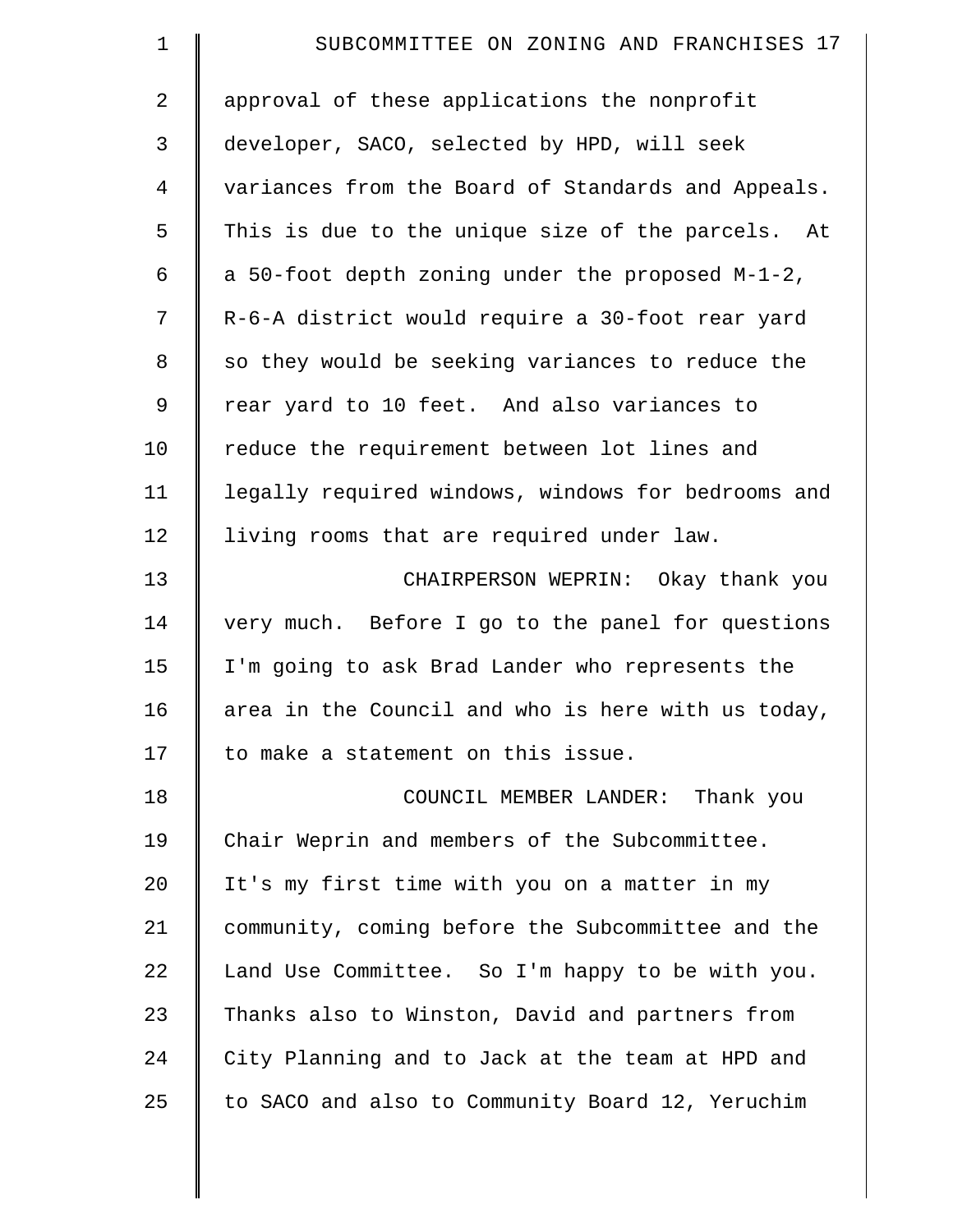| $\mathbf 1$    | SUBCOMMITTEE ON ZONING AND FRANCHISES 18           |
|----------------|----------------------------------------------------|
| $\overline{2}$ | Silber is here.                                    |
| 3              | I'm looking forward to listening to                |
| $\overline{4}$ | public testimony and we still have a little while  |
| 5              | to sort of consider a few things but let me just   |
| 6              | give you some of my general impressions and hopes. |
| 7              | I generally support the Culver El project both the |
| 8              | broader rezoning and the disposition of the lots   |
| $\mathsf 9$    | to SACO for affordable housing but with some       |
| 10             | modifications that I hope the Subcommittee and the |
| 11             | Committee will be supportive of and that can be    |
| 12             | worked out with City Planning, HPD and SACO that I |
| 13             | think will substantially improve the project.      |
| 14             | There are three matters of policy                  |
| 15             | that I don't want to go into a lot but that I do   |
| 16             | want to just note because I think this could be a  |
| 17             | stronger project if we had public policy           |
| 18             | supportive in a couple of ways. So I do want to    |
| 19             | flag them first. Although we are getting a nice    |
| 20             | affordable housing project here, the new R-6-A and |
| 21             | R-6-A equivalent zones in this district do not     |
| 22             | include inclusionary zoning or an affordable       |
| 23             | housing mandate even though we're rezoning from    |
| 24             | manufacturing to residential.                      |
| 25             | And I believe it should be our                     |
|                |                                                    |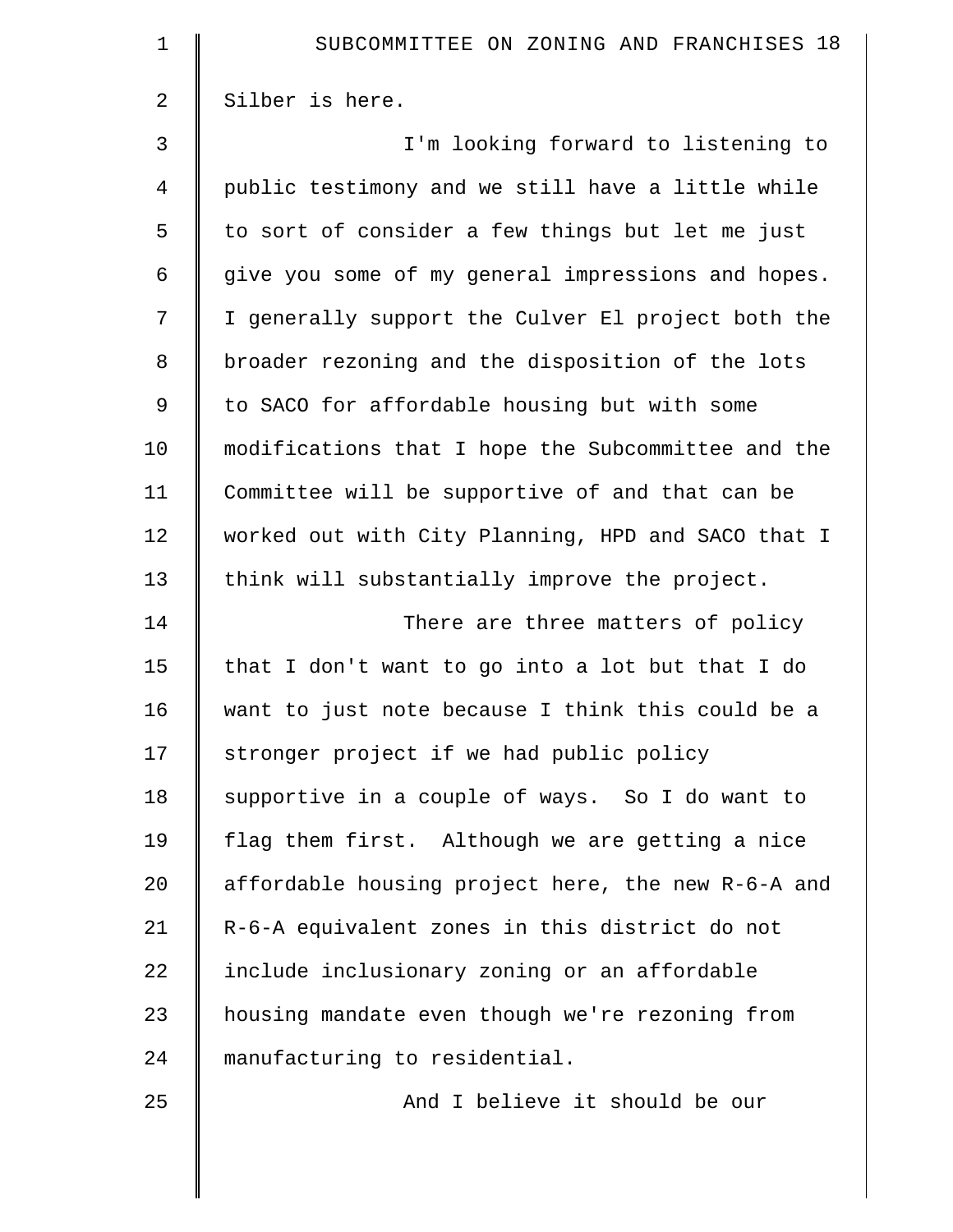| $\mathbf 1$    | SUBCOMMITTEE ON ZONING AND FRANCHISES 19           |
|----------------|----------------------------------------------------|
| $\overline{2}$ | policy that they should, when we rezone from       |
| 3              | manufacturing to residential. I believe we should  |
| 4              | require affordable housing even at the R-6-A and   |
| 5              | in my opinion the R-6-B densities here. It's, you  |
| 6              | know, too late in this process to do that and that |
| 7              | would be a matter of policy change. I have a       |
| $\,8\,$        | specific change to address it.                     |
| $\mathsf 9$    | Second, you know, there is some                    |
| 10             | viable manufacturing in this area. And I wish we   |
| 11             | had in New York City a mixed use zone that allowed |
| 12             | some residential development but didn't make all   |
| 13             | of what had been manufacturing zoned land as of    |
| 14             | right for conversion. I think we're eliminating    |
| 15             | space for jobs in the City and at a time when we   |
| 16             | really need those jobs. And I'd like to see a      |
| 17             | mixed use zone that preserved jobs in a stronger   |
| 18             | way than the current ones that we have.            |
| 19             | And finally I think when we're                     |
| 20             | disposing City-owned land for housing that we      |
| 21             | ought to require that that housing remain          |
| 22             | permanently affordable. We've seen too many times  |
| 23             | whether it's rental or home ownership when you     |
| 24             | reach the end of a regulatory period and then we   |
| 25             | lose affordability, either jeopardizing families   |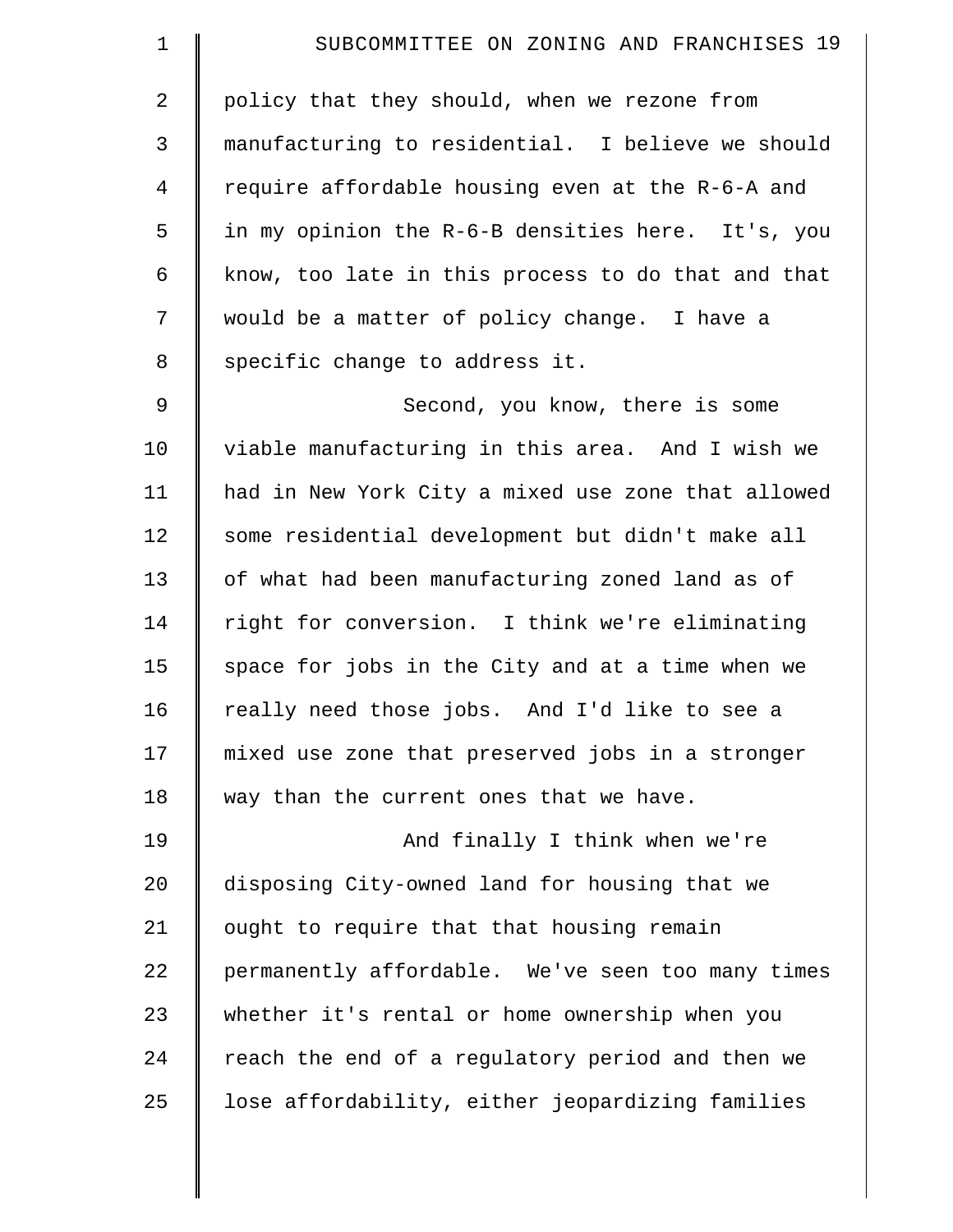| $\mathbf 1$    | SUBCOMMITTEE ON ZONING AND FRANCHISES 20           |
|----------------|----------------------------------------------------|
| $\overline{2}$ | in a rental situation or in a home ownership       |
| 3              | situation like this one, it's a loss to the        |
| $\overline{4}$ | community. And I would like to see a day when we   |
| 5              | perhaps even when we just are subsidizing a        |
| 6              | project but certainly when we're disposing City-   |
| 7              | owned land, require permanent affordability.       |
| 8              | So those are policy changes and not                |
| $\mathsf 9$    | ones that we can really deal with specifically in  |
| 10             | this context but I wanted to begin by saying them. |
| 11             | There are two specific changes to                  |
| 12             | the rezoning that come from those principles that  |
| 13             | are germane at this moment that I would like to be |
| 14             | considered by the Subcommittee. The department     |
| 15             | store block, 5301, I don't know if it would be     |
| 16             | helpful to put that map back up that shows it,     |
| 17             | it's proposed actually, there's a mistake in my    |
| 18             | testimony, I apologize, it's proposed to be        |
| 19             | rezoned to C-4-2A, not C-6-4A, but that would      |
| 20             | allow the development of more than 100 units, I    |
| 21             | think, 120 residential units and 150 parking       |
| 22             | spaces in a 7-story building on this site without  |
| 23             | any requirement for affordable housing and for     |
| 24             | open space or real planning in my opinion for that |
| 25             | kind of traffic and parking issues.                |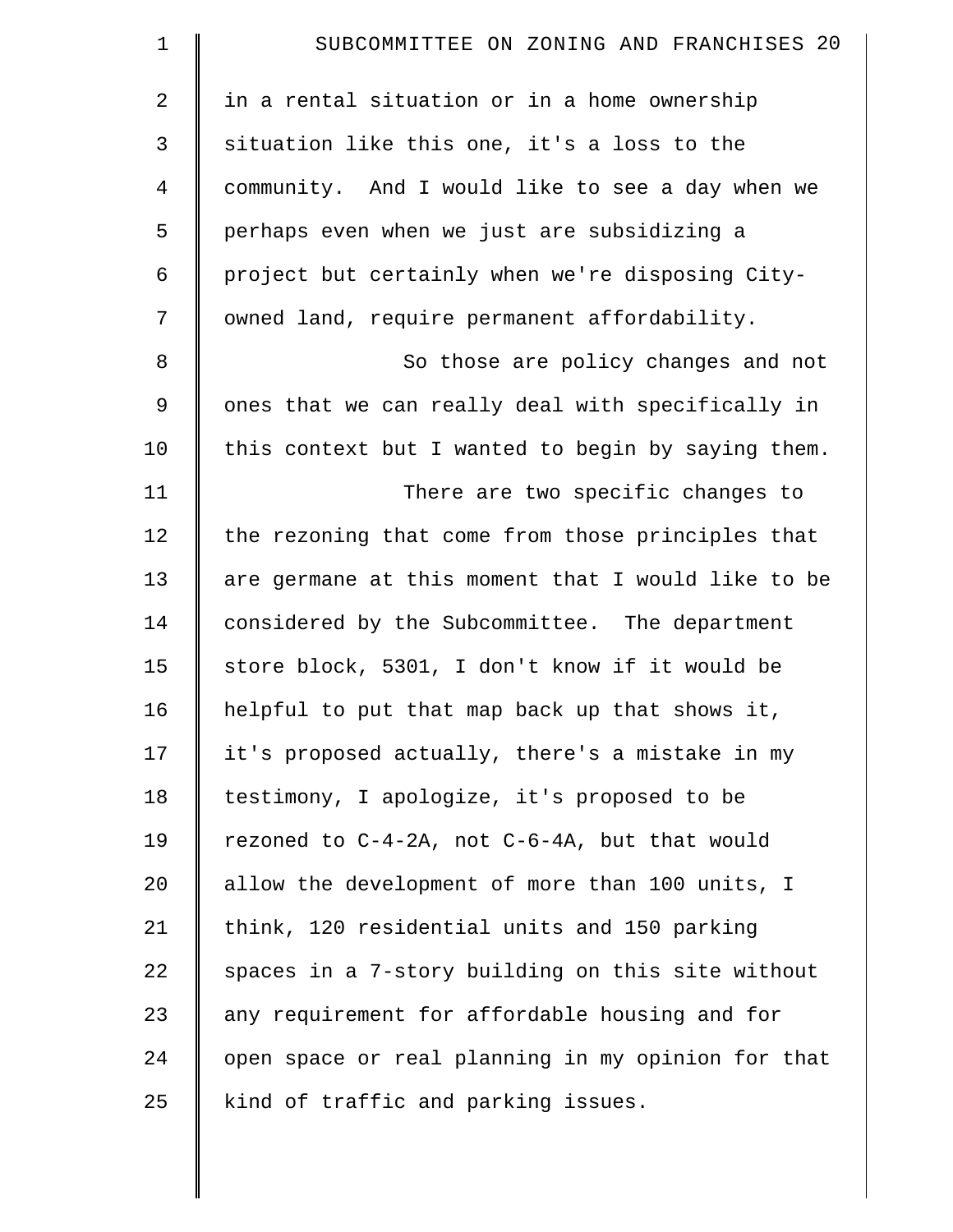| $\mathbf 1$    | SUBCOMMITTEE ON ZONING AND FRANCHISES 21            |
|----------------|-----------------------------------------------------|
| 2              | So I would like to see us amend                     |
| 3              | that to C-8-2 which is in scope here and would      |
| $\overline{4}$ | recognize the existing use and normalize the        |
| 5              | Bergament Department Store that is there but not    |
| 6              | allow as of right residential development at        |
| 7              | market rate.                                        |
| 8              | And in addition I would like to                     |
| 9              | remove Block 5300, Lot 45 and Block 5299, Lot 37    |
| 10             | which I believe are strong and viable               |
| 11             | manufacturing buildings and could stay they way     |
| 12             | they are. They're at the edge of the rezoning       |
| 13             | area so they wouldn't--they're not--they wouldn't   |
| 14             | be a spot rezoning. They would be essentially       |
| 15             | continued to stay attached to the M-1-2 and M-2-1   |
| 16             | districts that you see adjacent. So those are my    |
| 17             | thoughts on the broader rezoning itself.            |
| 18             | On the SACO project, Southern                       |
| 19             | Brooklyn Community Organization has really done a   |
| 20             | lot of work over a very long time. Winston was      |
| 21             | referring to 2005 date at which the Mayor           |
| 22             | committed to this. It's even prior to that of       |
| 23             | course that they've been working to do this.<br>And |
| 24             | I think it's a strong project. They voluntarily     |
| 25             | agreed in advance of coming here to deepen the      |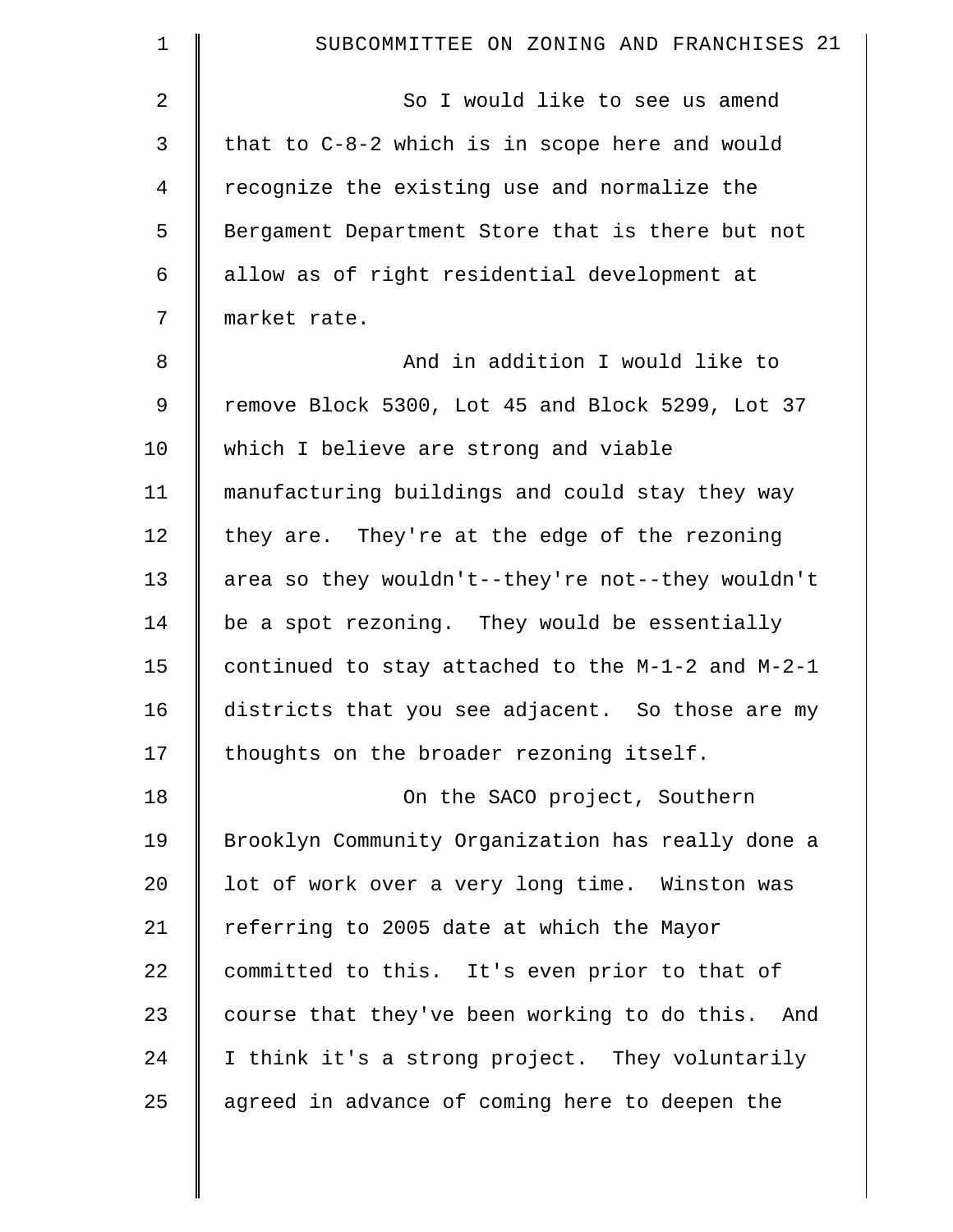| 1              | SUBCOMMITTEE ON ZONING AND FRANCHISES 22           |
|----------------|----------------------------------------------------|
| $\overline{2}$ | affordability range down to 80% which I think is   |
| $\mathfrak{Z}$ | deeper than New Foundations normally requires.     |
| $\overline{4}$ | And they've dealt with a challenging site.         |
| 5              | There are two things that I still                  |
| 6              | hope we can improve about this project. One is to  |
| 7              | perhaps make permanent or at a minimum             |
| 8              | substantially lengthen the affordability period    |
| $\mathsf 9$    | which in New Foundations is only 15 years. Again   |
| 10             | my policy preference would be permanent            |
| 11             | affordability and I'd like to see that here but at |
| 12             | a minimum we should at least substantially         |
| 13             | lengthen the affordability requirement.            |
| 14             | And there are also some parking                    |
| 15             | issues. I won't go into in relationship to the     |
| 16             | Bergament site but basically the department store  |
| 17             | is meeting some of its parking in the Culver El    |
| 18             | strip which is being disposed which gives them     |
| 19             | some challenges, so both serving their customers   |
| 20             | and addressing C of O and zoning issues and I'd    |
| 21             | like to see that worked out in a way that at least |
| 22             | for the duration of the time for the lease that    |
| 23             | Bergament has enables them to meet their parking   |
| 24             | requirements.                                      |
| 25             | And we're in good dialog,                          |
|                |                                                    |
|                |                                                    |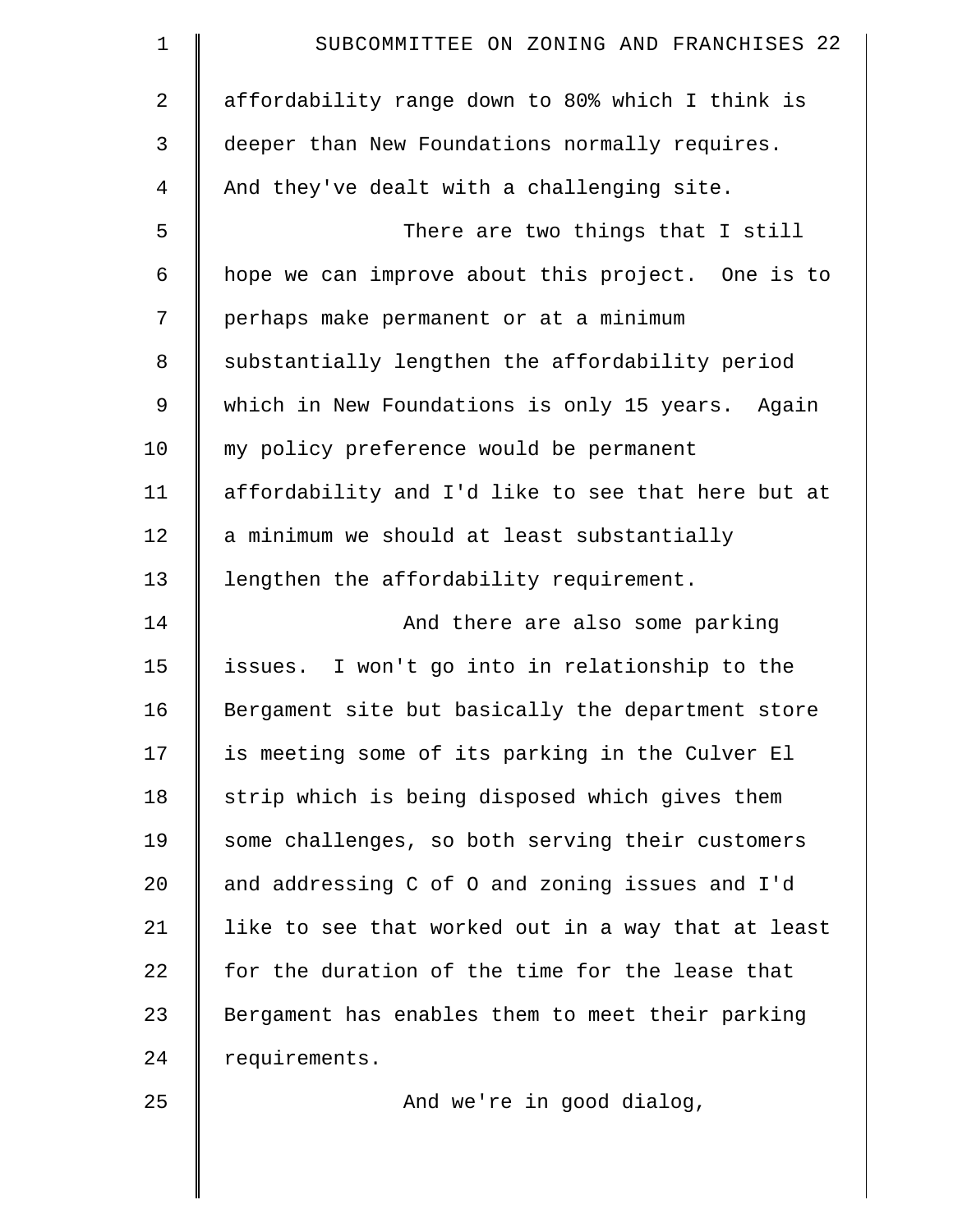| $\mathbf 1$ | SUBCOMMITTEE ON ZONING AND FRANCHISES 23          |
|-------------|---------------------------------------------------|
| 2           | productive dialog with SACO about both of these   |
| 3           | issues and I'm hopeful that we'll be able to      |
| 4           | conclude them positively before the Committee has |
| 5           | to vote.                                          |
| 6           | Finally there are two larger issues               |
| 7           | where the EAS identifies real significant         |
| 8           | challenges in the neighborhood on both public     |
| 9           | school seats and on open space. Now the truth is  |
| 10          | those are real issues today and the rezoning only |
| 11          | modestly adds population to this. It's not a      |
| 12          | situation where everything is hunky-dory now and  |
| 13          | this rezoning adds so much new population that    |
| 14          | it's a problem.                                   |
| 15          | The problem is that the schools are               |
| 16          | at 100% capacity today and even without this      |
| 17          | rezoning it will be over capacity in a decade.    |
| 18          | And it's a sore lack of open space here. You're   |
| 19          | not so far from Prospect Park that you can't get  |
| 20          | there but Kensington and Boro Park here, you can  |
| 21          | see there's not green anywhere on the map. And    |
| 22          | that was identified in the EAS as well.           |
| 23          | I outlined in my testimony a few                  |
| 24          | ideas. We have been talking to the Parks          |
| 25          | Department. I was able to secure some resources   |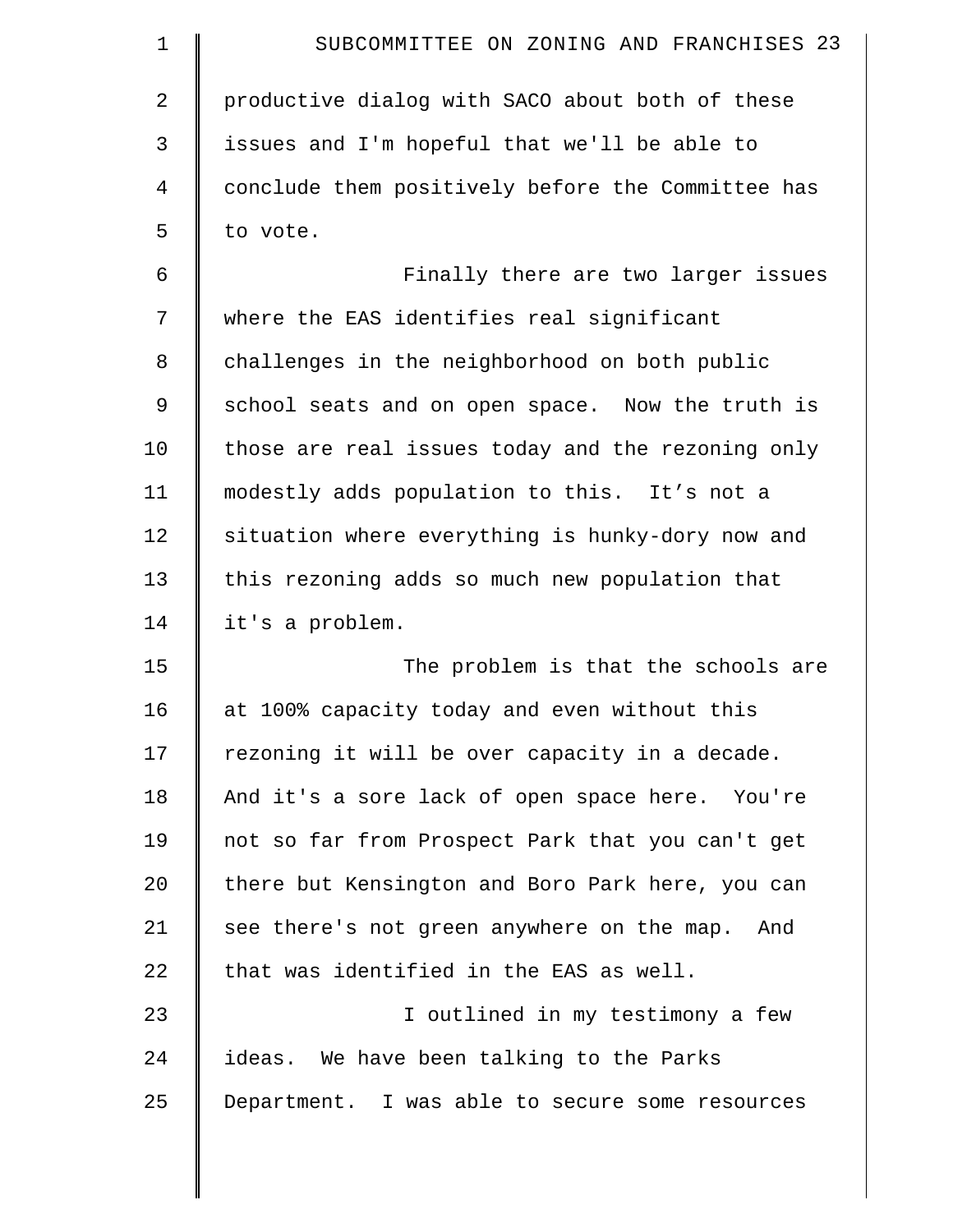| $\mathbf 1$    | SUBCOMMITTEE ON ZONING AND FRANCHISES 24           |
|----------------|----------------------------------------------------|
| 2              | to improve Dome Playground which is nearby and     |
| 3              | give us a little better open space. But we'd like  |
| $\overline{4}$ | some more open space. And so I'm hopeful that the  |
| 5              | Parks Department will work with us to identify     |
| 6              | some sites that could be acquired, that DOT could  |
| 7              | help us with some of the street space that might   |
| 8              | be converted to plazas that we could plant some    |
| 9              | more trees in the neighborhood in order to address |
| 10             | the community's open space issues.                 |
| 11             | But again there's been a lot of                    |
| 12             | hard work on many people, the community has come   |
| 13             | out and testified so I want to thank folks who     |
| 14             | have come to the Borough President or the          |
| 15             | Community Board hearing. While it was an           |
| 16             | overwhelming vote in favor at the Community Board, |
| 17             | community concerns particularly around open space  |
| 18             | have been articulated in the process. And I        |
| 19             | really hope we can do something to advance those   |
| 20             | issues. So thank you again for all the hard work   |
| 21             | on the rezoning and for the time to share those    |
| 22             | thoughts with you.                                 |
| 23             | CHAIRPERSON WEPRIN: My pleasure.                   |
| 24             | Does anyone else have a question before we move to |
| 25             | that vote on this one? Everyone can vote.<br>We    |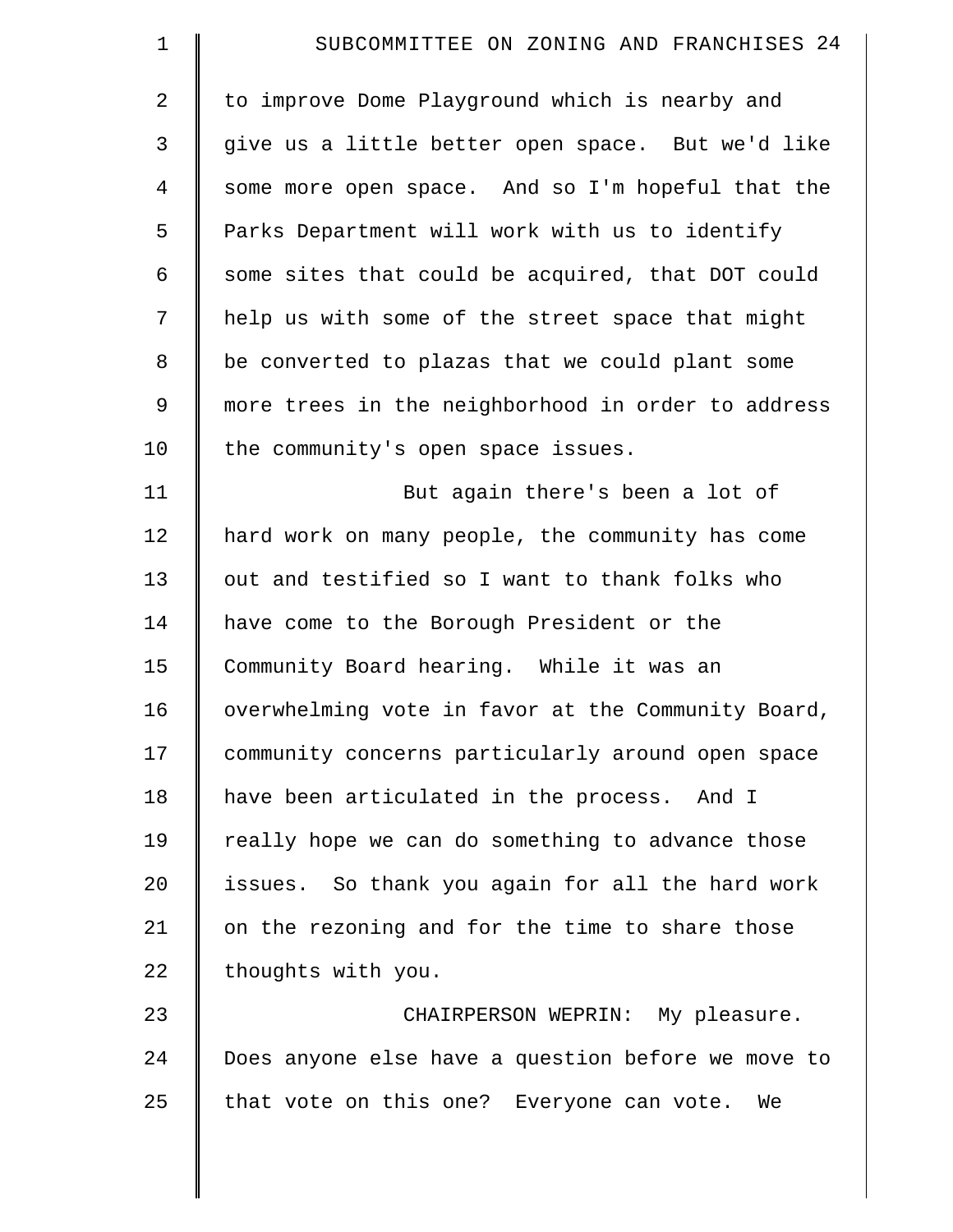| $\mathbf 1$    | SUBCOMMITTEE ON ZONING AND FRANCHISES 25           |
|----------------|----------------------------------------------------|
| $\overline{2}$ | will. We're going to--before I move on, we're      |
| 3              | going to have Councilman Vacca who has joined us   |
| 4              | vote on the car sharing proposal.                  |
| 5              | COUNCIL MEMBER VACCA: I vote aye.                  |
| 6              | MR. HILTON: Vote stands, eight in                  |
| 7              | the affirmative, none in the negative, no          |
| 8              | abstentions.                                       |
| $\mathsf 9$    | CHAIRPERSON WEPRIN: Okay. Just do                  |
| 10             | you have a comment on the statement that Mr.       |
| 11             | Lander made? Are you in a position to comment on   |
| 12             | this at the time? We will not be taking a vote     |
| 13             | today but as we discussed, is there something you  |
| 14             | want to share with us on the record?               |
| 15             | MR. PARRISH: No I think Councilman                 |
| 16             | Lander has been very open and shared his comments  |
| 17             | before on this. He has been consistent in his      |
| 18             | comments. And we've reviewed them and discussed    |
| 19             | them with him so. Thank you, yes.                  |
| 20             | MR. HAMMER: Just from HPD's                        |
| 21             | perspective, just to echo, yes that we've had      |
| 22             | conversations with the Council Member and Southern |
| 23             | Brooklyn on the issues that were discussed and I'm |
| 24             | sure they will continue.                           |
| 25             | CHAIRPERSON WEPRIN: Okay thank                     |
|                |                                                    |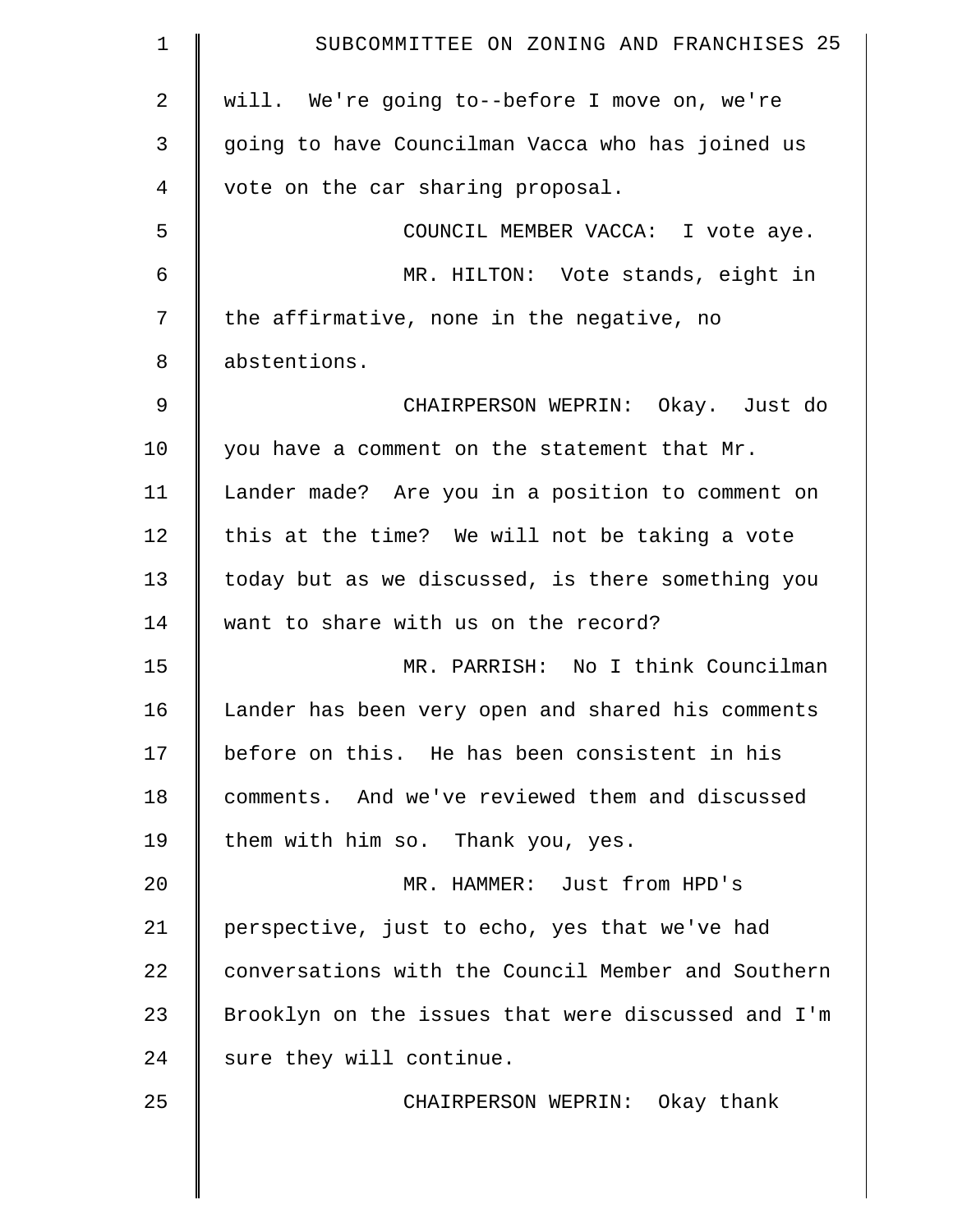| $\mathbf 1$    | SUBCOMMITTEE ON ZONING AND FRANCHISES 26          |
|----------------|---------------------------------------------------|
| 2              | you. Other members of the panel have any          |
| 3              | questions here? Okay. Well thank you very much    |
| $\overline{4}$ | gentlemen. We appreciate the presentation. We're  |
| 5              | going to move now to two different panels, one in |
| 6              | opposition and one in favor. We're going to ask   |
| 7              | the people testifying to limit their remarks to   |
| 8              | three minutes. And Jerry will operate the clock   |
| 9              | over there, above the head of Gail Benjamin.      |
| 10             | And I'd like to call on Joel                      |
| 11             | Carliner and Lawrence Levy to please come up. And |
| 12             | they will be testifying in opposition to this     |
| 13             | proposal I believe. Sit at the table. When you    |
| 14             | are ready, please state your name for the record  |
| 15             | and make your statement.                          |
| 16             | [Pause]                                           |
| 17             | CHAIRPERSON WEPRIN: Okay. Are you                 |
| 18             | in support? You're sort of in both. You're kind   |
| 19             | of in between. I see both boxes were checked now  |
| 20             | that I look. So you're welcome to join us. Okay   |
| 21             | well have a seat. You'll explain it. When it's    |
| 22             | your turn you'll explain it and you'll explain    |
| 23             | your lack--inability to make a commitment. No.    |
| 24             | [Laughter]                                        |
| 25             | CHAIRPERSON WEPRIN: Jill. Please,                 |
|                |                                                   |
|                |                                                   |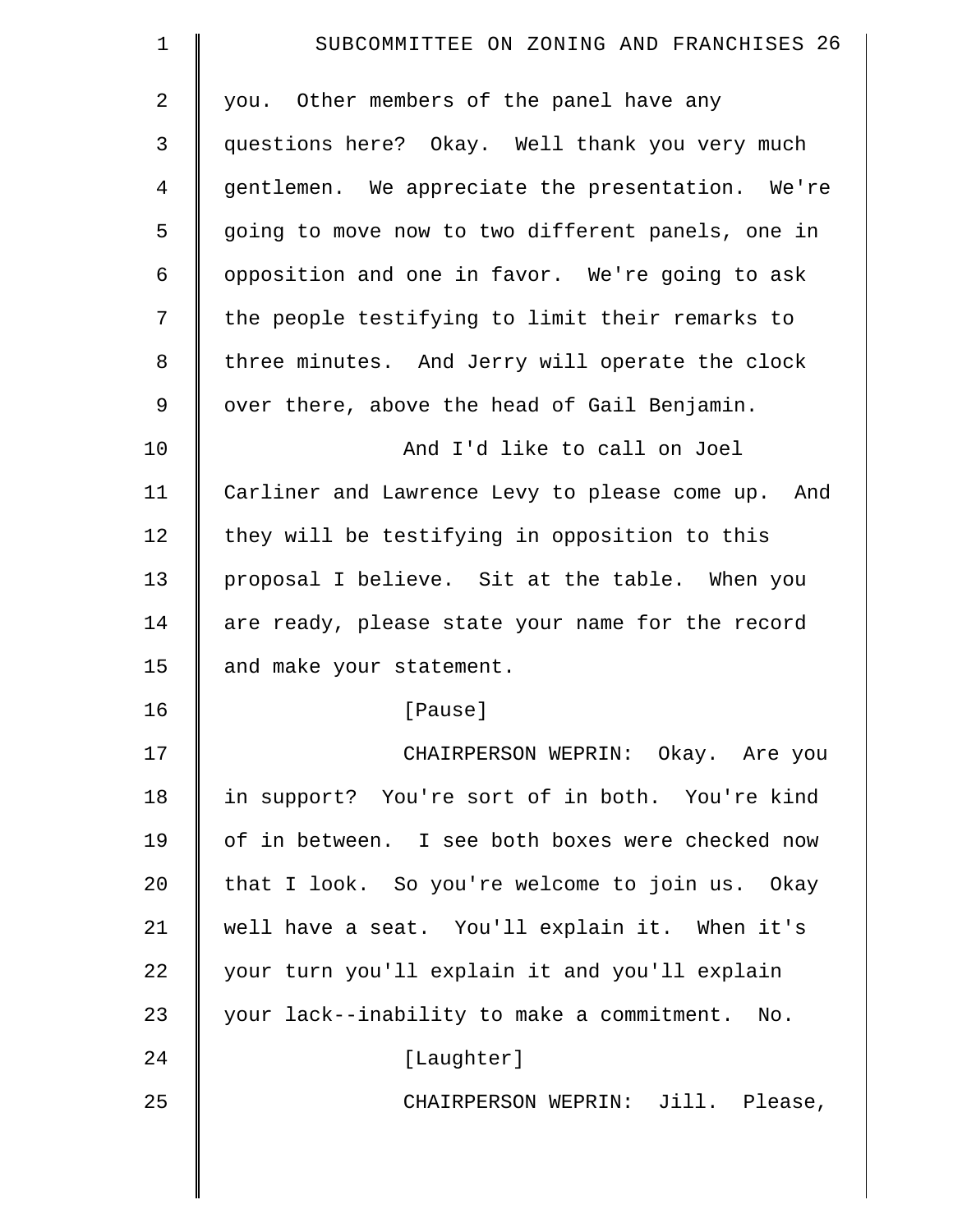| $\mathbf 1$ | SUBCOMMITTEE ON ZONING AND FRANCHISES 27           |
|-------------|----------------------------------------------------|
| 2           | when you can, please start.                        |
| 3           | [Witnesses getting settled]                        |
| 4           | MS. JILL CARLINER: Hi, my name is                  |
| 5           | Jill Carliner [phonetic] and I live in Kensington  |
| 6           | on Day Hill Road, not so far from this project. I  |
| 7           | want to start off by saying both this hearing and  |
| 8           | the City Planning hearing, unfortunately they're   |
| $\mathsf 9$ | scheduled on a day when people work so many, our   |
| 10          | Community Board representative couldn't be here    |
| 11          | 'cause she teaches and the same was true at the    |
| 12          | City Planning hearing.                             |
| 13          | Okay. About this area, there is no                 |
| 14          | green space in this area. So already we have the   |
| 15          | Latino community, Ecuadorians primarily are        |
| 16          | playing soccer on the street. There is a           |
| 17          | tradition of doing this going back 40 years.       |
| 18          | There is no soccer field nearby. Should you        |
| 19          | renovate Dome Playground which everybody's talking |
| 20          | about as a solution, is seriously overcrowded.     |
| 21          | There are four basketball hoops. They are packed   |
| 22          | every night from 5:30 on.                          |
| 23          | I see no way really of expanding                   |
| 24          | them to include soccer fields or I've met the      |
| 25          | cricket team who hangs out on the street. And      |
|             |                                                    |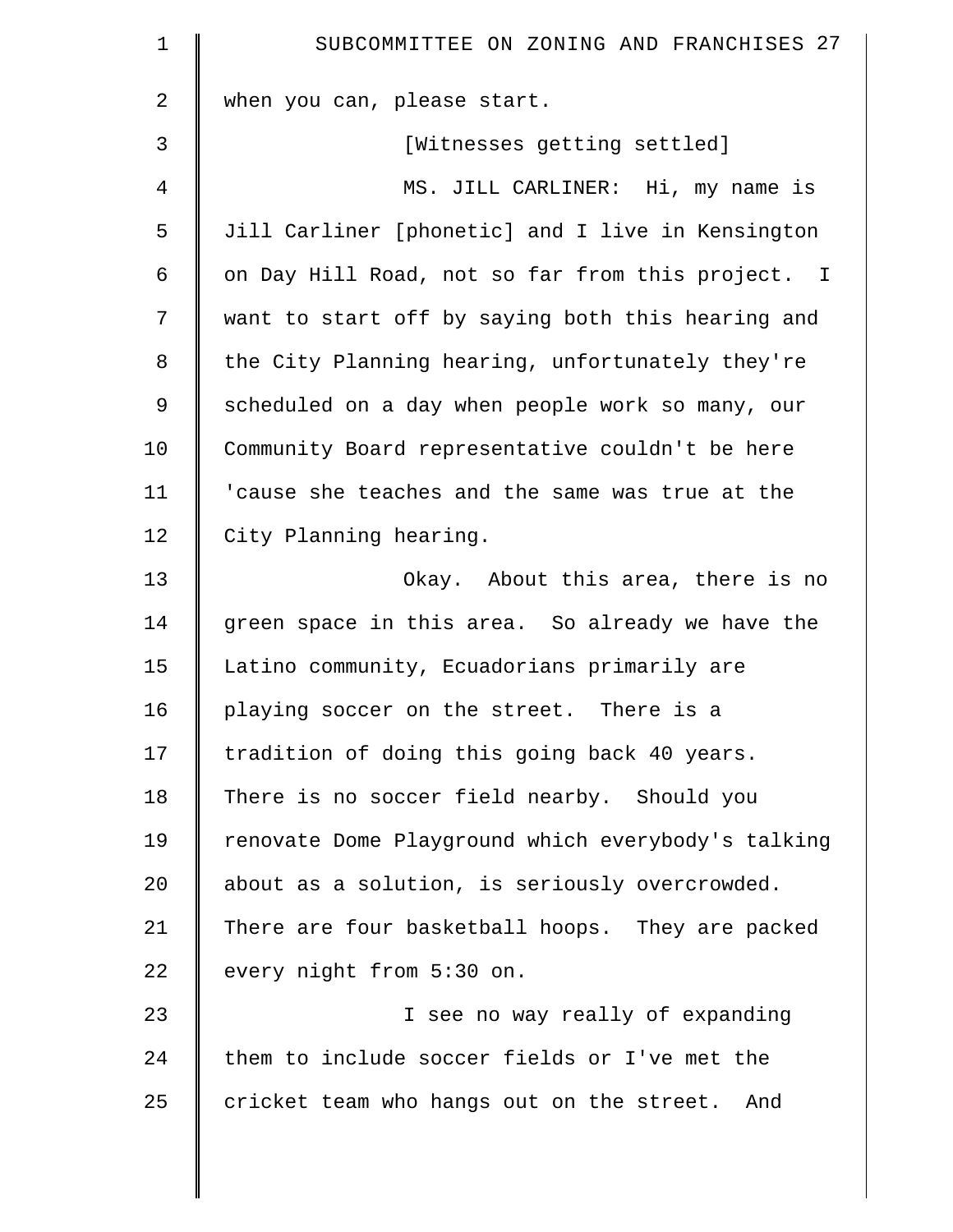| $\mathbf 1$    | SUBCOMMITTEE ON ZONING AND FRANCHISES 28           |
|----------------|----------------------------------------------------|
| $\overline{a}$ | there's no room for cricket unless you go to the   |
| 3              | parade grounds at Prospect Park. There are no      |
| 4              | restrooms there. So I understand from David        |
| 5              | Greenfield who testified before who was talking    |
| 6              | before Community Board 12 that a new restroom      |
| 7              | costs \$1.5 million. That is above and beyond      |
| 8              | what's been allocated for the renovation of Dome   |
| 9              | Playground. Okay.                                  |
| 10             | That's more than allocated for the                 |
| 11             | entire renovation of Dome Playground. I mentioned  |
| 12             | that. Okay. You have these three lots that have    |
| 13             | been assigned for community facilities. Dalton     |
| 14             | School does not get City subsidized parking. Why   |
| 15             | do schools and community facilities in Boro Park   |
| 16             | get these? If you insist upon parking why can't    |
| 17             | it be buried underground and then build park on    |
| 18             | the surface? It is not so small as City Planning   |
| 19             | says.                                              |
| 20             | I think, I mean I don't have my                    |
| 21             | figures from the last time, I think it would make  |
| 22             | a size--not a big park but enough space to have a  |
| 23             | green space on one of them and a playground on the |
| 24             | other. Should you not be willing to do that,       |
| 25             | another thought might be to have green roofs the   |
|                |                                                    |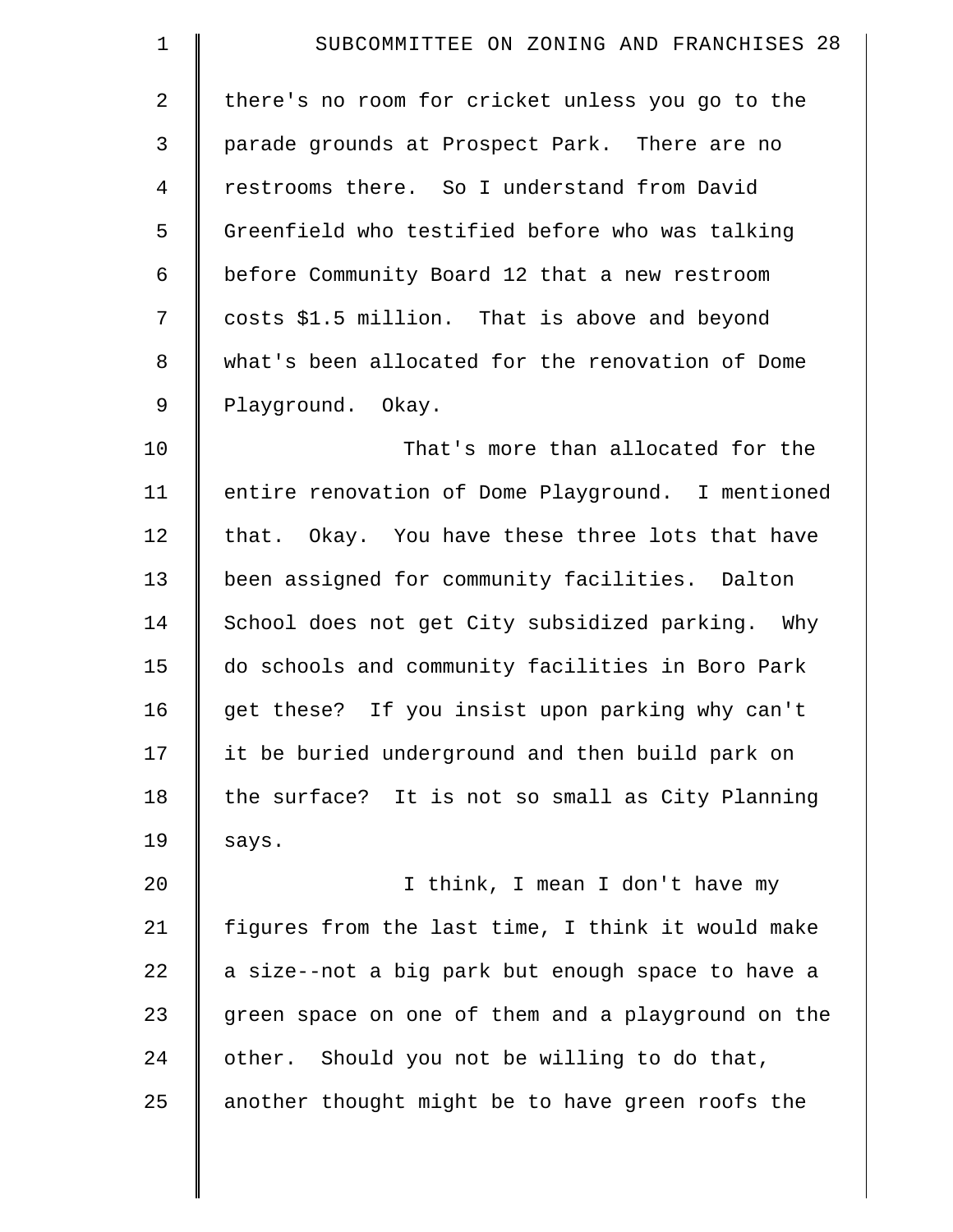| $\mathbf 1$    | SUBCOMMITTEE ON ZONING AND FRANCHISES 29           |
|----------------|----------------------------------------------------|
| $\overline{2}$ | way they have in Chicago, really viable green      |
| 3              | roofs on the top of all these buildings that are   |
| $\overline{4}$ | state of the art, and not just a jungle gym placed |
| 5              | in the middle of the building on a tar roof,       |
| 6              | nobody's going to use that. Something attractive,  |
| 7              | green, useful for that community but of course I   |
| 8              | would endorse green space on the ground, useable   |
| $\mathsf 9$    | both for the new people and the old people. Thank  |
| 10             | you.                                               |
| 11             | CHAIRPERSON WEPRIN: Thank you.                     |
| 12             | Actually Jill just stay there one minute. We're    |
| 13             | going to let the next--the gentleman testify and I |
| 14             | think Mr. Lander has a question or a statement for |
| 15             | you as well. Mr. Levy, please state your name,     |
| 16             | and why you're here and you can explain to us how  |
| 17             | you feel on the proposal. Okay thank you.          |
| 18             | MR. LAWRENCE LEVY: Thank you. My                   |
| 19             | name is Larry Levy. I'm an attorney and I          |
| 20             | represent Al Figliola [phonetic] who owns the plot |
| 21             | where Bergament is.                                |
| 22             | Mr. Figliola physically built that                 |
| 23             | building over 40 years ago. He's a plumber and a   |
| 24             | laborer who, you know, has been able to be         |
| 25             | somewhat successful. That property pays            |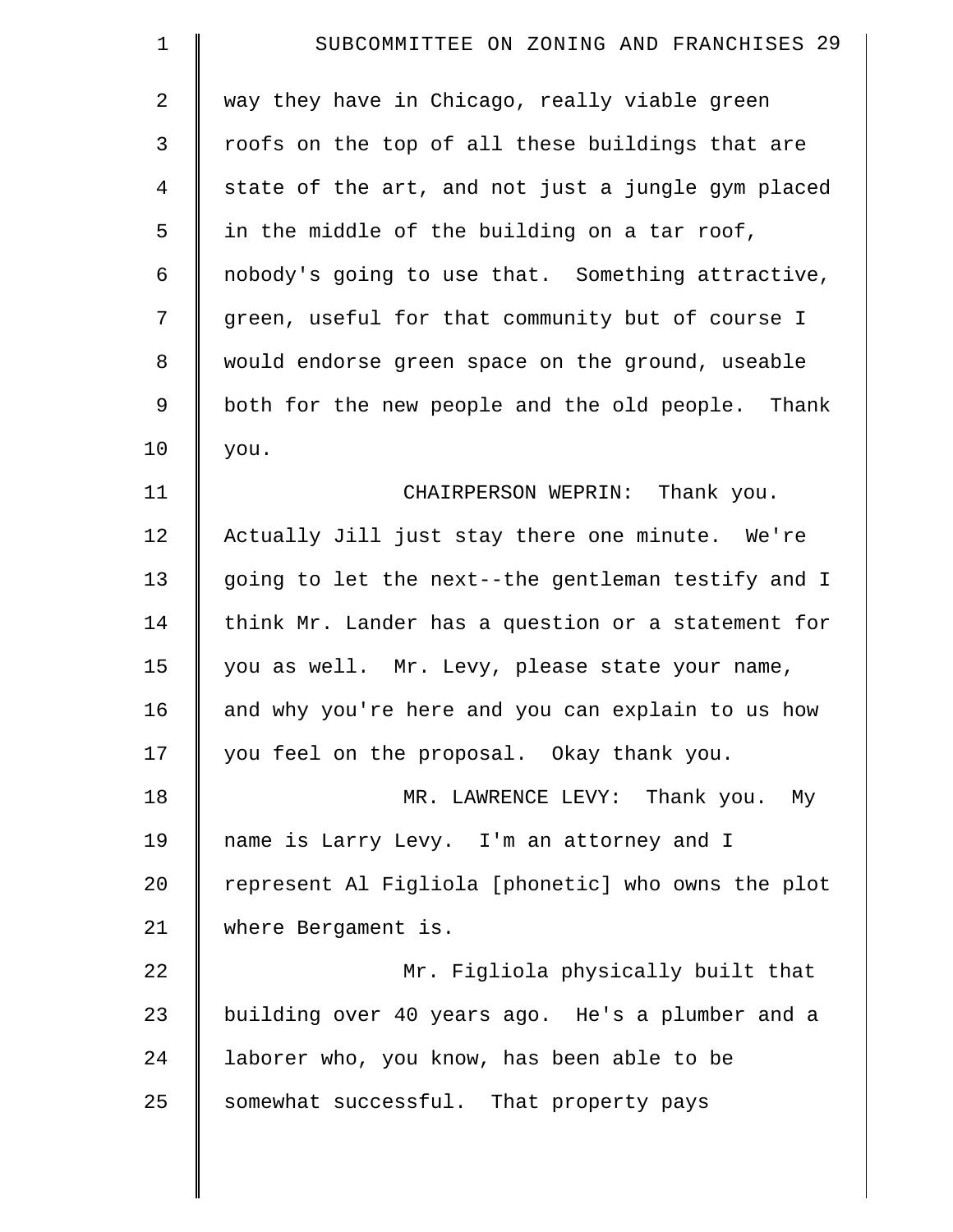| $\mathbf 1$    | SUBCOMMITTEE ON ZONING AND FRANCHISES 30           |
|----------------|----------------------------------------------------|
| 2              | significant taxes, \$210,000 currently. It pays    |
| 3              | over \$100,000 to the City and employs             |
| $\overline{4}$ | approximately 100 people and provides services to  |
| 5              | the community. The lease for that property         |
| 6              | extends through July of 2015.                      |
| 7              | We are working with SBCO and we are                |
| 8              | working with another land owner in attempts to     |
| 9              | find parking. I note that the certificate of       |
| 10             | occupancy issued by the Department of Buildings    |
| 11             | specifically noted that the HPD lots are on the C  |
| 12             | of 0 as the parking, that's ancillary. And I thin  |
| 13             | it raises a question about the City removing that  |
| 14             | parking. The City did offer that in 2002 for sale  |
| 15             | and Mr. Figliola responded he wanted to buy it and |
| 16             | the City stopped talking to him.                   |
| 17             | On the zoning change, we generally                 |
| 18             | support the notion of the zoning and what the City |
| 19             | has done. The ULURP program, the SECRA [phonetic]  |
| 20             | program, the Borough President and everything that |
| 21             | has gone forward for the last several years has    |
| 22             | proposed housing as the need in the community and  |
| 23             | community facilities as well as Council Member     |
| 24             | Lander pointed out school needs where we're going  |
| 25             | to run out of seats in schools. Councilman Lander  |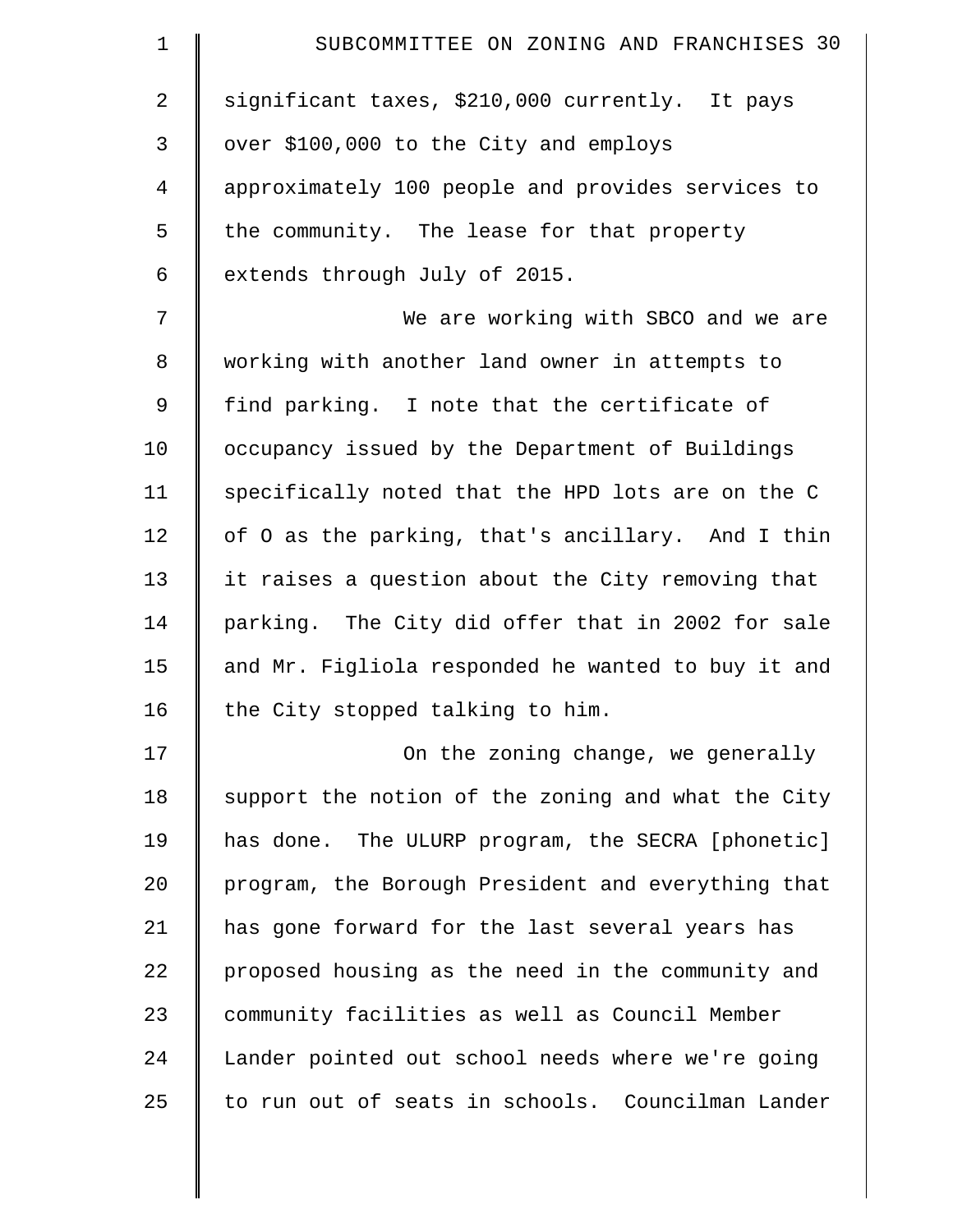| $\mathbf 1$    | SUBCOMMITTEE ON ZONING AND FRANCHISES 31           |
|----------------|----------------------------------------------------|
| $\overline{2}$ | has proposed, fairly recent vintage, to switch the |
| $\mathfrak{Z}$ | zoning from C-4-2A to C-8. And I understand he     |
| 4              | raised this a few months ago. My client learned    |
| 5              | of it just a couple of weeks ago.                  |
| 6              | Switching to a C-8 would prevent                   |
| 7              | the building of housing, would prevent the         |
| 8              | building of a school and would seem to undermine   |
| 9              | everything the ULURP plan and old plans that have  |
| 10             | gone through for all these years, have been trying |
| 11             | to accomplish.                                     |
| 12             | Mr. Figliola is not a residential                  |
| 13             | developer but this will deprive him of clearly the |
| 14             | highest and best use of his land and if that store |
| 15             | does not renew its lease, or the economic          |
| 16             | realities of our current marketplace drives them   |
| 17             | out of business, besides putting a lot of people   |
| 18             | out of work and having a hole there we won't be    |
| 19             | able to develop the property in a way that         |
| 20             | benefits the community. So we are concerned. We    |
| 21             | are concerned if this is within the ULURP          |
| 22             | envelope. We are concerned if this has been        |
| 23             | properly addressed in the SECRA.                   |
| 24             | CHAIRPERSON WEPRIN: You can finish                 |
| 25             | up.                                                |
|                |                                                    |
|                |                                                    |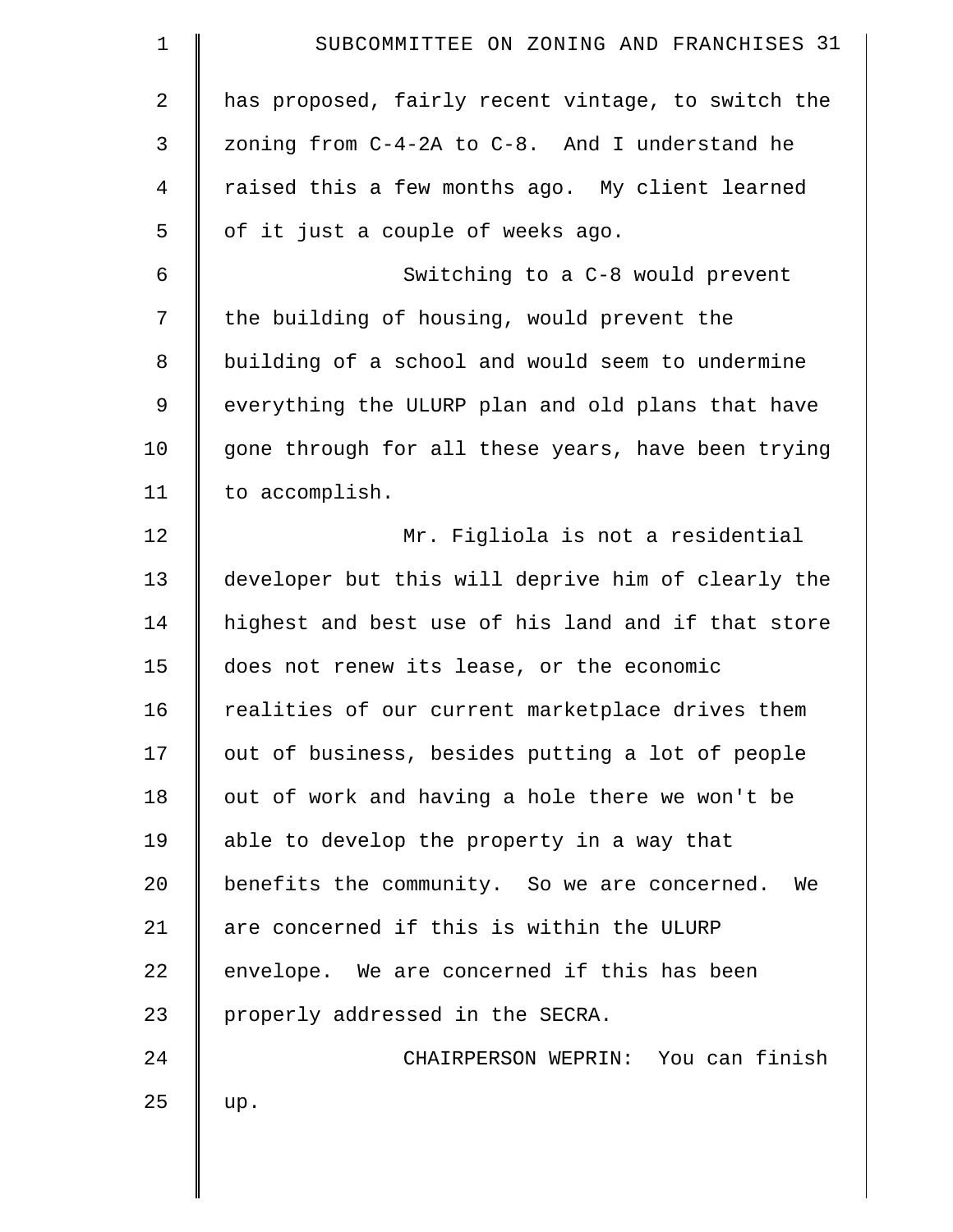| $\mathbf 1$  | SUBCOMMITTEE ON ZONING AND FRANCHISES 32           |
|--------------|----------------------------------------------------|
| 2            | MR. LEVY: The C-8 primary while                    |
| $\mathsf{3}$ | there are multiple uses, its primary is heavy      |
| 4            | industrial, heavy automotive. Nobody has looked    |
| 5            | at the impact of a heavy automotive in that        |
| 6            | location. Mr. Figliola has some concerns that      |
| 7            | this may in some way constitute a taking and also  |
| 8            | the fact that of the 53 proposed sites that his    |
| $\mathsf 9$  | site with him not being a member of the community  |
| 10           | is the only--is the one that is being targeted for |
| 11           | change. Mr. Figliola has offered to work with the  |
| 12           | Council, recognizing affordable housing is an      |
| 13           | issue and to provide restrictive declaration that  |
| 14           | if housing would be developed that it would be     |
| 15           | done with 20% affordable housing in a way that     |
| 16           | would run with the land and be enforceable.        |
| 17           | CHAIRPERSON WEPRIN: Thank you Mr.                  |
| 18           | Levy. Mr. Lander I know has a couple of questions  |
| 19           | or statements.                                     |
| 20           | COUNCIL MEMBER LANDER: Thank you.                  |
| 21           | I'll start with Ms. Carliner. First I want--       |
| 22           | CHAIRPERSON WEPRIN: [Interposing]                  |
| 23           | Actually Brad can I hold off one second. I         |
| 24           | apologize. Council Member Comrie arrived and we    |
| 25           | would like him to vote on the car sharing          |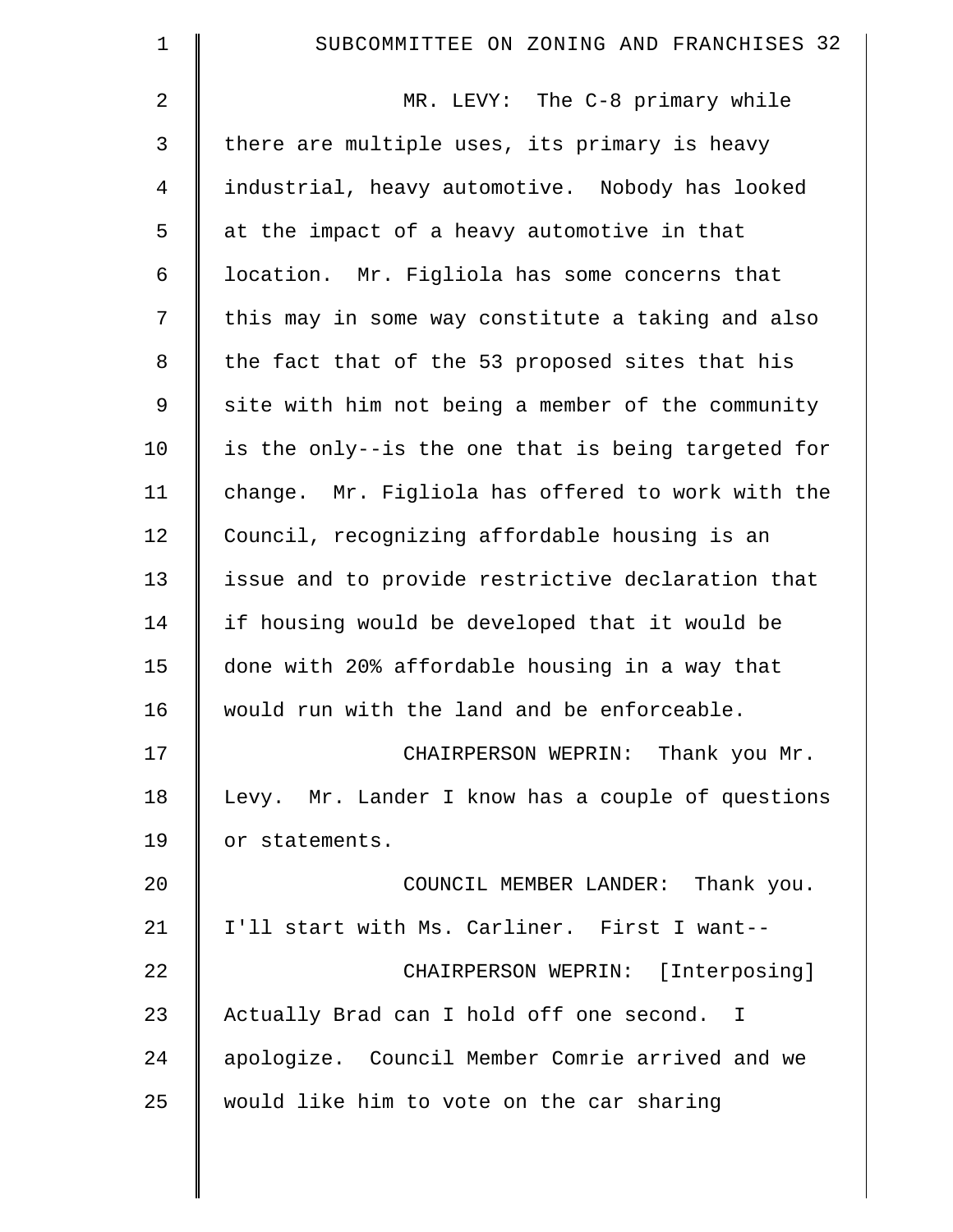| $\mathbf 1$    | SUBCOMMITTEE ON ZONING AND FRANCHISES 33           |
|----------------|----------------------------------------------------|
| $\overline{a}$ | proposal. So if you can call his name.             |
| 3              | MR. HILTON: Council Member Comrie.                 |
| 4              | COUNCIL MEMBER COMRIE: I gladly                    |
| 5              | vote aye on the car sharing proposal and that's    |
| 6              | the only thing on today's agenda so aye.           |
| 7              | CHAIRPERSON WEPRIN: Thank you Mr.                  |
| 8              | Comrie, I apologize Mr. Lander.                    |
| 9              | COUNCIL MEMBER LANDER: Thanks.                     |
| 10             | CHAIRPERSON WEPRIN: Please                         |
| 11             | continue.                                          |
| 12             | COUNCIL MEMBER LANDER: So first                    |
| 13             | Ms. Carliner I want to thank you and the           |
| 14             | Kensington Prospect blog right before--and the     |
| 15             | community for really pushing the important issue   |
| 16             | of open space which I think had not been taken up  |
| 17             | adequately in this process and I just think, you   |
| 18             | know, as I said in my testimony I really agree     |
| 19             | that this is an area starved of open space and one |
| 20             | that we need to attend to getting it. So I just    |
| 21             | want to be clear about that.                       |
| 22             | One thing about Dome Playground                    |
| 23             | which won't give us any more open space is I see   |
| 24             | that as a multiphase renovation and that the       |
| 25             | resources that have been secured so far are just   |
|                |                                                    |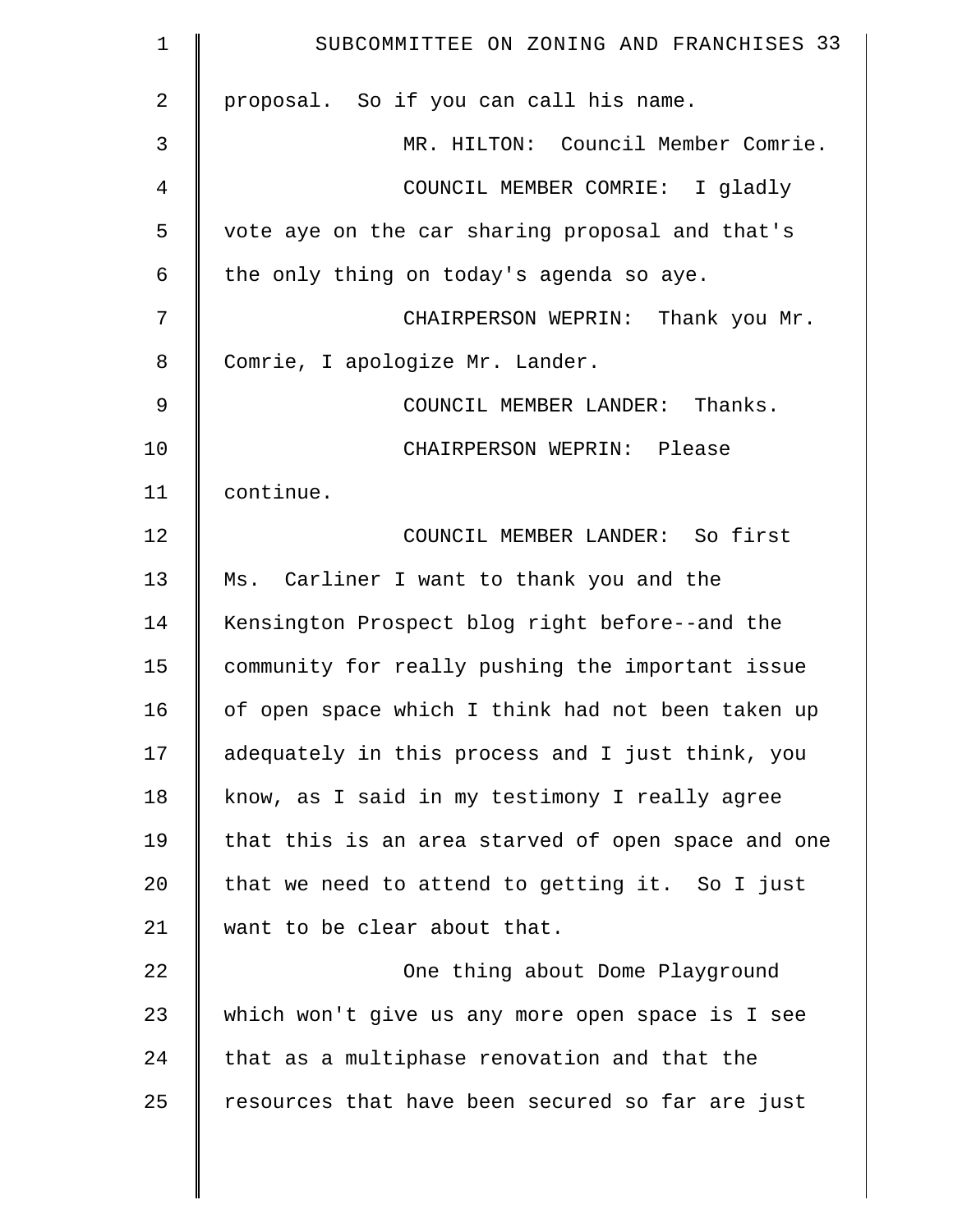| 1           | SUBCOMMITTEE ON ZONING AND FRANCHISES 34             |
|-------------|------------------------------------------------------|
| 2           | to get us started. We need to do a community         |
| 3           | planning process. It'll probably be a two or         |
| 4           | three or four phase renovation that will move        |
| 5           | through different parts of the park.                 |
| 6           | And I think we will be able to come                  |
| 7           | up with the resources necessary over time to         |
| 8           | achieve people's goals whether those include a       |
| $\mathsf 9$ | restroom or some additional fields. You know, I      |
| 10          | think that's going to go through a community         |
| 11          | planning process and so I'm optimistic there.<br>Now |
| 12          | that won't get us new open space but it will I       |
| 13          | think improve Dome in some of the ways that we       |
| 14          | hope for.                                            |
| 15          | You know, I wish this strip were                     |
| 16          | bigger and that structured parking were kind of      |
| 17          | physically or economically viable and there was      |
| 18          | some way to do something on the site. I've spent     |
| 19          | a lot of time looking at it and I just don't think   |
| 20          | there's any way to use this narrow strip of land     |
| 21          | in a way that does that. That's supports it.         |
| 22          | So I hear the, you know, and will                    |
| 23          | certainly continue to look at it but I just do       |
| 24          | want to confirm that, you know, I feel like if we    |
| 25          | do this we're taking on an obligation to keep        |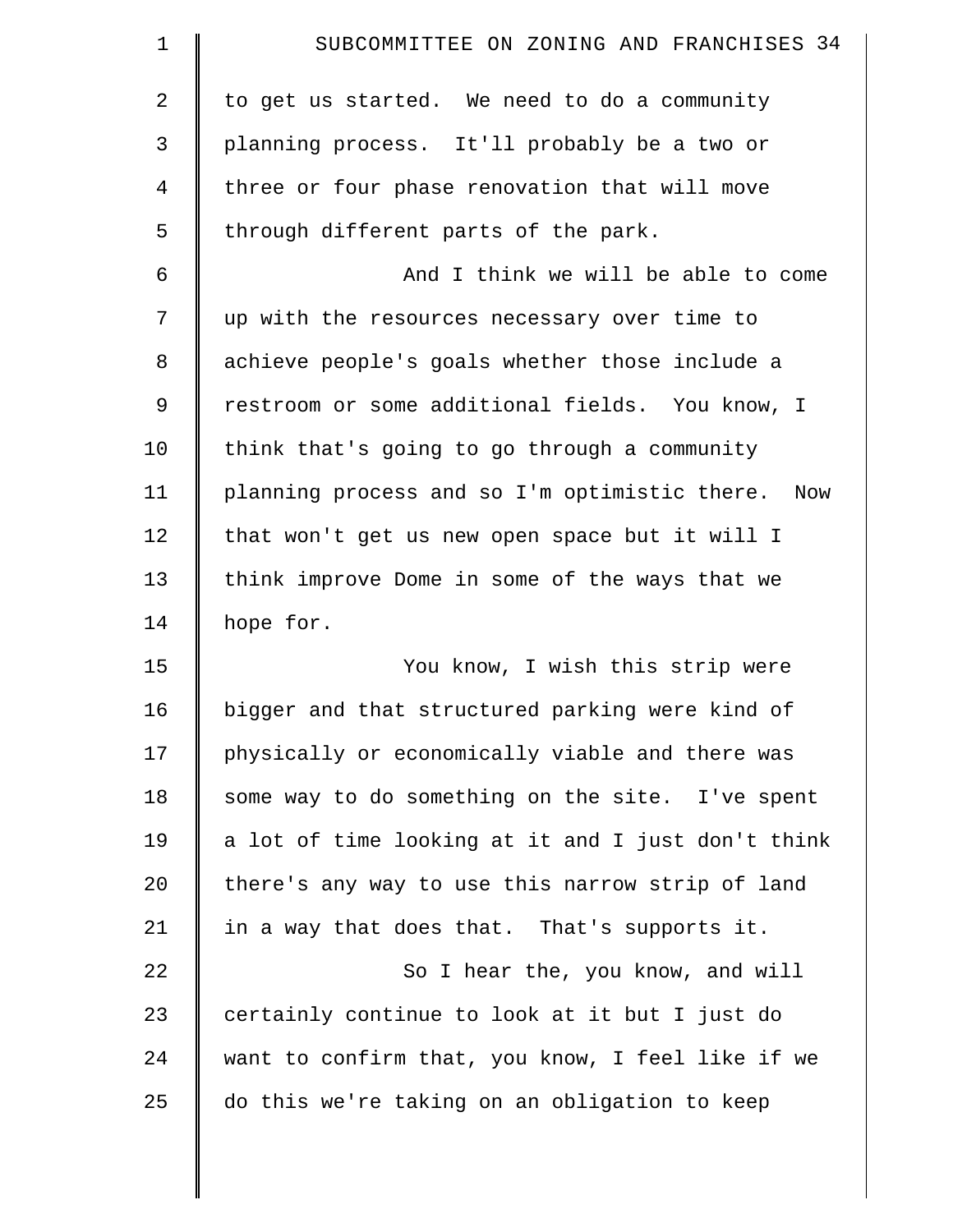| $\mathbf 1$    | SUBCOMMITTEE ON ZONING AND FRANCHISES 35           |
|----------------|----------------------------------------------------|
| $\overline{2}$ | working hard to improve open space in the          |
| 3              | community. And if that can't happen on the Culver  |
| 4              | El site there are still other ways that it can     |
| 5              | happen and that I hope we'll be able to work       |
| 6              | together on so.                                    |
| 7              | Mr. Levy, thank you for coming out                 |
| 8              | today. I guess I want to start by asking did a     |
| 9              | representative of the owner come to the Community  |
| 10             | Board hearing on this project?                     |
| 11             | MR. LEVY: I don't--                                |
| 12             | COUNCIL MEMBER LANDER:                             |
| 13             | [Interposing] To the Borough Board hearing on this |
| 14             | project?                                           |
| 15             | MR. LEVY: I do not know--                          |
| 16             | COUNCIL MEMBER LANDER:                             |
| 17             | [Interposing] To the City Planning Commission      |
| 18             | hearing on this project?                           |
| 19             | MR. LEVY: I know we obtained the                   |
| 20             | testimony at the City Planning Board which was     |
| 21             | about two weeks ago, two or three weeks ago, and   |
| 22             | that's when we learned of your testimony. I don't  |
| 23             | think he came because he had been told repeatedly  |
| 24             | that this was zoned for a C-4-A and he was not     |
| 25             | objecting to that or controlling it.               |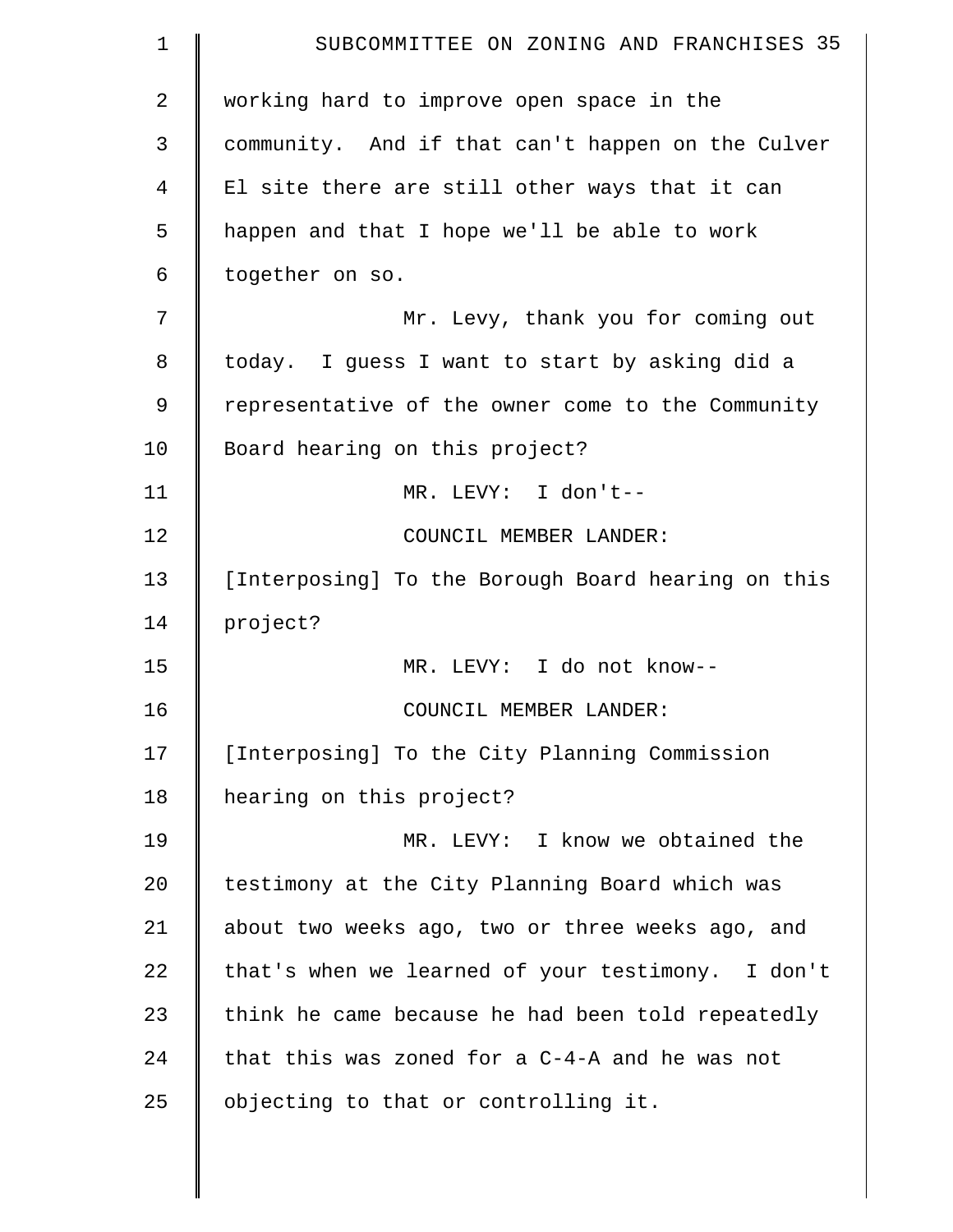| $\mathbf 1$ | SUBCOMMITTEE ON ZONING AND FRANCHISES 36           |
|-------------|----------------------------------------------------|
| 2           | And as I said Mr. Figliola is a man                |
| $\mathsf 3$ | who literally built this with his hands. He's had  |
| 4           | some success in life. But he's a simple man and    |
| 5           | he did not see a need to hire people to monitor    |
| 6           | everything because he believed it was moving       |
| 7           | forward with the C-4-2A.                           |
| 8           | COUNCIL MEMBER LANDER: So I'll                     |
| $\mathsf 9$ | just note for the record that, you know, I started |
| 10          | speaking probably a year ago before this even      |
| 11          | started moving forward and certainly publicly nine |
| 12          | months ago about my feelings about this site. I    |
| 13          | testified to it publicly at the Community Board    |
| 14          | hearing, at the Borough Board hearing and at the   |
| 15          | City Planning Commission hearing.                  |
| 16          | And to my knowledge the owner is                   |
| 17          | only here because I made three phone calls to him  |
| 18          | before one even got returned to try to indicate    |
| 19          | that I thought it was important that attention be  |
| 20          | paid. So now if he would prefer for it to be left  |
| 21          | as it, which obviously wouldn't be a taking        |
| 22          | because it's the zoning under which he built it    |
| 23          | with his own hands, I'm certainly open to leaving  |
| 24          | the zoning as it is today.                         |
| 25          | I see C-8-2 as something is helpful                |
|             |                                                    |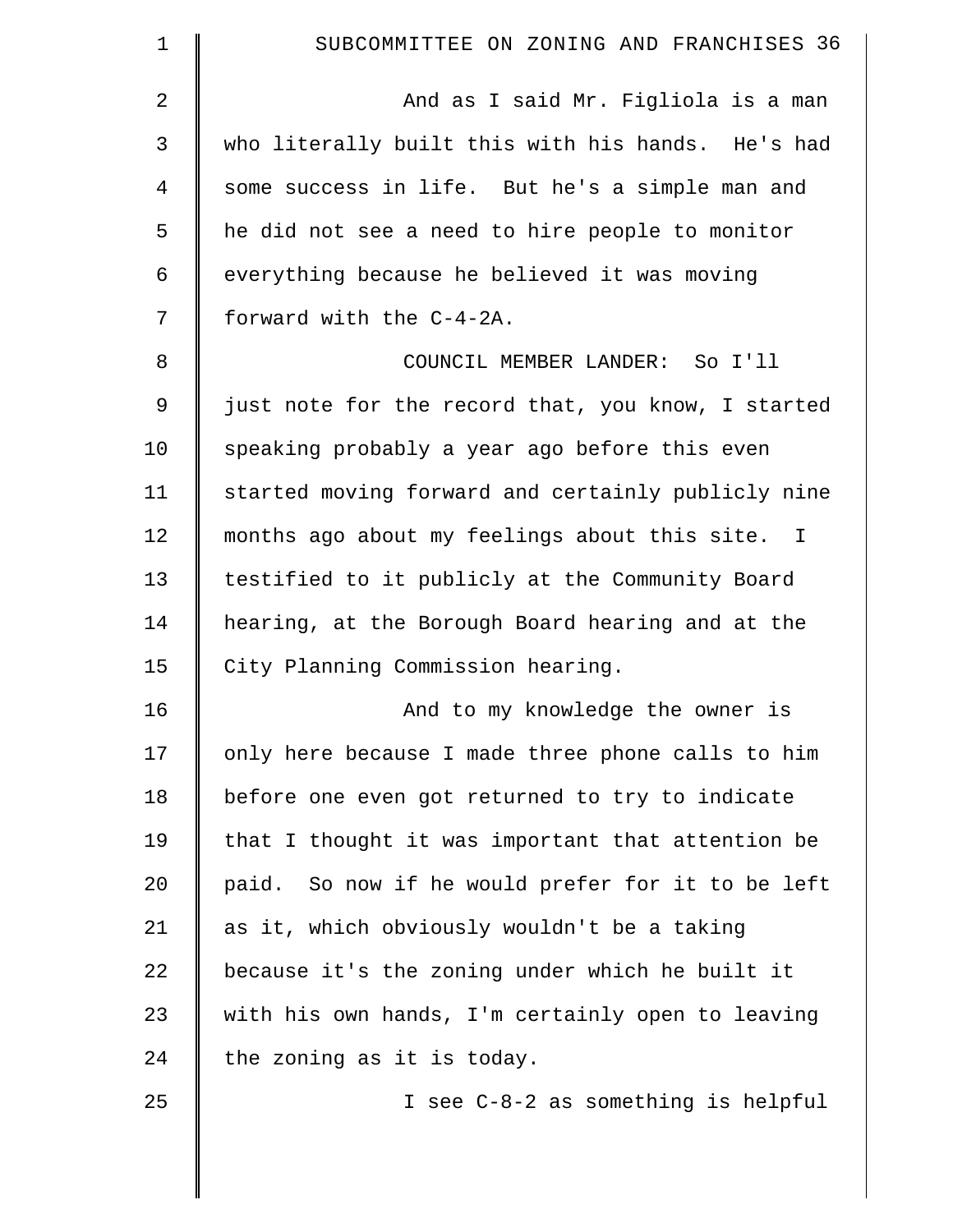| $\mathbf 1$ | SUBCOMMITTEE ON ZONING AND FRANCHISES 37          |
|-------------|---------------------------------------------------|
| 2           | to the owner because it both recognizes the       |
| 3           | existing use and reduces the parking requirement. |
| 4           | But if a preference would be to leave it as it is |
| 5           | so we don't have any concern about uses or        |
| 6           | takings, it's obviously within scope simply to    |
| 7           | remove the site from the rezoning altogether. I'd |
| 8           | be glad to do that and if there's concerns about  |
| 9           | C-8-2 then that will be okay.                     |
| 10          | I will note C-8-2 would allow a                   |
| 11          | school and a public school could be developed,    |
| 12          | obviously the board, the SCA can do what it likes |
| 13          | with our zoning. So a school would still be       |
| 14          | allowed here. And just two other things, first    |
| 15          | it's not the only site in the rezoning that I'm   |
| 16          | hoping to change.                                 |
| 17          | There are three sites and they're                 |
| 18          | not really with regard to owns or doesn't own     |
| 19          | them. They're with regard to appropriate land     |
| 20          | uses. There's no other site in this rezoning at   |
| 21          | all that could come anywhere near more than 100   |
| 22          | units of residential development as of right, all |
| 23          | market rate.                                      |
| 24          | So finally I'd just note that the                 |
| 25          | Borough President did not in fact support--and    |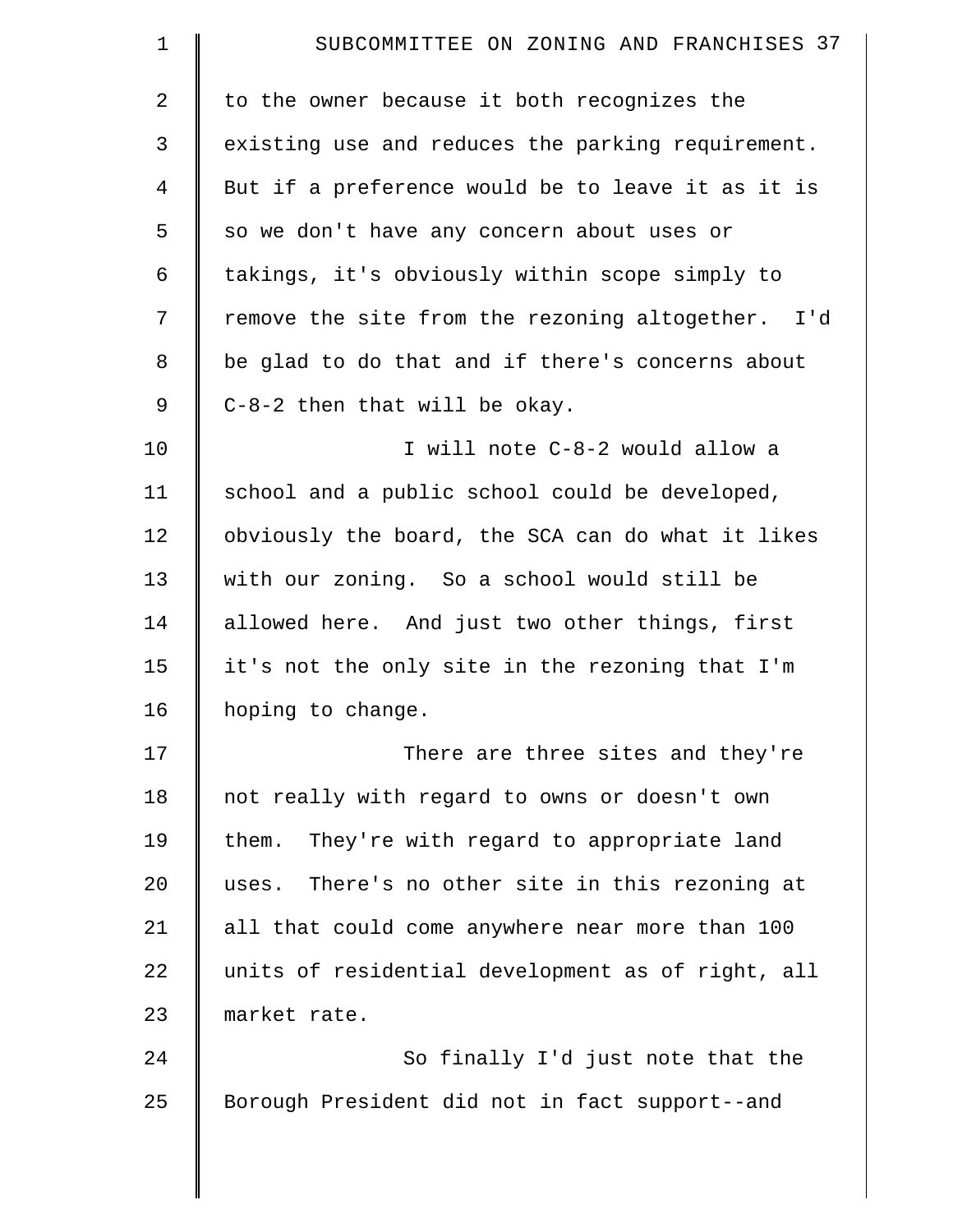| $\mathbf 1$    | SUBCOMMITTEE ON ZONING AND FRANCHISES 38           |
|----------------|----------------------------------------------------|
| $\overline{2}$ | supported it in his public testimony, the same     |
| 3              | position that I've offered here. So I'm glad to    |
| $\overline{4}$ | have further conversations with you, with Mr.      |
| 5              | Figliola or Mr. Conjure [phonetic] and I do feel   |
| 6              | strongly as I say in my testimony that we ought to |
| 7              | attend to the parking issues and make sure that    |
| 8              | for the remainder of the life of the Bergament     |
| $\mathsf 9$    | lease that they can achieve their required         |
| 10             | parking.                                           |
| 11             | And while I'm always happy to have                 |
| 12             | conversations about what might be possible, I do   |
| 13             | feel that in its current form, C-4-2A which would  |
| 14             | allow full as of right residential development at  |
| 15             | a market rate without affordability, without open  |
| 16             | space, is just not something that I can support.   |
| 17             | So perhaps we'll be able to--I'm glad to hear, I   |
| 18             | had not heard before, about the possibility of     |
| 19             | consideration of a restrictive covenant on the     |
| 20             | property for affordability. And I'm open to        |
| 21             | continuing that conversation.                      |
| 22             | MR. LEVY: We hope to be able to                    |
| 23             | have that conversation and meet the community      |
| 24             | needs. I do believe unless I misread the Borough   |
| 25             | President's position that while he did say he'd    |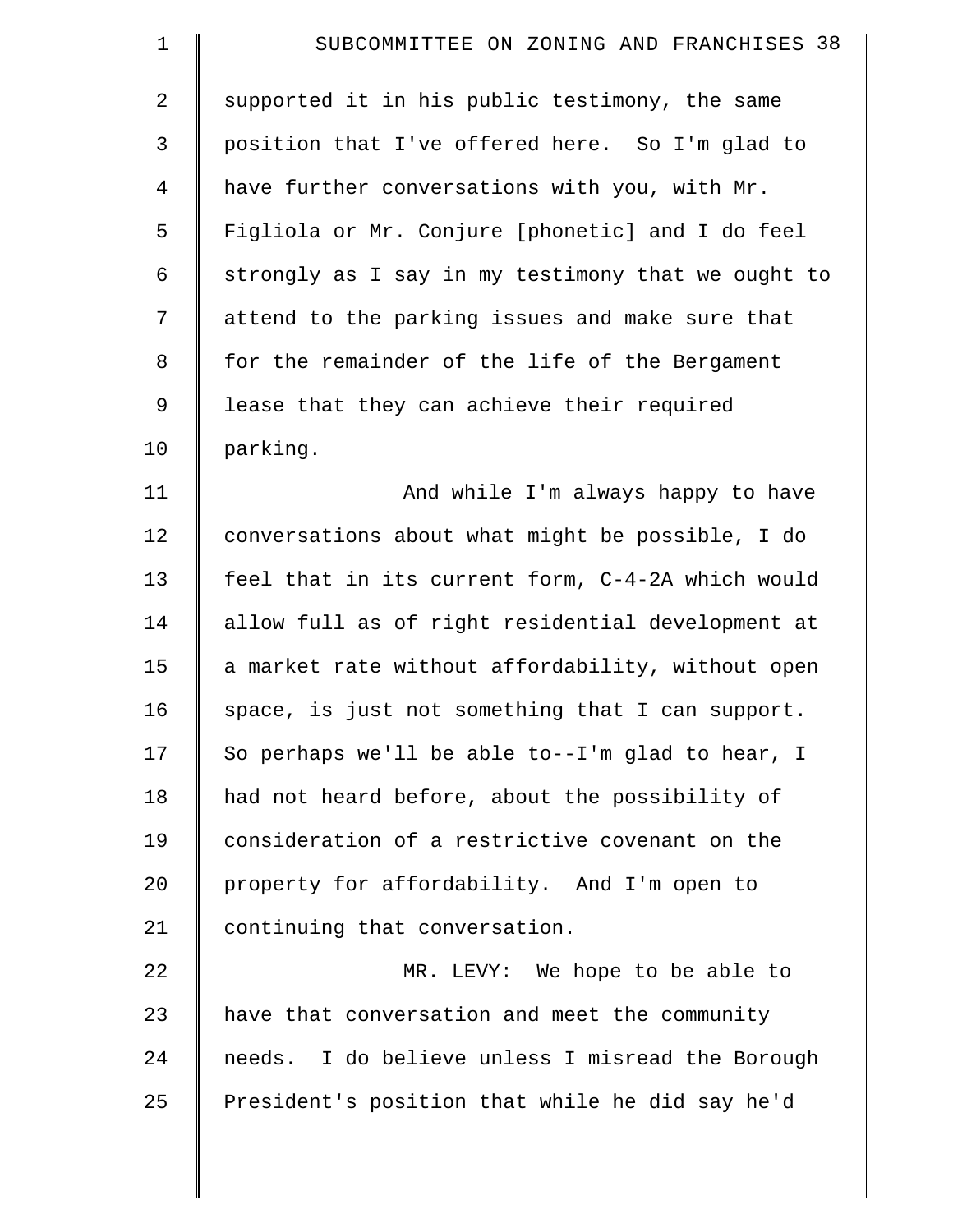| $\mathbf 1$ | SUBCOMMITTEE ON ZONING AND FRANCHISES 39           |
|-------------|----------------------------------------------------|
| 2           | like to see more affordable housing, he supported  |
| 3           | the project and hence our thought of adding a      |
| 4           | covenant to supply affordable housing would be in  |
| 5           | total concert with his testimony. And I might      |
| 6           | note when you first spoke against this, you were   |
| 7           | not the elected official. If you did it a year     |
| 8           | ago, unless my calendar's off.                     |
| 9           | COUNCIL MEMBER LANDER: You know,                   |
| 10          | from when it got certified at City Planning        |
| 11          | through when it went through every individual      |
| 12          | public hearing, I think I have been the elected    |
| 13          | official and I've been public at all those times   |
| 14          | and it's been, I think, you know, a pretty strong  |
| 15          | matter of public record so.                        |
| 16          | MR. LEVY: Thank you.                               |
| 17          | CHAIRPERSON WEPRIN: Thank you Mr.                  |
| 18          | Lander. I think we're okay now. Thank you very     |
| 19          | much to this panel. We do have one more panel in   |
| 20          | favor, at least that's the box they checked. And   |
| 21          | I'd like to call up Adam Rothkrug, Yeruchim Silber |
| 22          | and Chaim Kryal [phonetic]. Huh? [off mic]         |
| 23          | Israel. Oh Israel. Sorry the I and the S look      |
| 24          | like a K, I apologize Chaim.                       |
| 25          | [Pause]                                            |
|             |                                                    |
|             |                                                    |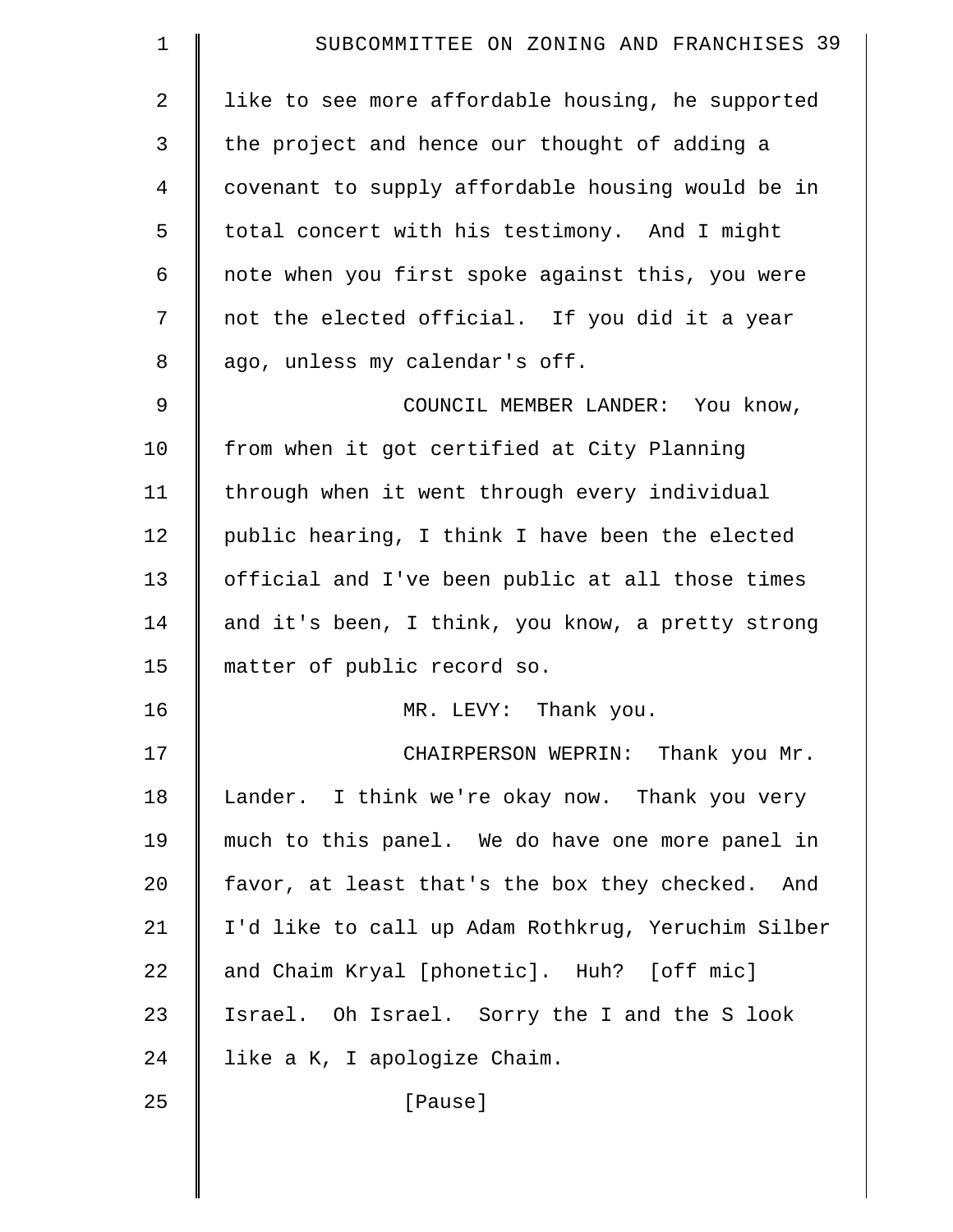| $\mathbf 1$    | SUBCOMMITTEE ON ZONING AND FRANCHISES 40           |
|----------------|----------------------------------------------------|
| 2              | MR. ADAM ROTHKRUG: Gotcha.<br>Now                  |
| 3              | it's on. Thank you. Good morning Chair Weprin,     |
| $\overline{4}$ | Councilman Lander and members of the Council. My   |
| 5              | name is Adam Rothkrug. I'm here on behalf of the   |
| 6              | Southern Brooklyn Community Organization.          |
| 7              | For more than five years as                        |
| 8              | everyone has pointed out since Mayor Bloomberg     |
| 9              | first announced his plan to bring affordable       |
| 10             | housing to the Culver El, SBCO has been working    |
| 11             | with a variety of City agencies, local             |
| 12             | organizations and politicians in their effort to   |
| 13             | effectuate the Mayor's plans. And we're excited    |
| 14             | to be moving closer to a hopeful and approved      |
| 15             | project.                                           |
| 16             | SBCO is a community based not-for-                 |
| 17             | profit organization that has developed almost 500  |
| 18             | units of affordable rental and individually owned  |
| 19             | condominium units in Brooklyn. In this Boro Park,  |
| 20             | land is scarce; the options for new development    |
| 21             | are extremely limited. And the Culver El           |
| 22             | represents and opportunity to provide affordable   |
| 23             | housing designed for families that are between 80% |
| 24             | to 110% of the local AMI.                          |
| 25             | Over the last several years SBCO                   |
|                |                                                    |
|                |                                                    |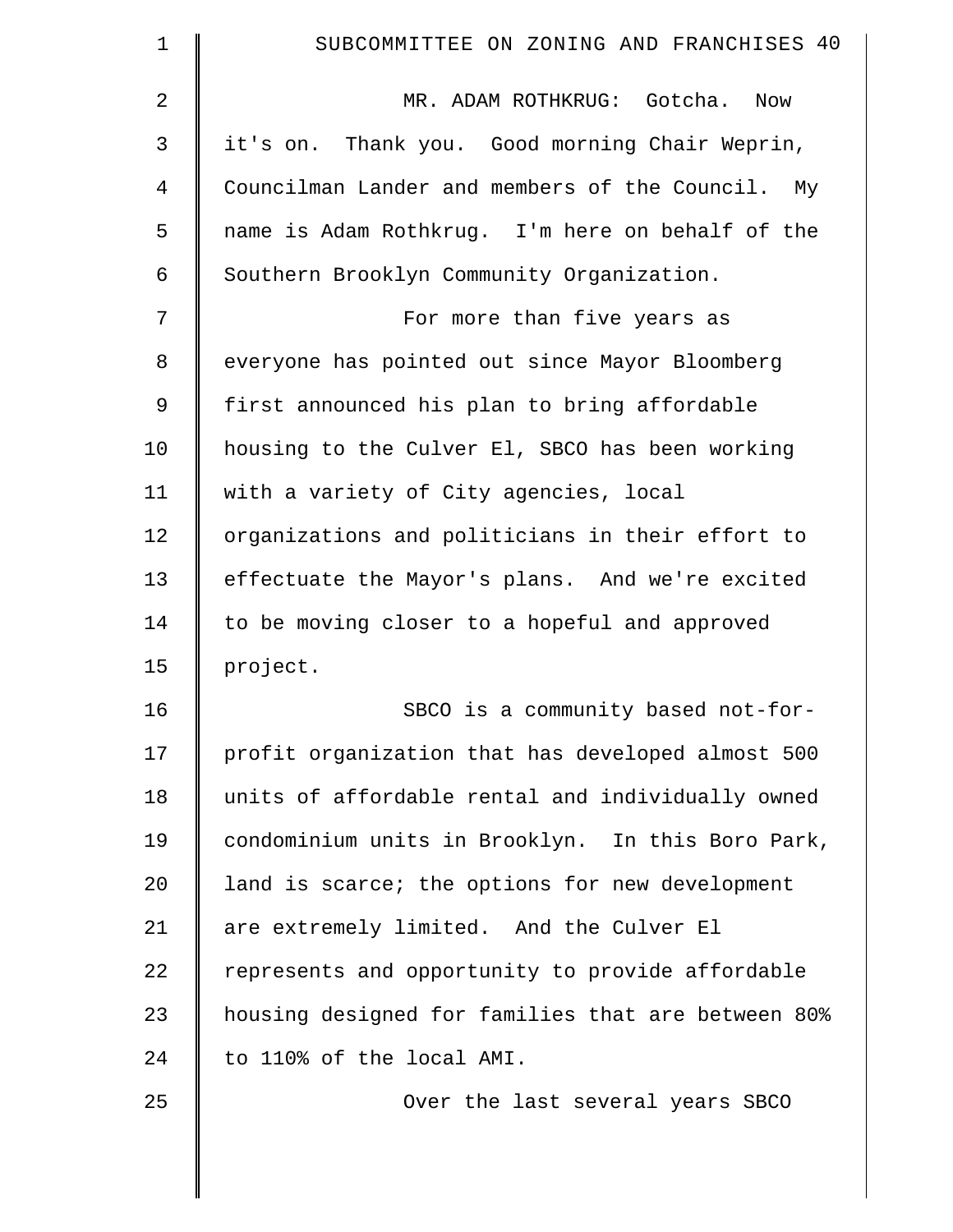| $\mathbf 1$ | SUBCOMMITTEE ON ZONING AND FRANCHISES 41            |
|-------------|-----------------------------------------------------|
| 2           | worked very closely with HPD's Division of          |
| 3           | Architecture, Construction and Engineering to       |
| 4           | design the proposed family-friendly, affordable     |
| 5           | housing units.                                      |
| 6           | And SBCO is also responsible for                    |
| 7           | completing a phase one as well as soil testing to   |
| 8           | ensure that the Culver El property is               |
| 9           | environmentally clean and safe. The units that we   |
| 10          | are proposing are 4-bedroom units; the density for  |
| 11          | the site is actually far below what the new zoning  |
| 12          | would permit. These are designed for family use.    |
| 13          | The action will facilitate                          |
| 14          | development of 68 affordable housing units          |
| 15          | designed to be sold under HPD's New Foundations     |
| 16          | Chaim Israel from SBCO is here today to<br>program. |
| 17          | respond to any questions that the Council may       |
| 18          | have.                                               |
| 19          | With regard to the two issues that                  |
| 20          | Councilman Lander raised and have been discussed,   |
| 21          | with regard to extending the affordability, SBCO    |
| 22          | has been working with HPD and the Councilman and    |
| 23          | we're open to suggestions. We've only asked that    |
| 24          | we be--that the program be under some type of       |
| 25          | recognized program so that we don't face issues     |
|             |                                                     |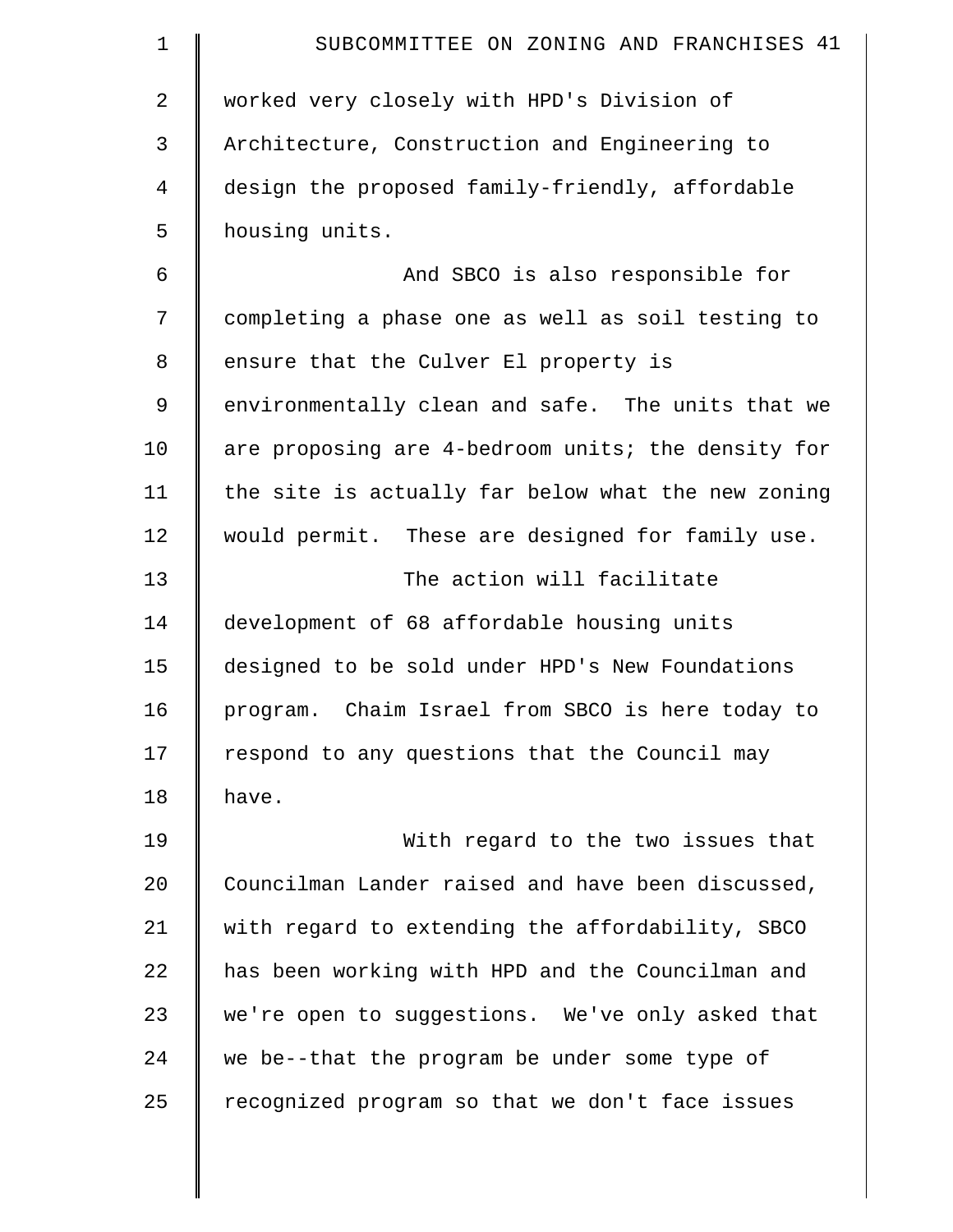| $\mathbf 1$ | SUBCOMMITTEE ON ZONING AND FRANCHISES 42           |
|-------------|----------------------------------------------------|
| 2           | with regard to obtaining financing or even future  |
| 3           | marketability.                                     |
| 4           | SBCO's experience with regard to                   |
| 5           | units they've built has been that there is very,   |
| 6           | very low turnover. So--and that's our goal is to   |
| 7           | sell to people, establish communities that are     |
| 8           | going to stay there. So we're sure that with an    |
| $\mathsf 9$ | extended affordability program or even under the   |
| 10          | New Foundations, whatever we can work out, that we |
| 11          | will be able to reach an agreement and one way or  |
| 12          | another that these units will remain pretty much   |
| 13          | owned by the original owners, a very high          |
| 14          | percentage.                                        |
| 15          | In addition we've been working with                |
| 16          | Bergament and the Councilman to address the        |
| 17          | Bergament parking issue. We've identified several  |
| 18          | potential alternatives. And I think that we will   |
| 19          | be able to reach a consensus and hopefully an      |
| 20          | agreement within the next week or two involving    |
| 21          | HPD also so that they will be protected under the- |
| 22          | -for the length of the current lease. So I'd like  |
| 23          | to thank the Councilman as well as City Planning   |
| 24          | and HPD for all their hard work on this project.   |
| 25          | Thank you.<br>CHAIRPERSON WEPRIN:                  |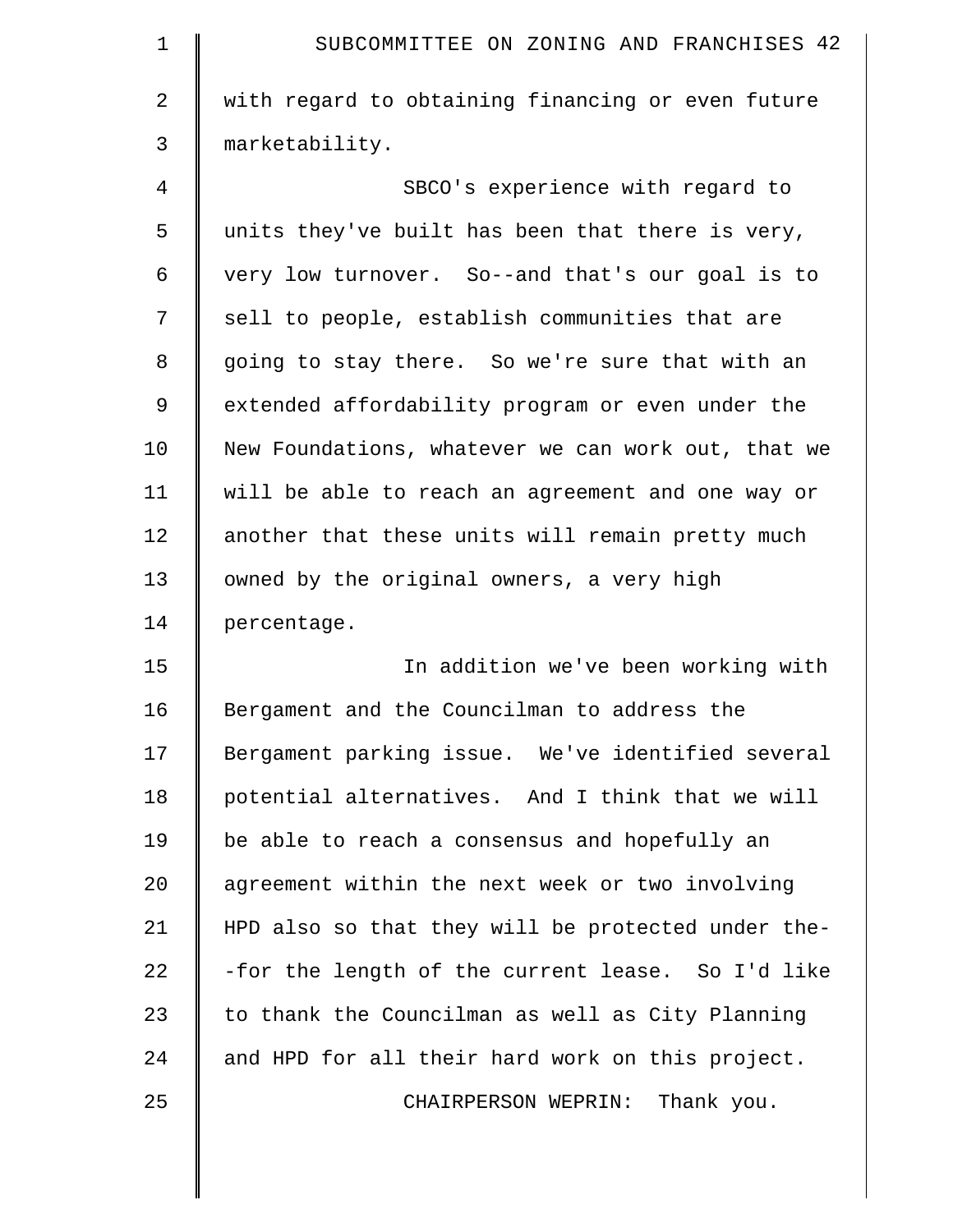| $\mathbf 1$ | SUBCOMMITTEE ON ZONING AND FRANCHISES 43           |
|-------------|----------------------------------------------------|
| 2           | Mr. Israel, it's up to you. Who wants to go        |
| 3           | first? Okay.                                       |
| 4           | RABBI YERUCHIM SILBER: Hi. Good                    |
| 5           | morning Chair Weprin, members of the Committee.    |
| 6           | My name is Yeruchim Silber, I have been intimately |
| 7           | involved with this project, well I shouldn't say   |
| 8           | in it but involved since back in 2002 as--         |
| 9           | [Chime ringing]                                    |
| 10          | RABBI SILBER: [Laughing] Oh, okay,                 |
| 11          | my new time.                                       |
| 12          | CHAIRPERSON WEPRIN: I can't help                   |
| 13          | on the clock.                                      |
| 14          | RABBI SILBER: But as a staff                       |
| 15          | member to then Council Member, current Public      |
| 16          | Advocate Bill de Blasio, when we originally worked |
| 17          | to obtain the land and help working with SBCO to   |
| 18          | present the application to the Bloomberg           |
| 19          | Administration, I'm currently Vice Chair of the    |
| 20          | Zoning and Variance Committee of Community Board   |
| 21          | 12. Our Committee voted unanimously to approve     |
| 22          | this project and our board, as was mentioned       |
| 23          | previously, voted with near unanimity, almost      |
| 24          | overwhelmingly to approve it. Primarily our issue  |
| 25          | was the affordable housing.                        |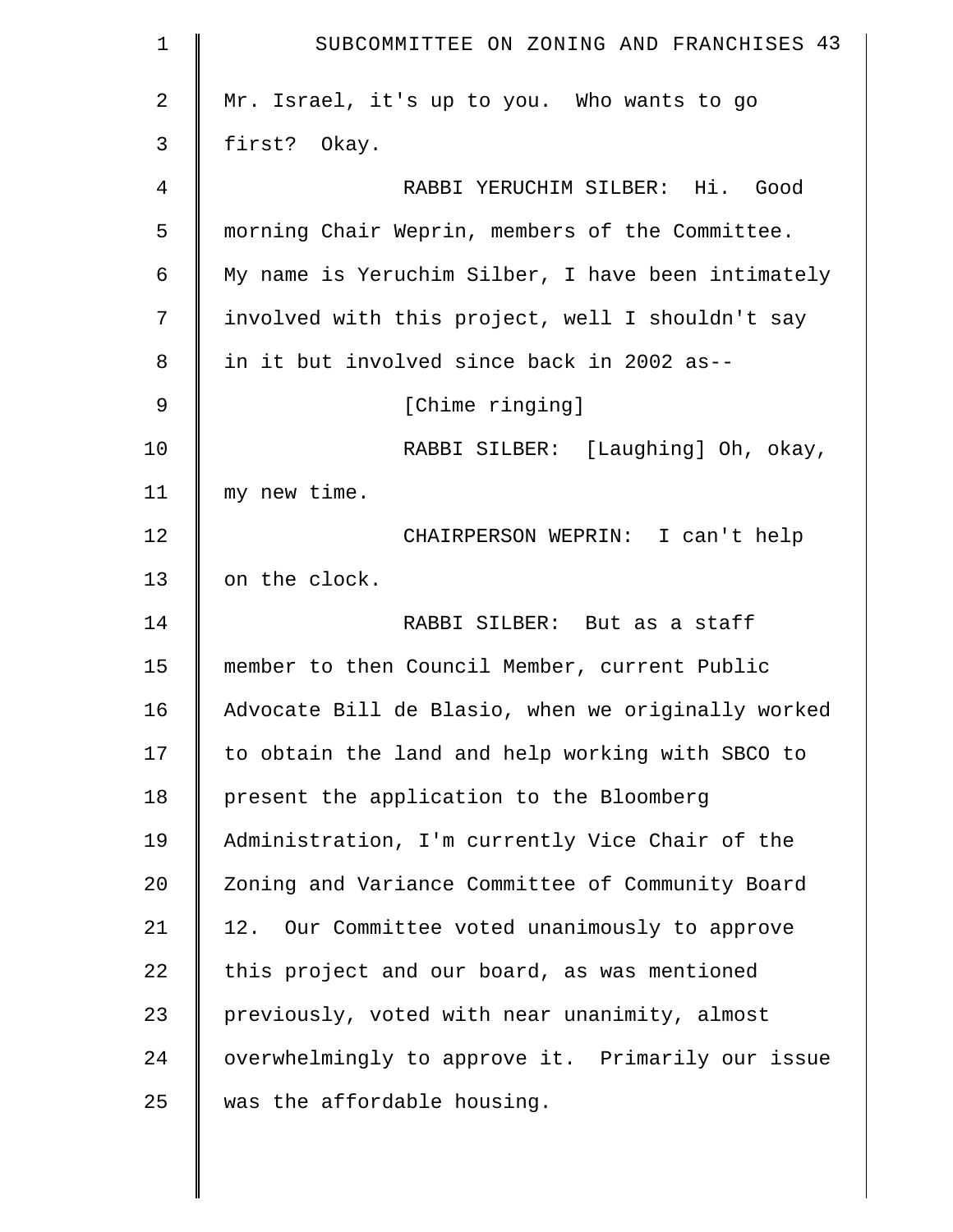| 1              | SUBCOMMITTEE ON ZONING AND FRANCHISES 44           |
|----------------|----------------------------------------------------|
| 2              | As everyone knows throughout the                   |
| 3              | City, housing, there is an acute shortage of       |
| $\overline{4}$ | affordable housing, particularly in the            |
| 5              | communities of the orthodox communities where for  |
| 6              | religious reasons it is necessary for people to    |
| 7              | live in clustered communities. And our young       |
| 8              | families, our children, are not able to live in    |
| 9              | our communities and are forced to move to New      |
| 10             | Jersey or Long Island simply because of the lack   |
| 11             | of affordability.                                  |
| 12             | Obviously 68 units cannot answer                   |
| 13             | the entire problem but it does go somewhat to      |
| 14             | alleviating this issue and providing much needed   |
| 15             | affordable housing to the people in our community. |
| 16             | The previous projects have been very successful,   |
| 17             | the previous affordable housing projects.          |
| 18             | I do recognize the issues that have                |
| 19             | been brought up as far as the green space and I do |
| 20             | strongly support, I think I called the             |
| 21             | Administration to work with the relevant agencies  |
| 22             | to identify the possible green space. As           |
| 23             | mentioned Dome Playground, I'd also propose        |
| 24             | something with the school yard at PS 230 which is  |
| 25             | in the area to possibly be converted when school   |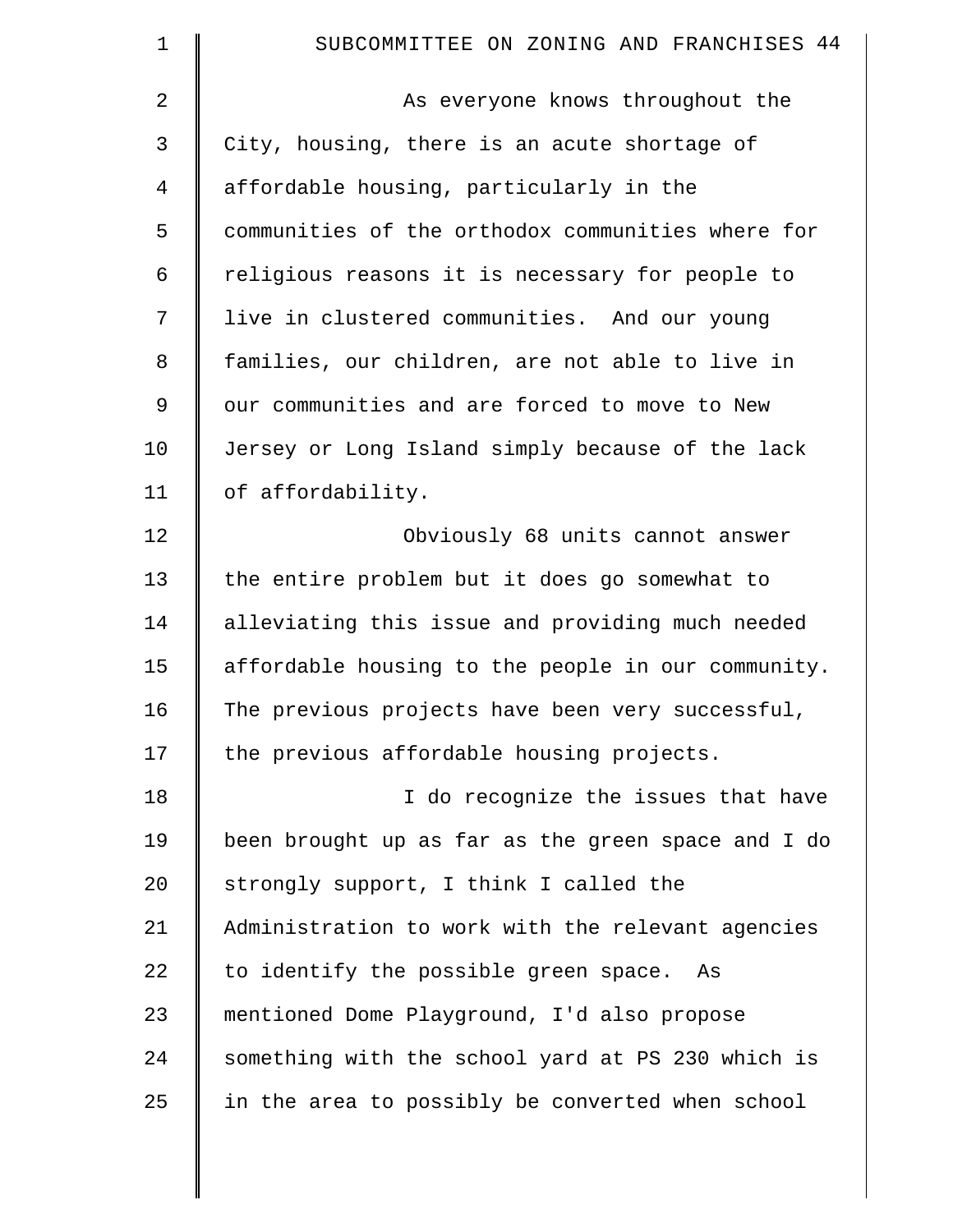| 1           | SUBCOMMITTEE ON ZONING AND FRANCHISES 45           |
|-------------|----------------------------------------------------|
| 2           | is not in use to some sort of play area. So we do  |
| 3           | strongly support that. And if space could be       |
| 4           | identified we are all in favor of green and open   |
| 5           | space. But the need for housing I think at this    |
| 6           | point trumps that because there is such an acute   |
| 7           | need to provide this housing.                      |
| 8           | I just want to address for a moment                |
| $\mathsf 9$ | the Bergament site. I listened to Mr. Levy's       |
| 10          | testimony. Talking from the Community Board        |
| 11          | standpoint, from our Board and our Committee, we   |
| 12          | would be willing to work closely with Mr. Levy and |
| 13          | his clients to see whether to put it in an         |
| 14          | agreement now or down the road, whether it's to    |
| 15          | rezone or to retain relevant variances to allow in |
| 16          | the future some type of affordable housing in that |
| 17          | area. It would, as I said, any affordable housing  |
| 18          | would greatly benefit all of us. And we would      |
| 19          | certainly be willing to work with the owners of    |
| 20          | the site to see what we could do in that regard.   |
| 21          | Thank you.                                         |
| 22          | CHAIRPERSON WEPRIN: No, okay,                      |
| 23          | right to questions? Okay good. Mr. Lander do you   |
| 24          | have any questions for this group?                 |
| 25          | COUNCIL MEMBER LANDER: Thank you                   |
|             |                                                    |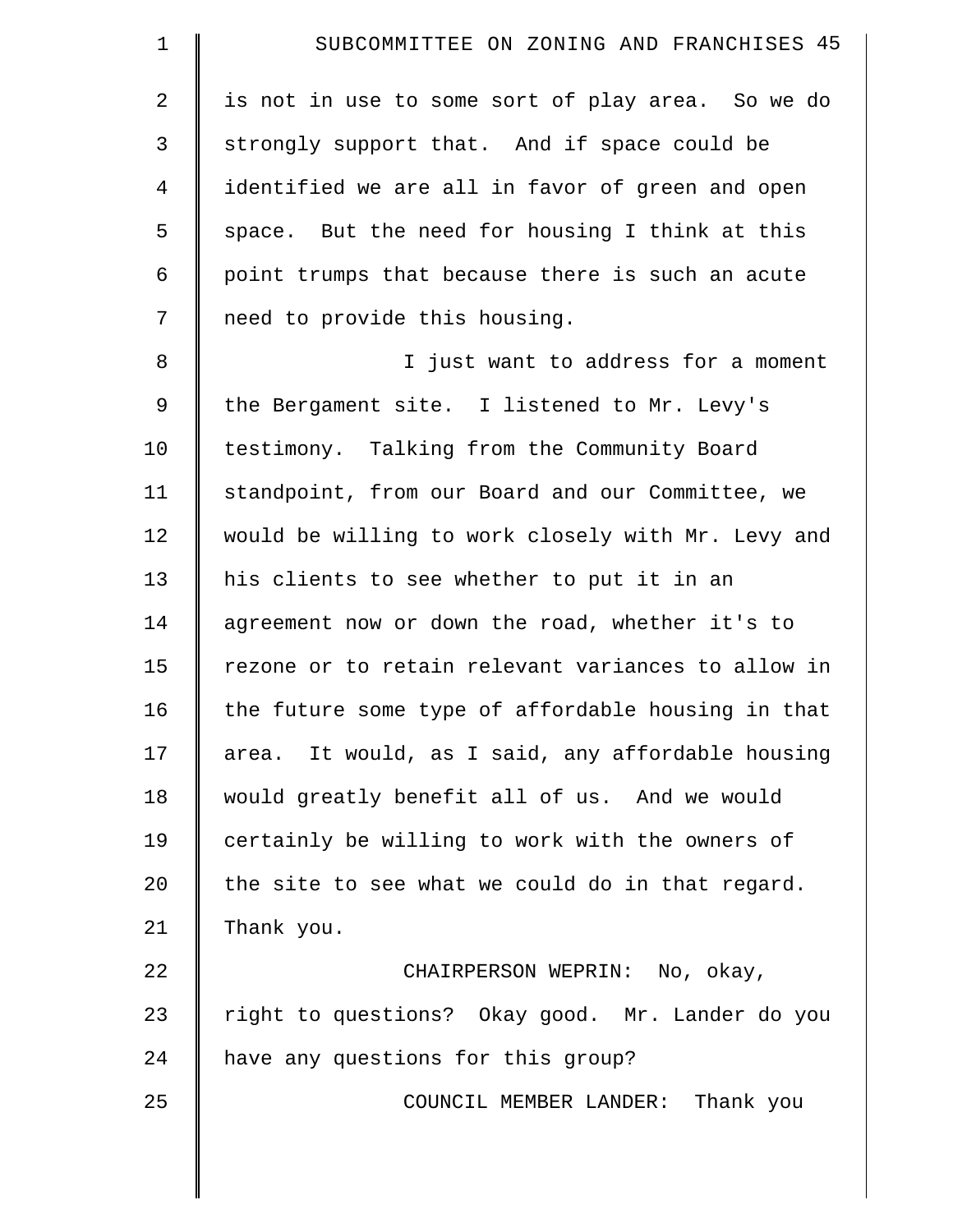| $\mathbf 1$    | SUBCOMMITTEE ON ZONING AND FRANCHISES 46           |
|----------------|----------------------------------------------------|
| 2              | Mr. Weprin. Just a couple of things. First I       |
| 3              | just want to--you, SBCO has said this before on    |
| $\overline{4}$ | the record, publicly but I want to say it on the   |
| 5              | record here that, you know, while as Mr. Silber    |
| 6              | said there certainly is a strong need for          |
| 7              | affordable housing in the orthodox community.      |
| $\,8\,$        | It's also a very diverse community                 |
| $\mathsf 9$    | and a strong need for affordability across all the |
| 10             | families of the City and the Community Board 12    |
| 11             | there's a strong--large Bangladeshi community as   |
| 12             | was mentioned, Ecuadorian and Mexican community.   |
| 13             | And, you know, you said it before but I would just |
| 14             | like to have your clarify for the record that this |
| 15             | project will be marketed under the HPD Fair        |
| 16             | Housing Guidelines. There'll be a 50% set-aside    |
| 17             | for Community Board 12 residents and it'll be      |
| 18             | broadly available to members of the City and       |
| 19             | members of the community families.                 |
| 20             | MR. ROTHKRUG: Absolutely. This is                  |
| 21             | an HPD sponsored project and as you said the 50%   |
| 22             | of the units are earmarked toward local residents  |
| 23             | but the other 50% are marketed by HPD to anyone    |
| 24             | that meets the guidelines which again we've agreed |
| 25             | to reduce guidelines of between 80% and 100% and   |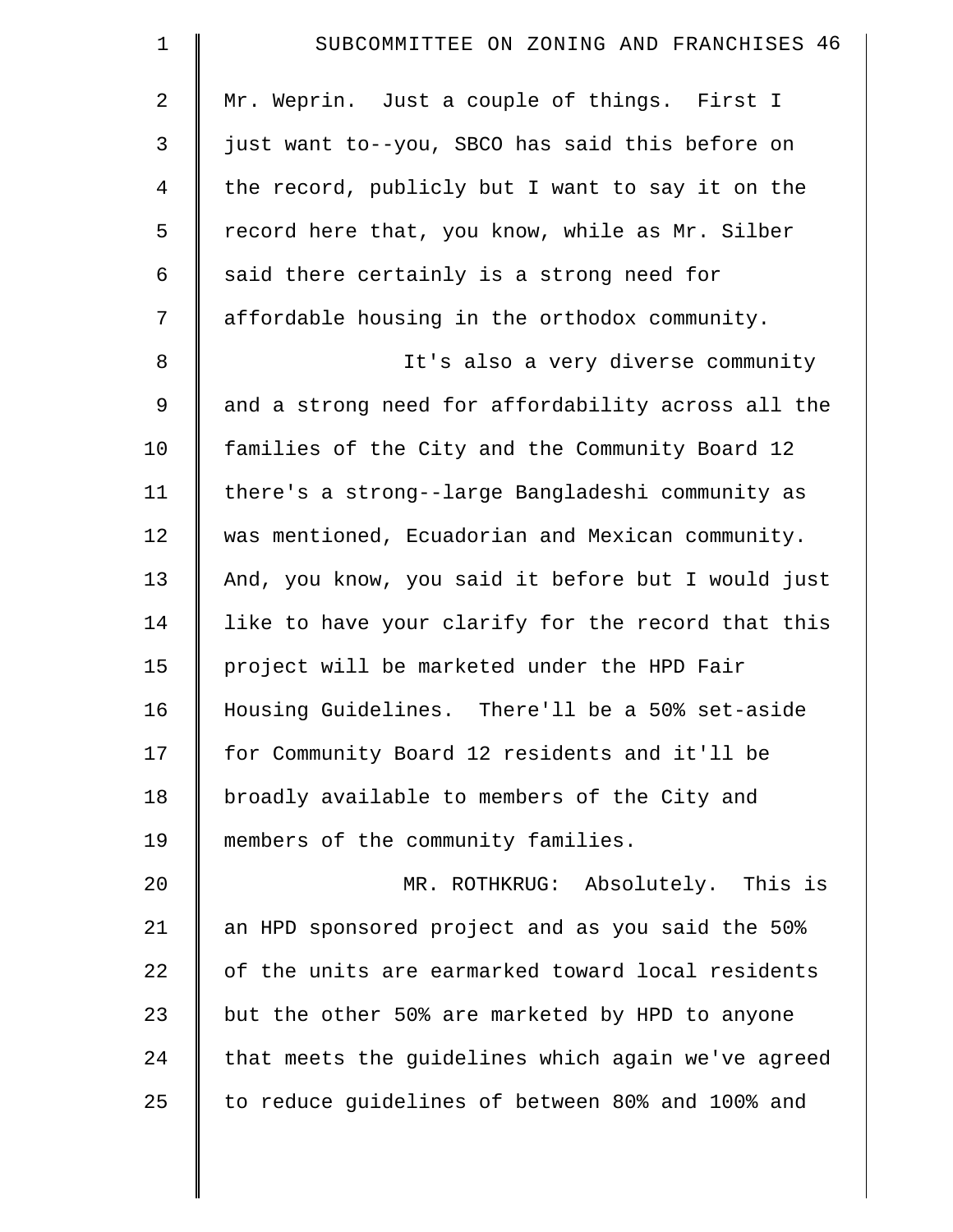| 1           | SUBCOMMITTEE ON ZONING AND FRANCHISES 47           |
|-------------|----------------------------------------------------|
| 2           | we're really aiming to bring in a good number      |
| 3           | closer to 80% AMI.                                 |
| 4           | COUNCIL MEMBER LANDER: Thank you.                  |
| 5           | And thanks for what you said about both working    |
| 6           | with Bergament on the parking and on extending the |
| 7           | affordability. I look forward to continuing our    |
| 8           | conversations about that. On the open space, I     |
| $\mathsf 9$ | look forward to working with Community Board 12    |
| 10          | and coming up with any ideas. One thing Mr.        |
| 11          | Silber that you said, PS 230's lot actually        |
| 12          | already is a playground but PS 179's is not. It's  |
| 13          | filled with--                                      |
| 14          | MR. SILBER: [Interposing]                          |
| 15          | Trailers.                                          |
| 16          | COUNCIL MEMBER LANDER: -- temporary                |
| 17          | classrooms. So maybe if we could find a way to     |
| 18          | address the school issue with some, you know,      |
| 19          | construction of a new school somewhere that would  |
| 20          | have enough additional seats to open up where we   |
| 21          | didn't need those trailers maybe the 179           |
| 22          | playground could also be converted to--that would  |
| 23          | be a sizeable new open space. So, you know, we'll  |
| 24          | work together to explore that.                     |
|             |                                                    |
| 25          | I want to thank all of you for the                 |
|             |                                                    |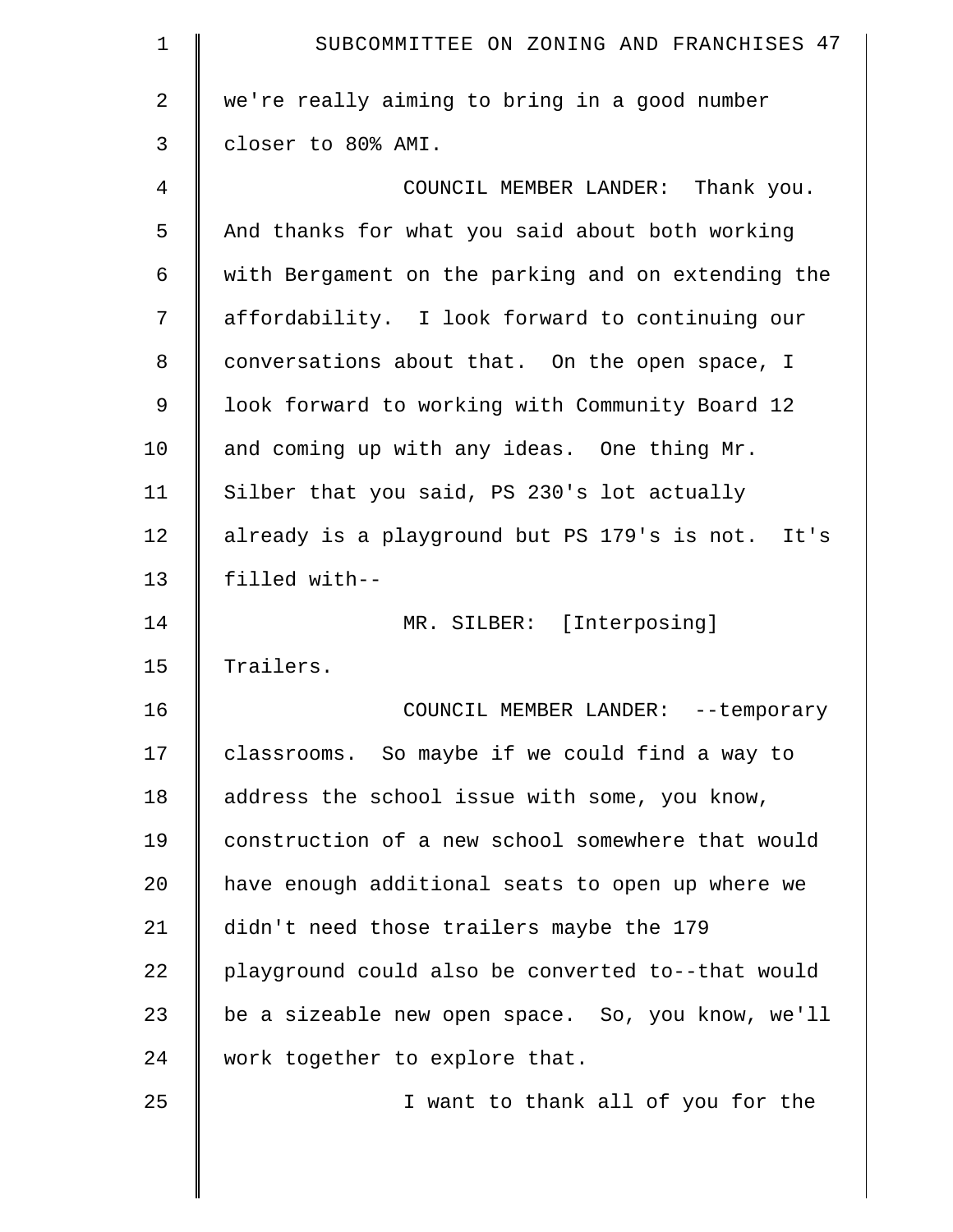| $\mathbf 1$    | SUBCOMMITTEE ON ZONING AND FRANCHISES 48          |
|----------------|---------------------------------------------------|
| $\overline{2}$ | leadership that you've provided on this project   |
| 3              | and in collaboration with my office. And I know   |
| 4              | we'll continue to do that both in the next couple |
| 5              | of weeks as we move toward a vote on the project  |
| 6              | and then for years to come as it gets built and   |
| 7              | occupied.                                         |
| 8              | CHAIRPERSON WEPRIN: That's going                  |
| $\mathsf 9$    | to be our fire drill. So I want to thank you      |
| 10             | gentlemen. Let's listen to the announcement.      |
| 11             | [Fire drill announcement]                         |
| 12             | CHAIRPERSON WEPRIN: All right.                    |
| 13             | Thank you very much gentlemen. We're going to     |
| 14             | move to close this hearing now. But thank you for |
| 15             | your testimony. We're not going to be voting      |
| 16             | today. We'll be discussing it over the next       |
| 17             | couple of weeks and I'd also want to mention      |
| 18             | [Fire drill alarm]                                |
| 19             | CHAIRPERSON WEPRIN: And we thank                  |
| 20             | you very much, we close this hearing and we'll    |
| 21             | continue with the vote later on. Mr. Hilton will  |
| 22             | announce the vote on the car sharing matter.      |
| 23             | MR. HILTON: Final vote on LU 199,                 |
| 24             | nine in the affirmative, none in the negative, no |
| 25             | abstentions.                                      |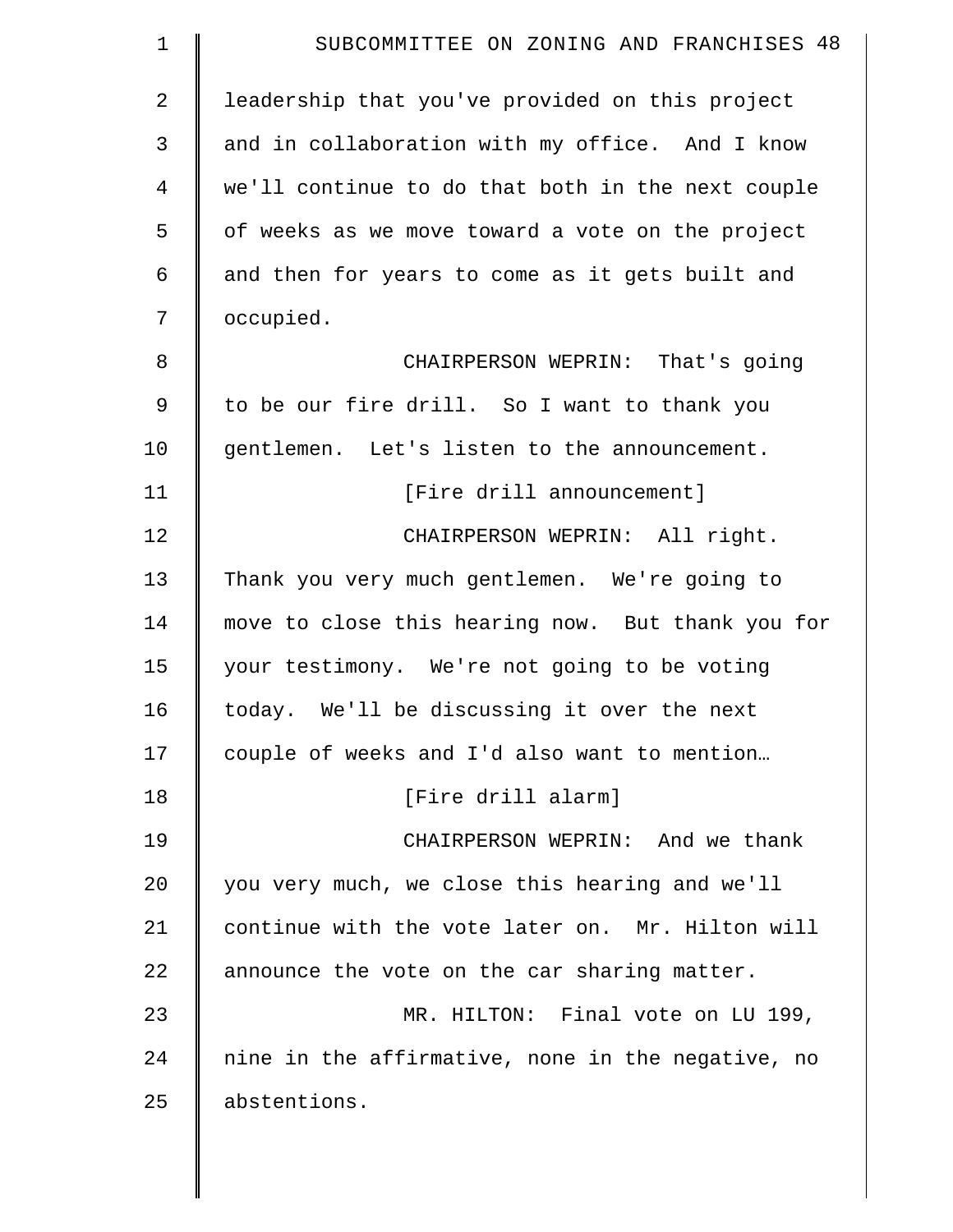| $\mathbf 1$    | SUBCOMMITTEE ON ZONING AND FRANCHISES 49           |
|----------------|----------------------------------------------------|
| 2              | CHAIRPERSON WEPRIN: Thank you. We                  |
| 3              | are going to leave that roll open for a few more   |
| $\overline{4}$ | minutes until the meeting [Off mic] Until the      |
| 5              | next Committee meeting starts, we're going to      |
| 6              | leave that roll open if that's all right, until    |
| 7              | probably after the fire drill.                     |
| 8              | And the last thing I just have to                  |
| 9              | mention is that the application, the café license, |
| 10             | Land Use 216 East End Bar and Grill is being put   |
| 11             | off until our next meeting. And with that I make   |
| 12             | a motion to adjourn. And so moved. The meeting     |
| 13             | is now adjourned. The rolls will be left over      |
| 14             | until the next Committee starts, thank you.        |
| 15             | [Gavel banging]                                    |
| 16             | MR. HILTON: Council Member Lappin.                 |
| 17             | COUNCIL MEMBER LAPPIN: Aye.                        |
| 18             | MR. HILTON: By a vote of ten in                    |
| 19             | the affirmative, none in the negative, no          |
| 20             | abstentions, LU 199 is approved and referred to    |
| 21             | the full Land Use Committee. The hearing is now    |
| 22             | adjourned.                                         |
| 23             | [END                                               |
| 24             | Land_Use_Sub_Committee_on_Zoning__Franci9ses_part1 |
| 25             | .mp3]                                              |
|                |                                                    |